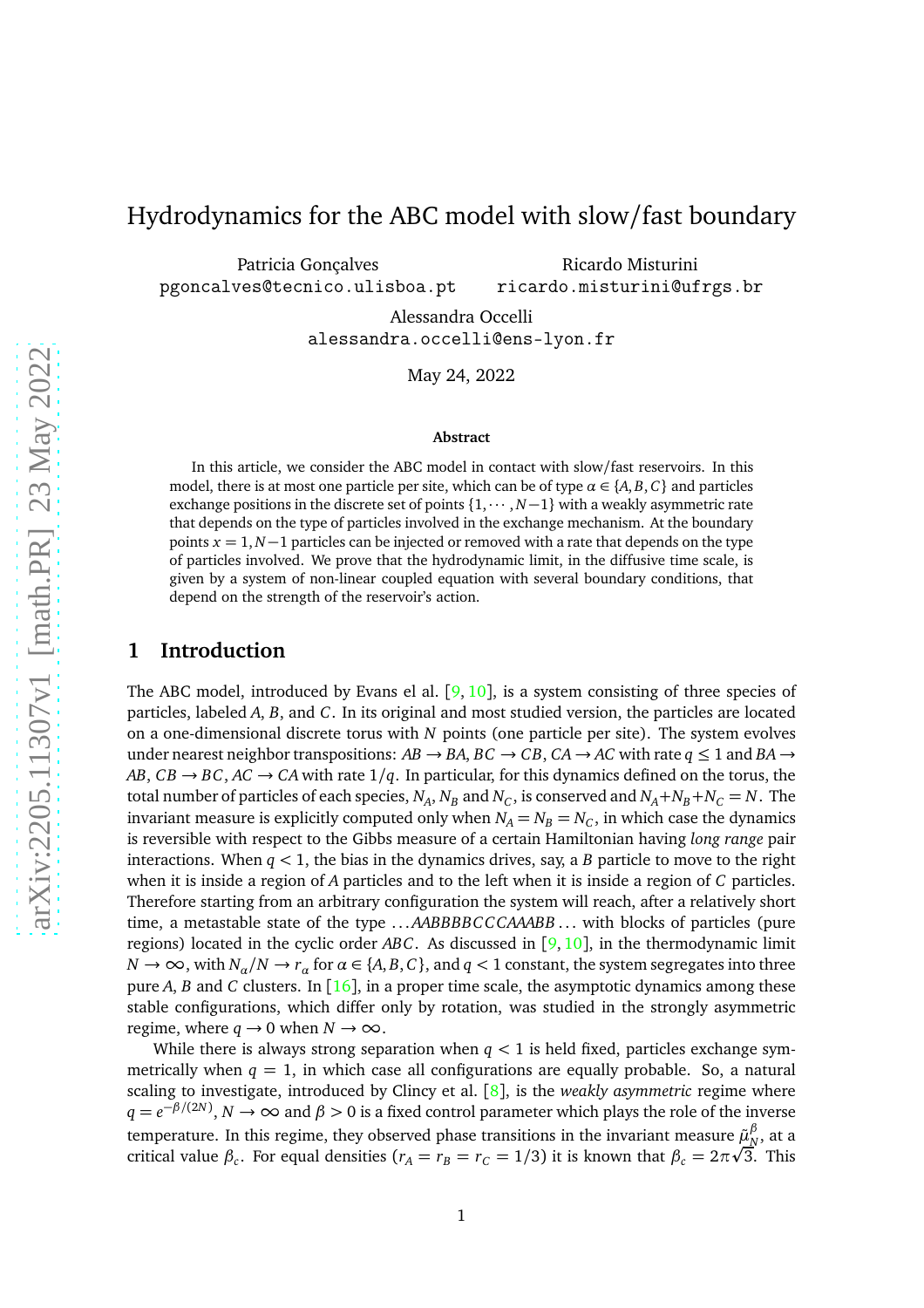phase transition, also analysed in  $[5]$  $[5]$  $[5]$  and  $[1]$  $[1]$  $[1]$ , can be stated in terms of the free energy functional  $\mathcal{F}_{\beta}$  associated to  $\tilde{\mu}^{\beta}_N$ *N*<sup>*N*</sup>. The typical configurations of the system as *N* → ∞ are described by the density profiles that minimize  $\mathcal{F}_{\beta}(\rho^A, \rho^B, \rho^C)$ , where for  $\alpha \in \{A, B, C\}$ ,  $\rho^{\alpha}$  denotes the density of particles of type *α*. For *β < β<sup>c</sup>* (disordered high temperature phase) <sup>F</sup>*<sup>β</sup>* has an unique minimizer; for *β > β<sup>c</sup>* (segregated low temperature phase) <sup>F</sup>*<sup>β</sup>* has a continuum of min-imizers, parameterized by translation. As discussed in [[1](#page-32-0)] this means that in the limit  $N \to \infty$ ,  $N_{\alpha}/N \to r_{\alpha}, \ \alpha \in \{A, B, C\}, \text{ for } \beta < \beta_c \text{ the invariant measure } \tilde{\mu}_N^{\beta}$  $_{N}^{\nu}$  converges in the sense of Defini-tion [2.6](#page-6-0) to the deterministic flat profile ( $ρ^A, ρ^B, ρ^C$ ) = ( $r_A, r_B, r_C$ ), while for  $β > β_c$  the limiting profile in the sense of convergence in distribution, for  $\tilde{\mu}_{\scriptscriptstyle N}^{\beta}$  $_{N}^{\rho}$ , is random and space-dependent.

In [[1](#page-32-0)] the model was study on a one-dimensional lattice with *N* sites with closed (zero flux) boundary. The dynamics is the same as above, except that a particle at  $x = 1$  (respectively  $x = N$ ) can only jump to the right (respectively left). In contrast with the dynamics defined on the torus, for the system with this boundary mechanism, independently from the values of  $N_A$ ,  $N_B$  and  $N_C$ , the dynamics always satisfies detailed balance with respect to a Gibbs measure  $\tilde{\mu}^{\beta}_{_N}$  $N^{\beta}(\cdot) = Z_{N,\beta}^{-1}e^{-\beta H_N(\cdot)}$ , where  $H_N(\cdot)$  is an explicit Hamiltonian function of the configuration. It coincides with the invariant measure on the torus when  $N_A = N_B = N_C$ .

As discussed in  $[8]$  $[8]$  $[8]$ ,  $[5]$  $[5]$  $[5]$  and  $[4]$  $[4]$  $[4]$ , for the dynamics on the torus, in the weakly asymmetric regime  $q = e^{-\beta/2N}$ , under the diffusive time scale  $tN^2$  the density profiles of the three species  $(\rho^A_t, \rho^B_t, \rho^C_t)$  evolve according to the system of hydrodynamic equations

<span id="page-1-0"></span>
$$
\begin{cases}\n\partial_t \rho^A = \Delta \rho^A + \beta \nabla [\rho^A (\rho^B - \rho^C)],\\ \n\partial_t \rho^B = \Delta \rho^B + \beta \nabla [\rho^B (\rho^C - \rho^A)],\\ \n\partial_t \rho^C = \Delta \rho^C + \beta \nabla [\rho^C (\rho^A - \rho^B)],\n\end{cases}
$$
\n(1.1)

where  $\Delta$  and  $\nabla$  denote, respectively, the Laplacian and gradient operators on the continuous torus. One can make the equivalent choice of interpreting particles of species *C* as holes, denoted by ∅ and looking only at the evolution of the density profiles for *A* and *B*. As a consequence of the exclusion rule,  $\rho^A(x) + \rho^B(x) + \rho^\emptyset(x) = 1$  for any  $x \in [0, 1]$ , the hydrodynamic equations read as

$$
\begin{cases} \partial_t \rho^A = \Delta \rho^A + \beta \nabla [\rho^A (\rho^A + 2\rho^B - 1)] \\ \partial_t \rho^B = \Delta \rho^B - \beta \nabla [\rho^B (2\rho^A + \rho_B - 1)]. \end{cases}
$$

The hydrodynamic equations for the weakly asymmetric model on the torus have been formally derived in [[17](#page-33-6)].

In the present work, we study a version of the weakly asymmetric ABC model on the interval {1,... ,*N* −1} with a boundary dynamics that allow the exchange of particles with reservoirs on both sides of the bulk, with a strength that can be regulated by some parameters that increase or decrease the reservoirs' action. The precise definition of the model is given in the next section. For this model we prove the hydrodynamic limit for the density of each type of particle, whose hydrodynamic equation is given by [\(1.1\)](#page-1-0) and with Dirichlet or Robin boundary conditions, that depend on the rates of exchange of particles with the reservoirs. In this non-conservative model, unlike the case considered in  $\lceil 1 \rceil$  $\lceil 1 \rceil$  $\lceil 1 \rceil$ , the invariant measure is not reversible and it is not explicitly known.

Our result is an extension of what was considered for the case of one-species in [[2](#page-32-1)] and [[7](#page-33-7)]. The strategy of proof we employ is based on the entropy method introduced in  $[14]$  $[14]$  $[14]$ . The idea of the method results of combining the tightness of the sequence of empirical measures with the unique characterization of the limit points, which gives convergence of the whole sequence. This limit point is supported on a trajectory of measures, absolutely continuous with respect to the Lebesgue measure and whose density is the unique weak solution of the corresponding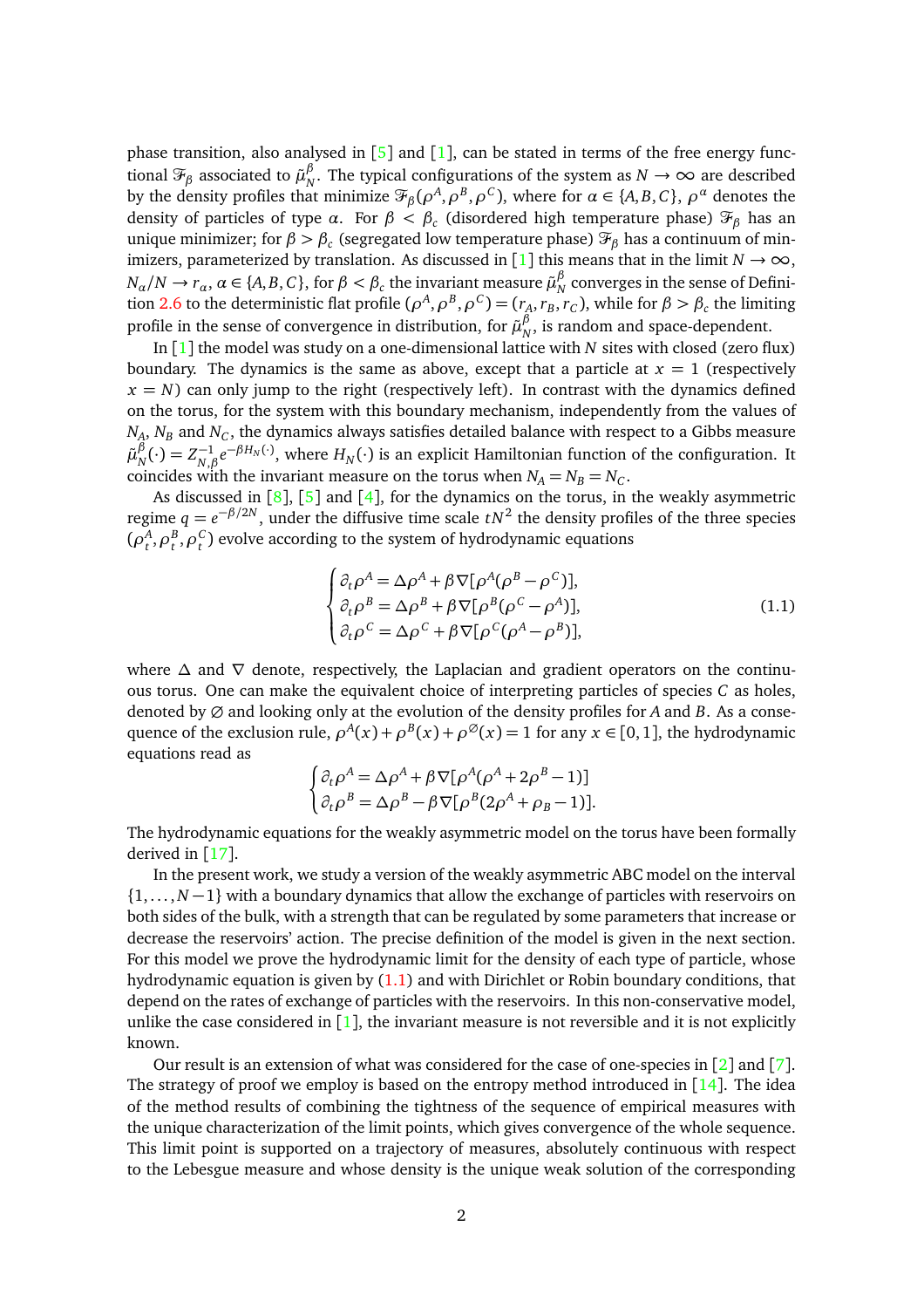hydrodynamic equation. Our model has weakly asymmetric rates and a boundary dynamics. These two features bring at the macroscopic level a system of non-linear equations with several boundary conditions. To prove the hydrodynamic limit we need to obtain several replacement lemmas. One is necessary at the bulk in order to overcome the fact that the dynamic is weakly asymmetric and one needs to make a proper linearisation at the microscopic level. Other replacements are needed at the boundary so that one recognizes the boundary conditions of Dirichlet and Robin type. This last replacement, which consists of replacing occupations variables close to the boundary by the respective density reservoirs, is crucial, and we obtain it by making a comparison with the action of the adjoint operator at those occupation variables.

There are many intriguing questions that we leave for future work. The first one has to do with the derivation of the hydrostatic limit, i.e. the hydrodynamic limit starting from the stationary measure of the system. The second one is related to the derivation of the fluctuations around the hydrodynamical profile. Since the equations are coupled, determining the correct fluctuation fields and the limiting equations is a very interesting problem. Our method could also be employed to other variations of the dynamics, as e.g. considering *M*-types of particles and allowing a finite number of particles per site.

Here follows an outline of this work. In Section [2](#page-2-0) we introduce the model and we state our main result. In Section [3](#page-7-0) we give an heuristic argument which allows recognizing the limit equation and the respective boundary conditions, depending on the boundary strength. Section [4](#page-12-0) is devoted to the proof of tightness of the sequence of empirical measures associated to each type of particle. In Section [5](#page-13-0) we rigorously characterize the limit point and Section [6](#page-16-0) is devoted to the proof of the replacement lemmas that are needed along the proofs. In [A](#page-28-0)ppendix  $A$  we prove the uniqueness of weak solutions of the equations we derive.

# <span id="page-2-0"></span>**2 The ABC model with slow/fast boundary**

Let  $\theta \ge \delta$  and  $\theta \ge 1$ ,  $\beta, \tilde{\beta} > 0$  and  $r_{AB}, r_{B\emptyset}, r_{\emptyset A}, r_{BA}, r_{\emptyset B}, r_{A\emptyset} > 0$ . Let  $N \in \mathbb{N}$ . We consider the one-dimensional two-species weakly asymmetric simple exclusion process with state space  $\Omega_N = \{A, B, \emptyset\}^{\Lambda_N}$ , where  $\Lambda_N = \{1, \dots, N-1\}$ . A configuration in  $\Omega_N$  is denoted by  $\eta$ , where  $η(x) = α$  if site *x* is occupied by a particle of type *α*. We make the convention that  $α+1$ ,  $α+2$ ,... denote the particle types that are successors to  $\alpha$  in the cyclic order *AB* $\emptyset$ . For  $\alpha \in \{A, B, \emptyset\}$ , and  $x \in \Lambda_N$  we denote by  $\xi_x^{\alpha} : \Omega_N \to \{0,1\}$  the function that indicates that there is a particle of type *α* at site *x*, i.e,  $\xi_x^{\alpha}(\eta) = 1$  if  $\eta(x) = \alpha$  and  $\xi_x^{\alpha}(\eta) = 0$  otherwise. As discussed in the previous section, this model is known in literature as the ABC model, in which case, holes ∅ are described as particles of type *C*. The dynamics is the following: a couple of particles  $(\eta(x), \eta(x+1)) =$  $(\alpha, \alpha+1)$  swaps positions with rate  $1-\frac{\beta}{2N}$  $\frac{p}{2N}$ , while the configuration  $(\eta(x), \eta(x+1)) = (\alpha+1, \alpha)$ is inverted with rate  $1 + \frac{\beta}{2\lambda}$  $\frac{\rho}{2N}$ . This implies that particles prefer to arrange themselves in cyclic alphabetical order. At the boundary, particles are injected or removed with the same behaviour, but the swapping depends on different rates *rαβ* according to the relative positions of the particle at  $x = 1, N - 1$  and at the corresponding reservoirs.

The infinitesimal generator  $\mathcal{L}_N$  of the Markov process acts on functions  $f : \Omega_N \to \mathbb{R}$  as  $\mathcal{L}_N = \mathcal{L}_N^L + \mathcal{L}_N^R$ , where the central term corresponds to the dynamics of the bulk, while the terms on the left and on the right are the generators corresponding to the left and the right boundary, respectively. The bulk generator is

$$
\mathcal{L}_{N}^{B}f(\eta) = \sum_{x=1}^{N-2} c_{x,x+1}(\eta) [f(\eta^{x,x+1}) - f(\eta)]
$$

where  $\eta^{x,x+1}$  is the configuration obtained from  $\eta$  by exchanging particles at sites *x* and *x* + 1,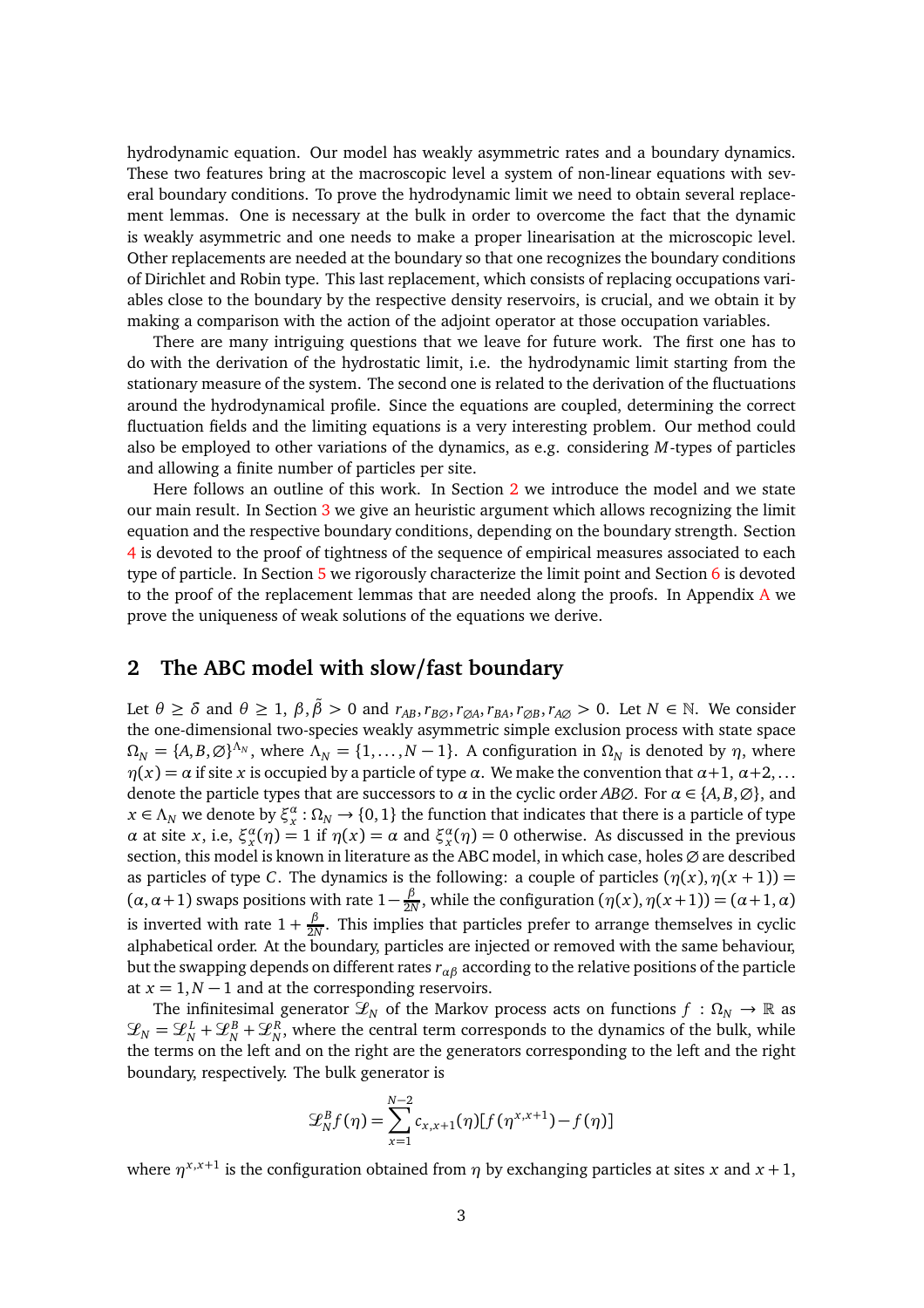i.e,

$$
\eta^{x,x+1}(y) = \begin{cases} \eta(y), & \text{if } y \notin \{x, x+1\}, \\ \eta(x+1) & \text{if } y = x, \\ \eta(x) & \text{if } y = x+1, \end{cases}
$$

and

$$
c_{x,x+1}(\eta) = \begin{cases} 1 + \frac{\beta}{2N} & \text{if } (\eta(x), \eta(x+1)) \in \{(B, A), (\emptyset, B), (A, \emptyset)\}, \\ 1 - \frac{\beta}{2N} & \text{if } (\eta(x), \eta(x+1)) \in \{(A, B), (B, \emptyset), (\emptyset, A)\}. \end{cases}
$$

The boundary generators are given by

<span id="page-3-1"></span>
$$
\mathcal{L}_{N}^{L}f(\eta) = c_{1}^{+}(\eta)[f(\eta^{1,+}) - f(\eta)] + c_{1}^{-}(\eta)[f(\eta^{1,-}) - f(\eta)]
$$
  
\n
$$
\mathcal{L}_{N}^{R}f(\eta) = c_{N-1}^{+}(\eta)[f(\eta^{N-1,+}) - f(\eta)] + c_{N-1}^{-}(\eta)[f(\eta^{N-1,-}) - f(\eta)],
$$
\n(2.1)

where

$$
c_{1}^{+}(\eta) = \left(\frac{1}{N^{\delta}} + \frac{\tilde{\beta}}{2N^{\theta}}\right) \left[\xi_{1}^{A}(\eta) r_{AB} + \xi_{1}^{B}(\eta) r_{B\emptyset} + \xi_{1}^{\emptyset}(\eta) r_{\emptyset A}\right],
$$
  
\n
$$
c_{1}^{-}(\eta) = \left(\frac{1}{N^{\delta}} - \frac{\tilde{\beta}}{2N^{\theta}}\right) \left[\xi_{1}^{A}(\eta) r_{A\emptyset} + \xi_{1}^{B}(\eta) r_{BA} + \xi_{1}^{\emptyset}(\eta) r_{\emptyset B}\right],
$$
  
\n
$$
c_{N-1}^{+}(\eta) = \left(\frac{1}{N^{\delta}} - \frac{\tilde{\beta}}{2N^{\theta}}\right) \left[\xi_{N-1}^{A}(\eta) \tilde{r}_{AB} + \xi_{N-1}^{B}(\eta) \tilde{r}_{B\emptyset} + \xi_{N-1}^{\emptyset}(\eta) \tilde{r}_{\emptyset A}\right],
$$
  
\n
$$
c_{N-1}^{-}(\eta) = \left(\frac{1}{N^{\delta}} + \frac{\tilde{\beta}}{2N^{\theta}}\right) \left[\xi_{N-1}^{A}(\eta) \tilde{r}_{A\emptyset} + \xi_{N-1}^{B}(\eta) \tilde{r}_{BA} + \xi_{N-1}^{\emptyset}(\eta) \tilde{r}_{\emptyset B}\right].
$$

and  $\eta^{x,\pm}$  is obtained from  $\eta$  when at site *x* a particle  $\alpha$  is replaced by  $\alpha \pm 1$ , i.e,

$$
\eta^{x,\pm}(y) = \begin{cases} \eta(y) & \text{if } y \neq x, \\ \eta(x) \pm 1 & \text{if } y = x. \end{cases}
$$

Observe that when  $\theta > \delta$  the rates given above are well defined for *N* sufficiently large, but in the case  $\theta = \delta$  we need to impose the restriction

<span id="page-3-2"></span>
$$
\tilde{\beta} < 2. \tag{2.2}
$$

A simple computation shows that

<span id="page-3-0"></span>
$$
\xi_x^A(\eta^{x,+}) = \xi_x^{\emptyset}(\eta), \quad \xi_x^B(\eta^{x,+}) = \xi_x^A(\eta), \quad \xi_x^{\emptyset}(\eta^{x,+}) = \xi_x^B(\eta), \xi_x^A(\eta^{x,-}) = \xi_x^B(\eta), \quad \xi_x^B(\eta^{x,-}) = \xi_x^{\emptyset}(\eta), \quad \xi_x^{\emptyset}(\eta^{x,-}) = \xi_x^A(\eta).
$$
\n(2.3)

To understand these relations, let us look at the top and leftmost one in [\(2.3\)](#page-3-0). The following chain of equivalences holds:

$$
\xi_x^A(\eta^{x,+}) = 1 \iff \eta^{x,+}(x) = A \iff \eta(x) = \emptyset \iff \xi_x^{\emptyset}(\eta) = 1.
$$

Let us now describe the dynamics at the boundary. For example, let us look at the leftmost term on the first line of  $(2.1)$ . If there is a particle of species *A* at  $x = 1$ , then this particle will be replaced by a particle of species *B* with rate  $r_{AB} \left( \frac{1}{N^{\delta}} + \frac{\tilde{\beta}}{2N} \right)$  $\frac{\beta}{2N^{\theta}}$ ) or by a hole/it will disappear with rate  $r_{A\varnothing}\left(\frac{1}{N^\delta}-\right)$ *β*˜  $\frac{\beta}{2N^{\theta}}$ ). For  $x = 1$  or  $x = N - 1$ , we can interpret  $c_x^+$  $x^+_{x}(\eta)$  as the rate for upgrading a particle at site *x* and  $c_x^-(\eta)$  as the rate for downgrading.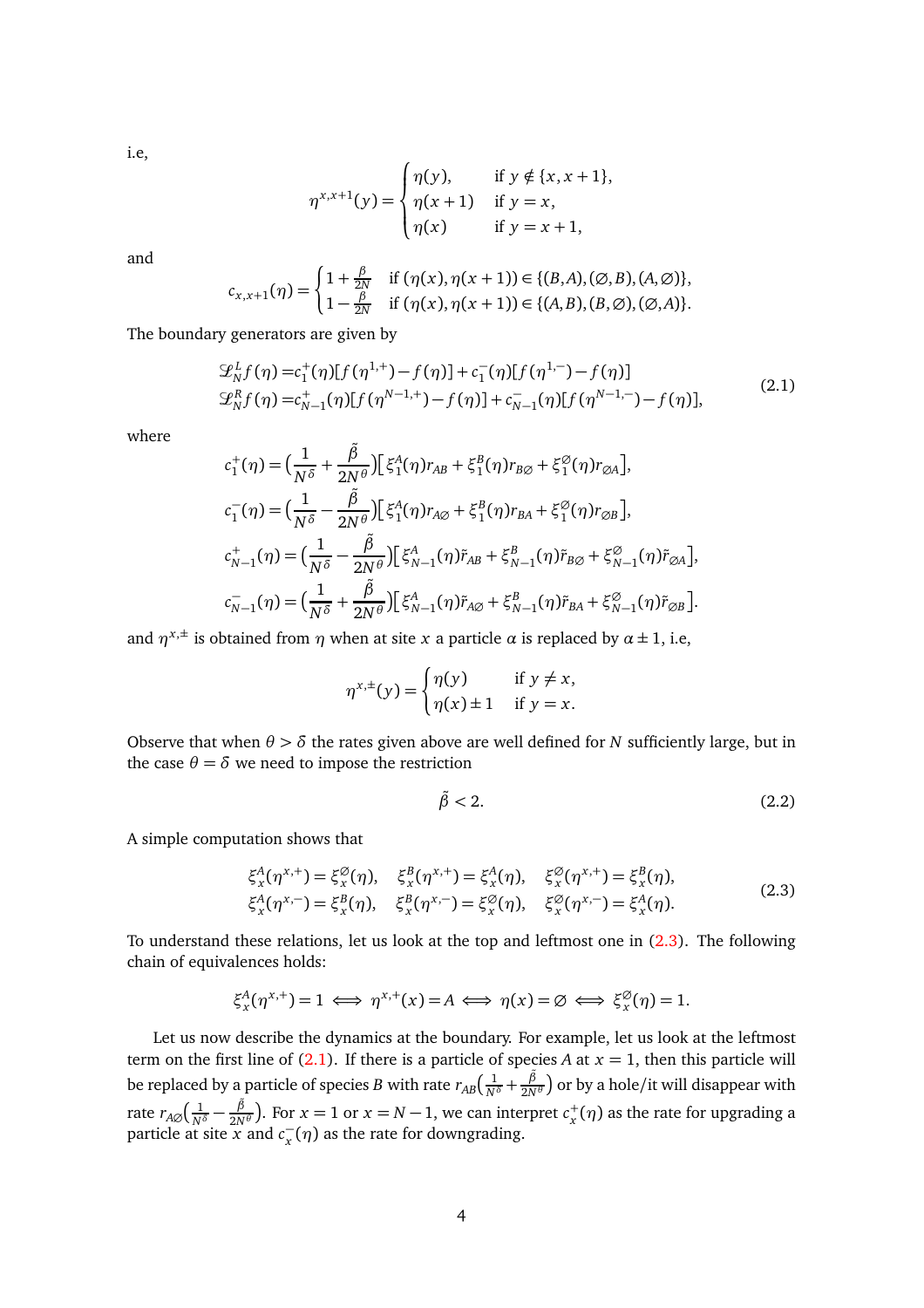If we impose the following relationships on the rates

<span id="page-4-0"></span>
$$
r_{AB} = r_{\emptyset B} = r_B, \t\tilde{r}_{AB} = \tilde{r}_{\emptyset B} = \tilde{r}_B \r_{B\emptyset} = r_{A\emptyset} = r_{\emptyset}, \t\tilde{r}_{B\emptyset} = \tilde{r}_{A\emptyset} = \tilde{r}_{\emptyset} \r_{\emptyset A} = r_{BA} = r_A, \t\tilde{r}_{\emptyset A} = \tilde{r}_{BA} = \tilde{r}_A
$$
\n(2.4)

with

<span id="page-4-1"></span>
$$
r_A + r_B + r_\emptyset = 1 \qquad \qquad \tilde{r}_A + \tilde{r}_B + \tilde{r}_\emptyset = 1,\tag{2.5}
$$

we can interpret  $r_A$ ,  $r_B$ ,  $r_\varnothing$  as the concentration of particles of types *A*, *B* and  $\varnothing$  at the left reservoir, and  $\tilde{r}_A$ ,  $\tilde{r}_B$ ,  $\tilde{r}_\varnothing$  as the concentrations at the right reservoir. With this choice of rates the boundary generators become

<span id="page-4-2"></span>
$$
\mathcal{L}_{N}^{L}f(\eta) = \left(\frac{1}{N^{\delta}} + \frac{\tilde{\beta}}{2N^{\theta}}\right)(\xi_{1}^{A}(\eta)r_{B} + \xi_{1}^{B}(\eta)r_{\varnothing} + \xi_{1}^{\varnothing}(\eta)r_{A})[f(\eta^{1,+}) - f(\eta)]
$$
\n
$$
+ \left(\frac{1}{N^{\delta}} - \frac{\tilde{\beta}}{2N^{\theta}}\right)(\xi_{1}^{A}(\eta)r_{\varnothing} + \xi_{1}^{B}(\eta)r_{A} + \xi_{1}^{\varnothing}(\eta)r_{B})[f(\eta^{1,-}) - f(\eta)],
$$
\n
$$
\mathcal{L}_{N}^{R}f(\eta) = \left(\frac{1}{N^{\delta}} - \frac{\tilde{\beta}}{2N^{\theta}}\right)(\xi_{N-1}^{A}(\eta)\tilde{r}_{B} + \xi_{N-1}^{B}(\eta)\tilde{r}_{\varnothing} + \xi_{N-1}^{\varnothing}(\eta)\tilde{r}_{A})[f(\eta^{N-1,+}) - f(\eta)]
$$
\n
$$
+ \left(\frac{1}{N^{\delta}} + \frac{\tilde{\beta}}{2N^{\theta}}\right)(\xi_{N-1}^{A}(\eta)\tilde{r}_{\varnothing} + \xi_{N-1}^{B}(\eta)\tilde{r}_{A} + \xi_{N-1}^{\varnothing}(\eta)\tilde{r}_{B})[f(\eta^{N-1,-}) - f(\eta)].
$$
\n(2.6)

The dynamics can be summarized in the figure below.



Figure 1: Dynamics of the ABC model with reservoirs at *x* = 0,*N*. Particles of species *A* in yellow, *B* in orange and *C*/holes in light cyan.

## **2.1 Hydrodynamic equations**

Our goal in this article is to describe the space-time evolution of the density of each species of particles as solutions of a system of partial differential equations (PDEs).

The solutions that we obtain are in the weak sense and to define them properly, we first need to define the set of functions that we test the solutions with. To that end, for  $m, n \in \mathbb{N}_0$ , let  $C^{m,n}([0,T] \times [0,1])$  be the set of continuous functions defined on  $[0,T] \times [0,1]$  that are *m* times differentiable on the first variable and *n* times differentiable on the second variable, and with continuous derivatives. For a function  $\phi \in C^{m,n}([0,T] \times [0,1])$ , we denote by  $\partial_t \phi$  its derivative with respect to the time variable *<sup>t</sup>* and by <sup>∇</sup>*<sup>φ</sup>* and *<sup>∆</sup><sup>φ</sup>* its first and second derivatives with respect the the space variable. We use  $\phi_t(u)$  as a notation to  $\phi(t,u)$ . We also denote  $C_c^{m,n}([0,T] \times [0,1])$  as the set of functions  $G \in C^{m,n}([0,T] \times [0,1])$  such that for each time *s*,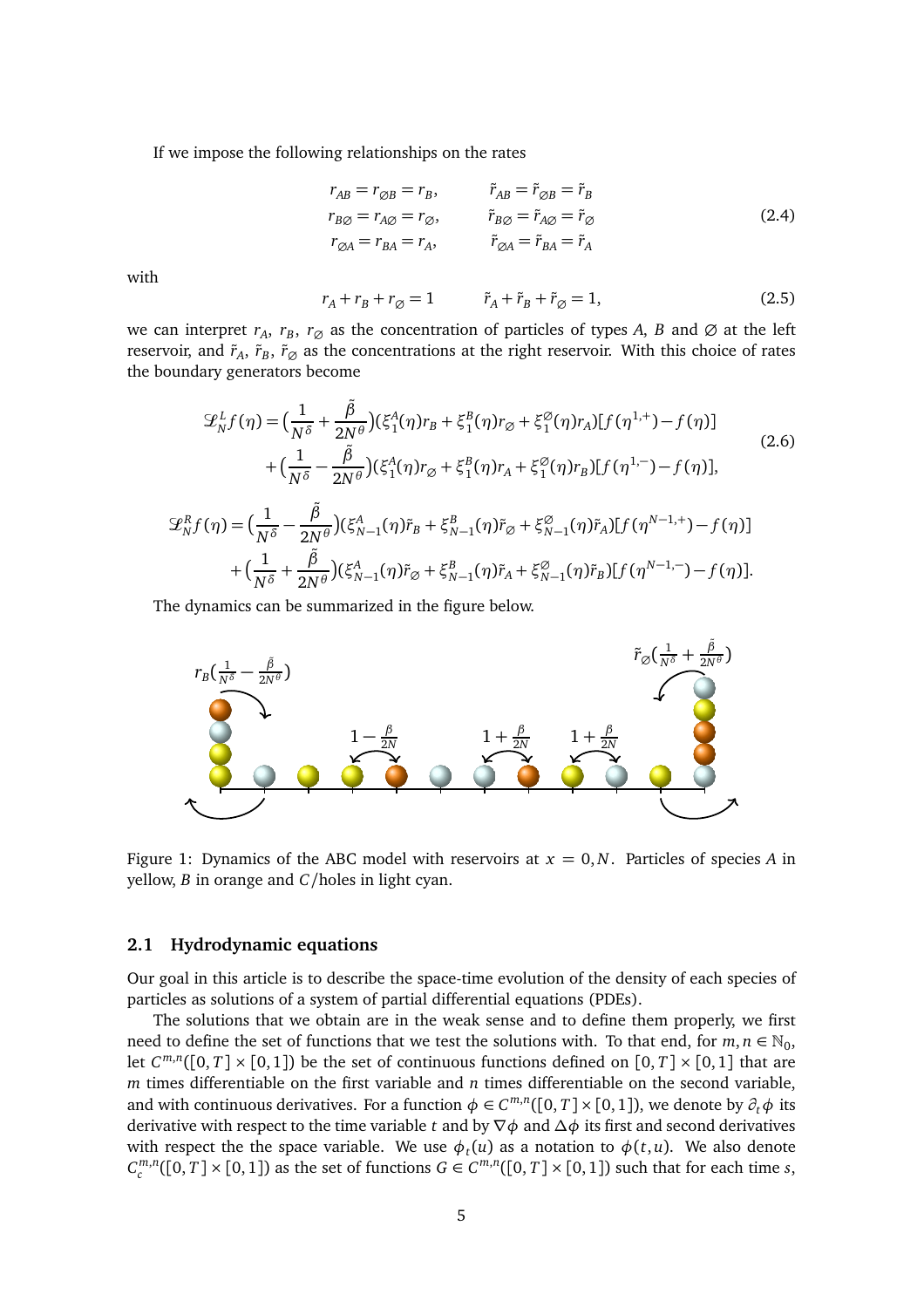$G_s$  has a compact support included in  $(0, 1)$  and we denote by  $C_c^m(0, 1)$  (resp.  $C_c^{\infty}(0, 1)$ ) the set of all *m* continuously differentiable (resp. smooth) real-valued functions defined on (0, 1) with compact support. We denote by  $\langle\cdot,\cdot\rangle$  the inner product on  $L^2([0,1])$  and by  $\langle\cdot,\cdot\rangle_\mu$  the same inner product with respect to a measure *µ*.

**Definition 2.1.** Let  $\mathcal{H}^1(0,1)$  be the set of all locally integrable functions  $g:(0,1) \to \mathbb{R}$  such that there exists a function  $\partial_u g \in L^2(0,1)$  satisfying  $\langle \partial_u \varphi, g \rangle = -\langle \partial_u g, \varphi \rangle$ , for all  $\varphi \in C_c^{\infty}((0,1))$ . For  $g \in \mathcal{H}^1(0,1)$  we define the norm by

$$
||g||^2_{\mathcal{H}^1(0,1)} = ||g||^2_{L^2(0,1)} + ||\partial_u g||^2_{L^2(0,1)}.
$$

The elements in  $\mathcal{H}^{1}(0,1)$  coincide a.e. with absolutely continuous functions whose derivative (which exist a.e.) belong to  $L^2(0,1)$ .

**Definition 2.2.** Let  $L^2([0, T] \times \mathcal{H}^1(0, 1))$  be the set of measurable functions  $f : [0, T] \to \mathcal{H}^1(0, 1)$ *such that*

$$
\int_0^T \|f_t\|_{\mathcal{H}^1(0,1)}^2 dt < \infty.
$$

From here on, we fix an initial measurable profile  $\mathfrak{g} = (\mathfrak{g}^A, \mathfrak{g}^B, \mathfrak{g}^\emptyset) : [0,1] \to [0,1]^3$  with  $\mathfrak{g}^A+\mathfrak{g}^B+\mathfrak{g}^\oslash=1.$  This will correspond to the initial condition in all the PDEs that we derive.

<span id="page-5-0"></span>**Definition 2.3.** We say that  $\rho = (\rho^A, \rho^B, \rho^\emptyset)$  :  $[0, T] \times [0, 1] \rightarrow [0, 1]^3$  is a weak solution of the *system of parabolic equations with Dirichlet boundary conditions*

<span id="page-5-1"></span>
$$
\begin{cases}\n\partial_t \rho^{\alpha} = \Delta \rho^{\alpha} + \beta \nabla [\rho^{\alpha} (\rho^{\alpha+1} - \rho^{\alpha+2})], \\
\rho_t^{\alpha}(0) = r_{\alpha}, \quad \rho_t^{\alpha}(1) = \tilde{r}_{\alpha}, \quad t \in (0, T], \\
\rho_0^{\alpha}(u) = \mathfrak{g}^{\alpha}(u), \quad u \in [0, 1],\n\end{cases} \quad \alpha \in \{A, B, \emptyset\},\n\tag{2.7}
$$

*if for each*  $\alpha \in \{A, B, \emptyset\}$  *it holds:* 

- **D1**.  $\rho^{\alpha} \in L^2([0, T] \times \mathcal{H}^1(0, 1)),$
- **D2**.  $\rho_t^{\alpha}(0) = r_{\alpha}$  and  $\rho_t^{\alpha}(1) = \tilde{r}_{\alpha}$  for a.e.  $t \in (0, T]$ ,
- **D3**. *for all t* ∈ [0, *T*] *and any*  $\phi$  ∈ *C*<sup>2</sup>([0, 1])*, F*<sub> $0$ </sub><sup>α</sup><sub>1</sub>(*t*,  $\phi$ ,  $\rho$ ,  $\phi$ ) = 0*, where*

<span id="page-5-3"></span>
$$
F_{\text{Dir}}^{\alpha}(t,\phi,\rho,\mathfrak{g}) := \langle \rho_t^{\alpha}, \phi \rangle - \langle \mathfrak{g}^{\alpha}, \phi \rangle - \int_0^t \langle \rho_s^{\alpha}, \Delta \phi \rangle - \beta \langle \rho_s^{\alpha} (\rho_s^{\alpha+1} - \rho_s^{\alpha+2}), \nabla \phi \rangle ds. \tag{2.8}
$$

**Definition 2.4.** Let  $\kappa_1, \kappa_2 \in \mathbb{R}$ . We say that  $\rho = (\rho^A, \rho^B, \rho^{\emptyset}) : [0, T] \times [0, 1] \rightarrow [0, 1]^3$  is a weak *solution of the system of parabolic equations with Robin boundary conditions*

<span id="page-5-2"></span>
$$
\begin{cases}\n\partial_t \rho^{\alpha} = \Delta \rho^{\alpha} + \beta \nabla [\rho^{\alpha} (\rho^{\alpha+1} - \rho^{\alpha+2})] \\
\nabla \rho_t^{\alpha}(0) = -\beta \rho_t^{\alpha}(0) (\rho_t^{\alpha+1}(0) - \rho_t^{\alpha+2}(0)) \\
-\kappa_1 \Big( (2r_{\alpha+2} - 1) \rho_t^{\alpha}(0) - 2r_{\alpha} \rho_t^{\alpha+1}(0) + r_{\alpha} \Big) - \kappa_2 (r_{\alpha} - \rho_t^{\alpha}(0)), \quad t \in (0, T], \\
\nabla \rho_t^{\alpha}(1) = -\beta \rho_t^{\alpha}(1) (\rho_t^{\alpha+1}(1) - \rho_t^{\alpha+2}(1)) \\
-\kappa_1 \Big( (2\tilde{r}_{\alpha+2} - 1) \rho_t^{\alpha}(1) - 2\tilde{r}_{\alpha} \rho_t^{\alpha+1}(1) + \tilde{r}_{\alpha} \Big) + \kappa_2 (\tilde{r}_{\alpha} - \rho_t^{\alpha}(1)), \quad t \in (0, T], \\
\rho_0^{\alpha}(u) = \mathfrak{g}^{\alpha}(u), \quad u \in [0, 1],\n\end{cases} (2.9)
$$

*if for each*  $\alpha \in \{A, B, \emptyset\}$  *it holds:*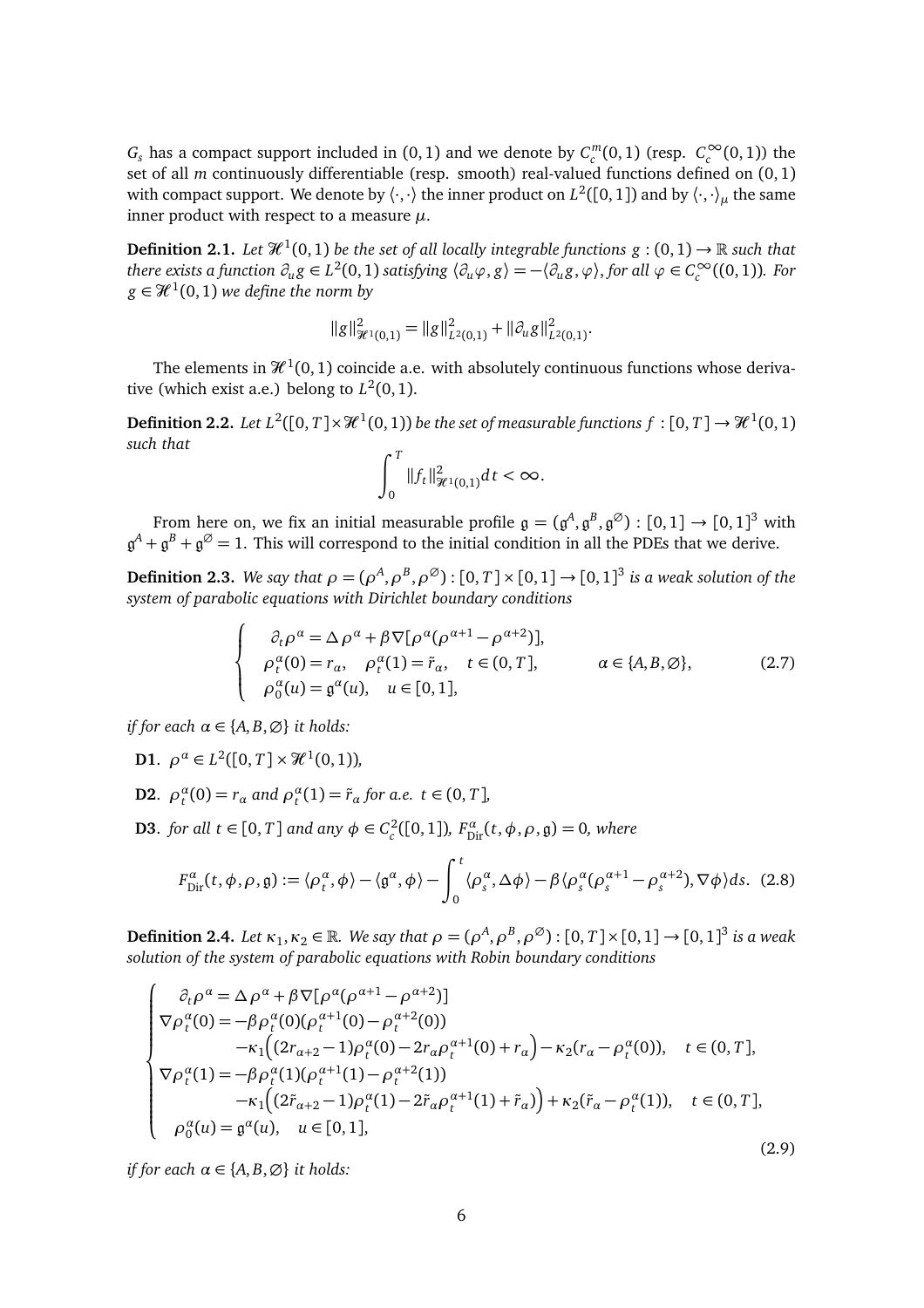**R1**.  $\rho^{\alpha} \in L^2([0, T] \times \mathcal{H}^1(0, 1)),$ 

**R2**. *for all t* ∈ [0, *T*] *and any*  $φ ∈ C^{1,2}([0, T] × [0, 1])$ *,*  $F^α_{Rob}(t, φ, ρ, θ) = 0$ *, where* 

<span id="page-6-1"></span>
$$
F_{Rob}^{\alpha}(t, \phi, \rho, \mathfrak{g}) := \langle \rho_{t}^{\alpha}, \phi_{t} \rangle - \langle \mathfrak{g}^{\alpha}, \phi_{0} \rangle - \int_{0}^{t} \langle \rho_{s}^{\alpha}, (\Delta + \partial_{s}) \phi_{s} \rangle ds
$$
  
+  $\beta \int_{0}^{t} \langle \rho_{s}^{\alpha} (\rho_{s}^{\alpha+1} - \rho_{s}^{\alpha+2}), \nabla \phi_{s} \rangle ds$   
-  $\int_{0}^{t} \nabla \phi_{s}(0) \rho_{s}^{\alpha}(0) - \nabla \phi_{s}(1) \rho_{s}^{\alpha}(1) ds$   
-  $\kappa_{1} \int_{0}^{t} \phi_{s}(0) [(2r_{\alpha+2} - 1) \rho_{s}^{\alpha}(0) - 2r_{\alpha} \rho_{s}^{\alpha+1}(0) + r_{\alpha}] ds$   
-  $\kappa_{1} \int_{0}^{t} \phi_{s}(1) [(1 - 2\tilde{r}_{\alpha+2}) \rho_{s}^{\alpha}(1) + 2\tilde{r}_{\alpha} \rho_{s}^{\alpha+1}(1) - \tilde{r}_{\alpha}] ds$   
-  $\kappa_{2} \int_{0}^{t} [\phi_{s}(0)(r_{\alpha} - \rho_{s}^{\alpha}(0)) + \phi_{s}(1)(\tilde{r}_{\alpha} - \rho_{s}^{\alpha}(1))] ds.$  (2.10)

**Remark 2.5.** We observe that in the Dirichlet regime we use test functions which are only space dependent, while in the Robin regime we use test functions also time dependent. The reason for this is that in the Dirichlet case, this space of test functions is enough to prove uniqueness of the weak solution, while in the Robin case we need a bigger space of test functions.

In Section [A.2](#page-29-0) we prove the uniqueness of weak solutions of the equation with Dirichlet boundary conditions, as given in Definition [2.3.](#page-5-0) In Appendix [A.3](#page-31-0) we also give an heuristic argument for the proof of the uniqueness of weak solutions in the Robin case, by assuming that the solution itself can be taken as a test function, which would need later a regularization both in time and space. Nevertheless, we believe that since we did not impose any boundary condition on the test function, our notion of solution should be unique.

## **2.2 Hydrodynamic limit**

Here we state the main theorem concerning the hydrodynamic limit of the empirical measure. Assuming the relations [\(2.4\)](#page-4-0) and [\(2.5\)](#page-4-1), denote by  $\{\eta_t : t \geq 0\}$  the continuous-time Markov process on  $Ω_N$  with generator  $N^2\mathscr{L}_N$ , and by  $\mathbb{P}_{\mu_N}$  the probability measure that this process induces on the Skorohod space  $\mathfrak{D}([0, T], \Omega_N)$ , when it starts from a distribution  $\mu_N$  on  $\Omega_N$ . Denote by  $\mathbb{E}_{\mu_N}$  the expectation with respect to  $\mathbb{P}_{\mu_N}$ . Now we fix our initial set of probability measures. Fix an initial measurable profile  $\mathfrak{g} = (\mathfrak{g}^A, \mathfrak{g}^B, \mathfrak{g}^\emptyset) : [0,1] \to [0,1]^3$  with  $\mathfrak{g}^A + \mathfrak{g}^B + \mathfrak{g}^\emptyset =$ 1.

<span id="page-6-0"></span>**Definition 2.6.** *We say that a sequence of probability measures*  $(\mu_N)_{N>1}$  *on*  $\Omega_N$  *is associated with the profile*  $g$  *if for every continuous function*  $φ$ *, for any*  $ε$  > 0 *and*  $α$  ∈ {*A*, *B*,  $Ø$ }*, it holds* 

<span id="page-6-3"></span>
$$
\lim_{N \to \infty} \mu_N \Big( \eta \in \Omega_N : \Big| \frac{1}{N} \sum_{x \in \Lambda_N} \phi \left( \frac{x}{N} \right) \xi_x^{\alpha}(\eta) - \int_0^1 \phi(u) \mathfrak{g}^{\alpha}(u) du \Big| > \epsilon \Big) = 0. \tag{2.11}
$$

<span id="page-6-2"></span>**Theorem 2.7.** Let  $\mathfrak{g} = (\mathfrak{g}^A, \mathfrak{g}^B, \mathfrak{g}^\oslash) : [0,1] \to [0,1]^3$  be a measurable function and let  $\{\mu_N\}_{N \geq 1}$  be *a* sequence of probability measures associated with  $\mathfrak{g}$ . For any  $t \in [0, T]$ , for any  $\phi \in C^0([0, 1])$ ,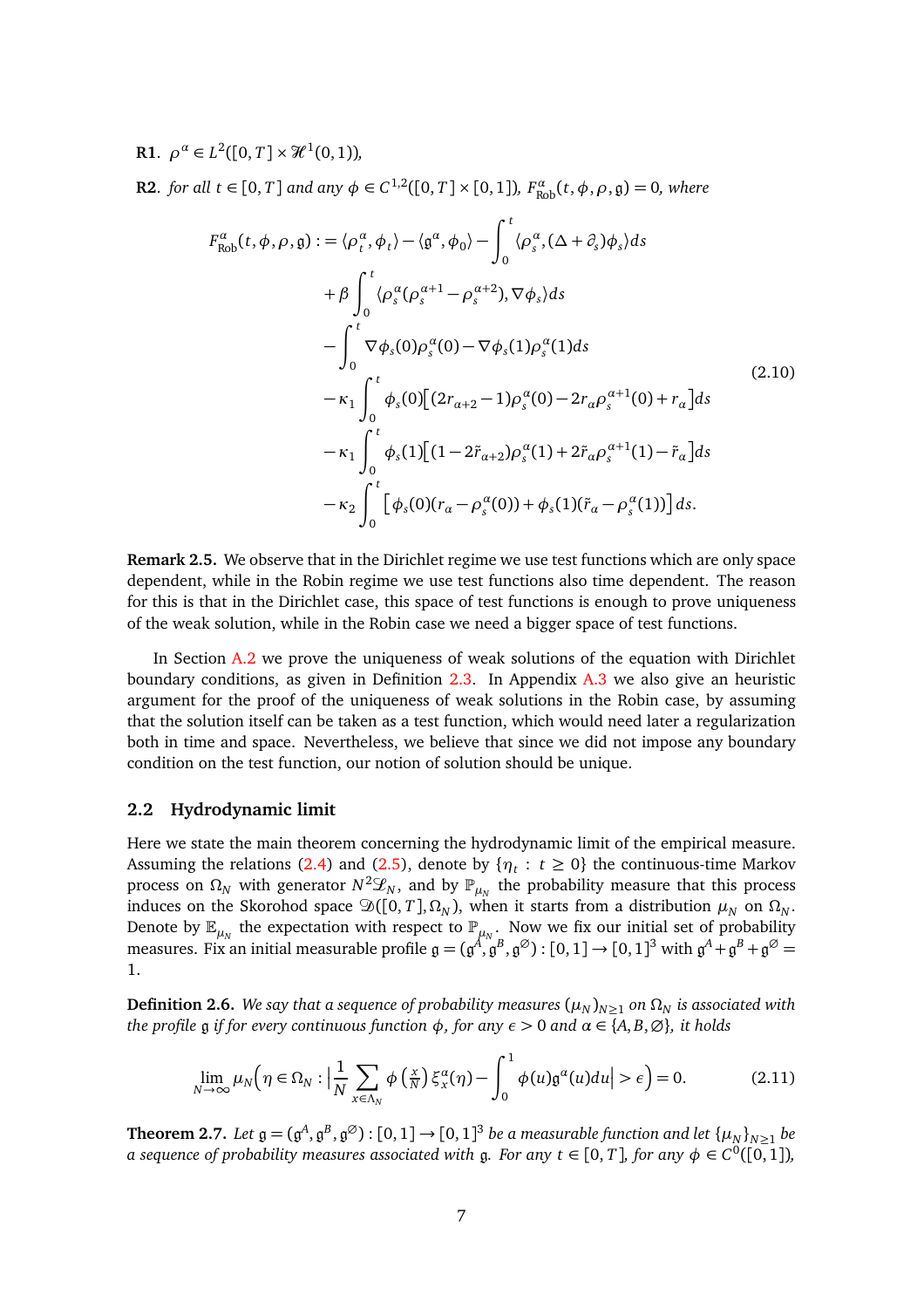*any*  $\alpha \in \{A, B, \emptyset\}$ *, and any*  $\epsilon > 0$  *it holds* 

$$
\lim_{N \to \infty} \mathbb{P}_{\mu_N}\left(\eta : \left| \frac{1}{N} \sum_{x \in \Lambda_N} \phi\left(\frac{x}{N}\right) \xi_x^{\alpha}(\eta_t) - \int_0^1 \phi(u) \rho_t^{\alpha}(u) du \right| > \epsilon \right) = 0, \tag{2.12}
$$

*where*  $\rho = (\rho^A, \rho^B, \rho^{\emptyset})$  :  $[0, T] \times [0, 1] \rightarrow [0, 1]^3$  *is the unique weak solution of :* 

- *a*) [\(2.7\)](#page-5-1)*, if*  $\delta$  < 1 ≤ *θ;*
- *b)* [\(2.9\)](#page-5-2) *with:*
	- *b1)*  $\kappa_1 = \kappa_2 = 0$ , if  $\theta \ge \delta > 1$ .
	- *b2)*  $\kappa_1 = \frac{\beta}{2}$  *and*  $\kappa_2 = 1$ *, if*  $\theta = 1 = \delta$  *and*  $\tilde{\beta} < 4/3$ *.*
	- *b3)*  $\kappa_1 = 0$  *and*  $\kappa_2 = 1$ *, if*  $\theta > 1$  *and*  $\delta = 1$ *.*



**Remark 2.8.** We note that in item b2) in the statement of the theorem we imposed  $\tilde{\beta}$  < 4/3. Nevertheless, the model is well defined if  $\tilde{\beta}$  < 2, see [\(2.2\)](#page-3-2). This more restrictive condition comes from the fact that our proof of the uniqueness of weak solutions only works when  $\tilde{\beta}$  < 4/3. If the uniqueness of weak solutions can be proved for  $\tilde{\beta}$  < 2, then our result also holds for those values of *β*˜.

# <span id="page-7-0"></span>**3 Heuristics for the hydrodynamic equation**

In this section we give an heuristic argument which is the basis to derive the weak formulation of the respective hydrodynamic equations. Let  $\mathcal M$  be the space of positive measures on [0, 1] with total mass bounded by 1 and endowed with the weak topology. For each  $\alpha \in \{A, B, \emptyset\}$ , denote by  $\pi^{N,\alpha} : \Omega_N \to M$  the function that associates to each configuration  $\eta$  the measure obtained by assigning mass 1*/N* to each particle of type *α*:

$$
\pi^{N,\alpha}(\eta,du)=\frac{1}{N}\sum_{x\in\Lambda_N}\xi_x^{\alpha}(\eta)\delta_{\frac{x}{N}}(du).
$$

Thus, the empirical process  $\pi_t^{N,a}$  $t^{N,\alpha}_{t} := \pi^{N,\alpha}(\eta_t)$  is a Markov process on the space  $\mathcal{M}.$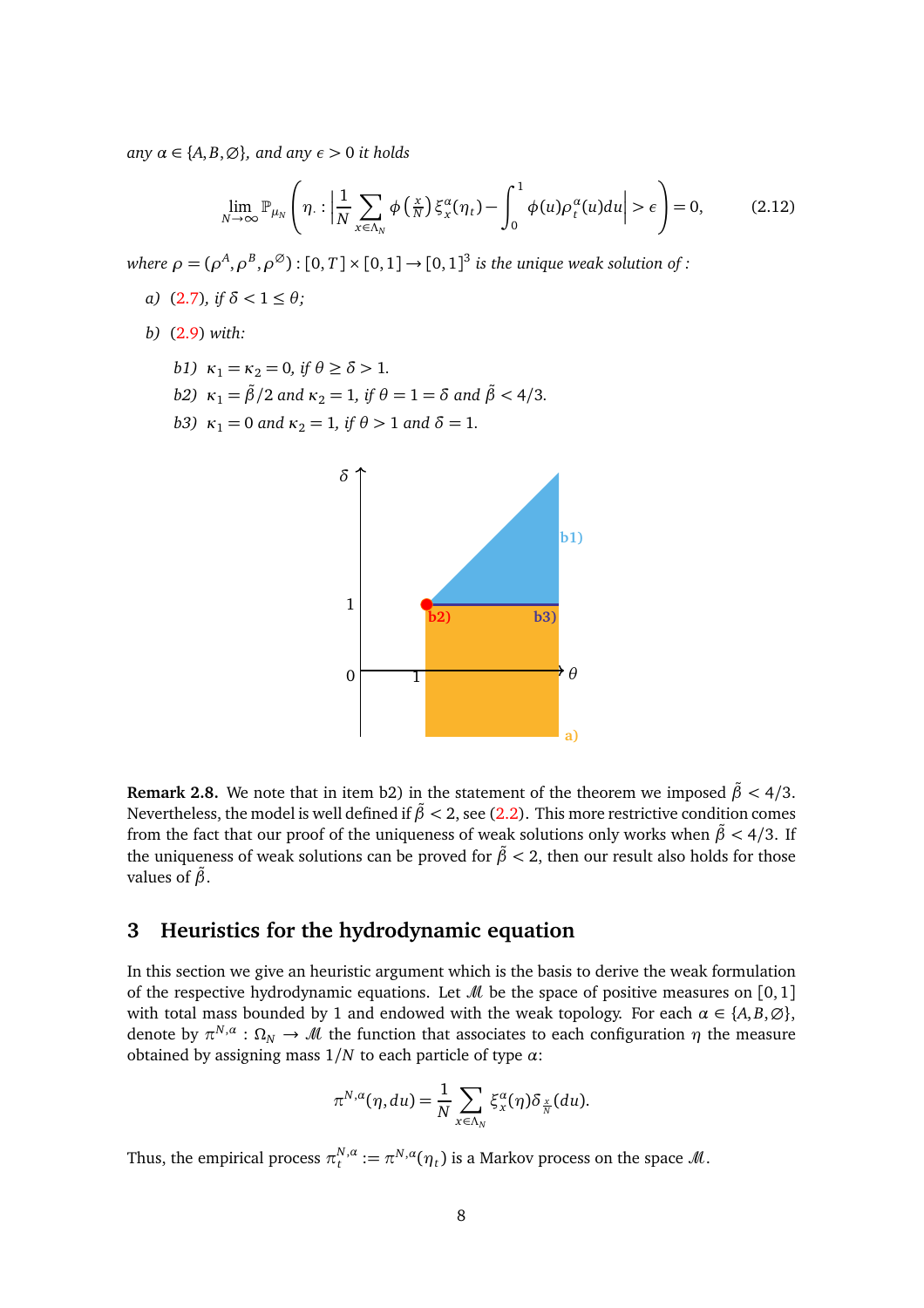For a given function  $\phi: [0,T] \times [0,1] \to \mathbb{R}$  we denote by  $\langle \pi_t^{N,\alpha} \rangle$  $\langle \phi_t^{\mathsf{N},\alpha}, \phi_t \rangle$  the integral of  $\phi_t(\cdot)$ with respect to the measure  $\pi_t^{N,a}$  $t^{N,\alpha}$  and observe that by Dynkin's formula,

<span id="page-8-1"></span>
$$
\mathcal{M}_t^{N,\alpha}(\phi) = \langle \pi_t^{N,\alpha}, \phi_t \rangle - \langle \pi_0^{N,\alpha}, \phi_0 \rangle - \int_0^t (N^2 \mathcal{L}_N + \partial_s) \langle \pi_s^{N,\alpha}, \phi_s \rangle ds \tag{3.1}
$$

is a martingale with respect to the natural filtration. A simple, but long, computation shows that last identity can be written as

<span id="page-8-0"></span>
$$
\mathcal{M}_{t}^{N,a}(\phi) = \langle \pi_{t}^{N,a}, \phi_{t} \rangle - \langle \pi_{0}^{N,a}, \phi_{0} \rangle - \int_{0}^{t} \langle \pi_{s}^{N,a}, \partial_{s} \phi_{s} \rangle ds - \int_{0}^{t} \langle \pi_{s}^{N,a}, \Delta_{N} \phi_{s} \rangle ds
$$
  
+ 
$$
\frac{\beta}{N} \int_{0}^{t} \sum_{x=1}^{N-2} \nabla_{N}^{+} \phi_{s}(\frac{x}{N}) g_{x,x+1}^{a}(\eta_{s}) ds
$$
  
- 
$$
\frac{N^{2}}{N^{1+\delta}} \int_{0}^{t} \left[ \phi_{s}(\frac{1}{N}) f_{1}^{a}(\eta_{s}) + \phi_{s}(\frac{N-1}{N}) f_{N-1}^{a}(\eta_{s}) \right] ds
$$
  
- 
$$
\int_{0}^{t} \left[ \nabla_{N}^{+} \phi_{s}(0) \xi_{1}^{a}(\eta_{s}) - \nabla_{N}^{+} \phi_{s}(\frac{N-1}{N}) \xi_{N-1}^{a}(\eta_{s}) \right] ds
$$
  
- 
$$
\frac{\tilde{\beta} N^{2}}{N^{1+\theta}} \int_{0}^{t} \left[ \phi_{s}(\frac{1}{N}) h_{1}^{a}(\eta_{s}) + \phi_{s}(\frac{N-1}{N}) h_{N-1}^{a}(\eta_{s}) \right] ds,
$$
 (3.2)

where

<span id="page-8-2"></span>
$$
g_{x,x+1}^{\alpha}(\eta) = \frac{1}{2} \Big[ \xi_{x+1}^{\alpha}(\eta) (\xi_{x}^{\alpha+1}(\eta) - \xi_{x}^{\alpha+2}(\eta)) + \xi_{x}^{\alpha}(\eta) (\xi_{x+1}^{\alpha+1}(\eta) - \xi_{x+1}^{\alpha+2}(\eta)) \Big],
$$
  
\n
$$
f_{1}^{\alpha}(\eta) = (-r_{\alpha+1} - r_{\alpha+2}) \xi_{1}^{\alpha}(\eta) + r_{\alpha} \xi_{1}^{\alpha+1}(\eta) + r_{\alpha} \xi_{1}^{\alpha+2}(\eta),
$$
  
\n
$$
f_{N-1}^{\alpha}(\eta) = (-\tilde{r}_{\alpha+1} - \tilde{r}_{\alpha+2}) \xi_{N-1}^{\alpha}(\eta) + \tilde{r}_{\alpha} \xi_{N-1}^{\alpha+1}(\eta) + \tilde{r}_{\alpha} \xi_{N-1}^{\alpha+2}(\eta),
$$
  
\n
$$
h_{1}^{\alpha}(\eta) = \frac{1}{2} \Big[ (r_{\alpha+2} - r_{\alpha+1}) \xi_{1}^{\alpha}(\eta) - r_{\alpha} \xi_{1}^{\alpha+1}(\eta) + r_{\alpha} \xi_{1}^{\alpha+2}(\eta) \Big],
$$
  
\n
$$
h_{N-1}^{\alpha}(\eta) = \frac{1}{2} \Big[ (\tilde{r}_{\alpha+1} - \tilde{r}_{\alpha+2}) \xi_{N-1}^{\alpha}(\eta) + \tilde{r}_{\alpha} \xi_{N-1}^{\alpha+1}(\eta) - \tilde{r}_{\alpha} \xi_{N-1}^{\alpha+2}(\eta) \Big].
$$
  
\n(3.3)

Above we used the usual notions of discrete Laplacian and discrete derivative as:

$$
\nabla_N^+ \phi\left(\tfrac{x}{N}\right) = N\big[\phi\left(\tfrac{x+1}{N}\right) - \phi\left(\tfrac{x}{N}\right)\big] \quad \text{and} \quad \Delta_N \phi\left(\tfrac{x}{N}\right) = N^2\big[\phi\left(\tfrac{x+1}{N}\right) - 2\phi\left(\tfrac{x}{N}\right) + \phi\left(\tfrac{x-1}{N}\right)\big].
$$

Using the relations in [\(2.5\)](#page-4-1) and the exclusion rule  $\xi_1^A + \xi_1^B + \xi_1^{\emptyset} = 1$ , we have

$$
f_1^{\alpha}(\eta) = r_{\alpha} - \xi_1^{\alpha}(\eta),
$$
  
\n
$$
f_{N-1}^{\alpha}(\eta) = \tilde{r}_{\alpha} - \xi_{N-1}^{\alpha}(\eta),
$$
  
\n
$$
h_1^{\alpha}(\eta) = \frac{1}{2} \Big[ (2r_{\alpha+2} - 1)\xi_1^{\alpha}(\eta) - 2r_{\alpha}\xi_1^{\alpha+1}(\eta) + r_{\alpha} \Big],
$$
  
\n
$$
h_{N-1}^{\alpha}(\eta) = \frac{1}{2} \Big[ (1 - 2\tilde{r}_{\alpha+2})\xi_{N-1}^{\alpha}(\eta) + 2\tilde{r}_{\alpha}\xi_{N-1}^{\alpha+1}(\eta) - \tilde{r}_{\alpha} \Big].
$$
\n(3.4)

At this point we need to analyse each term in  $(3.2)$ . In the next subsection, we explain how to obtain heuristically the weak formulation presented in Definition [2.3.](#page-5-0) The rigorous proof will be given in Section [5.](#page-13-0)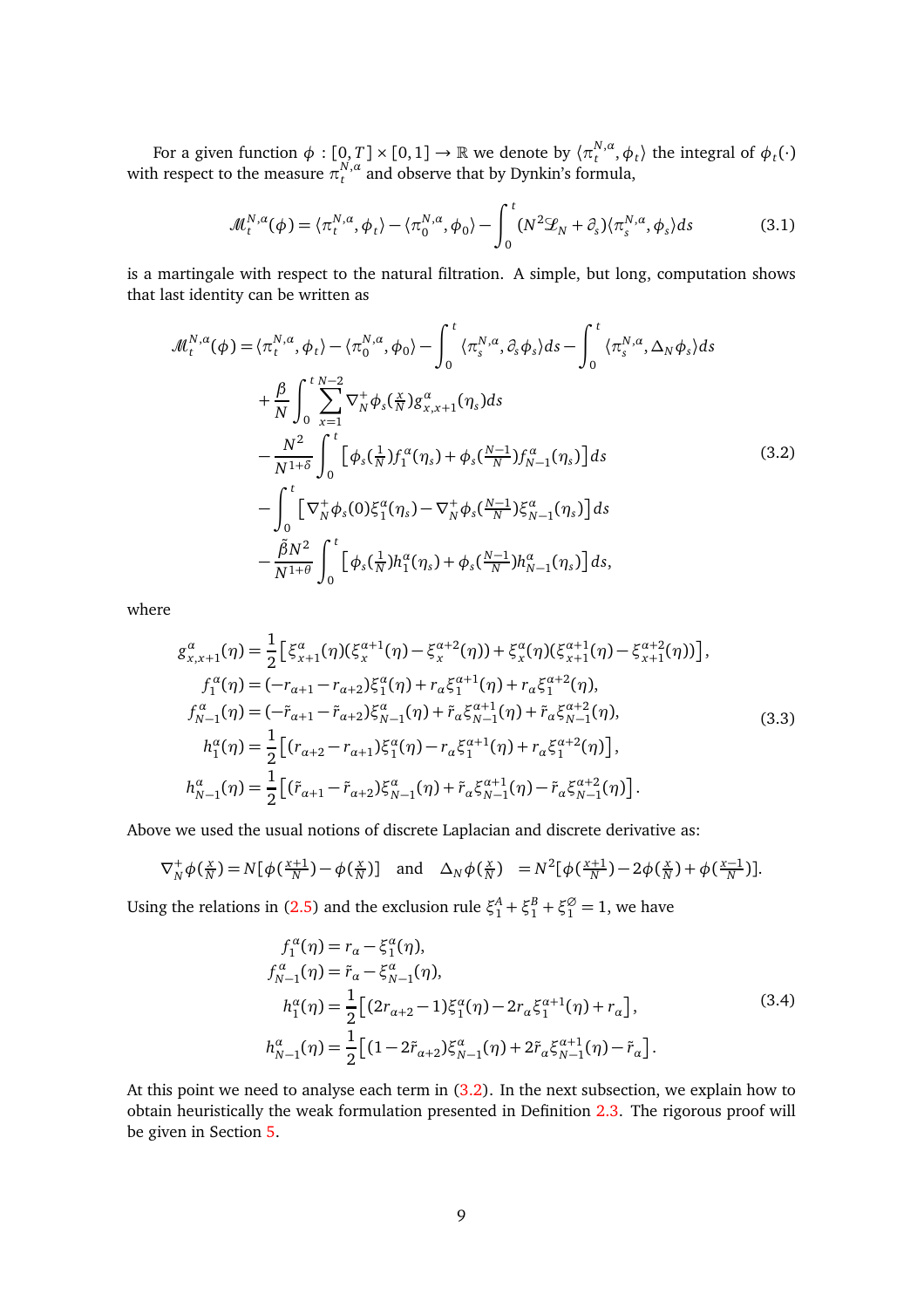## **3.1 The Dirichlet case**

Z *<sup>t</sup>*

Consider  $\phi \in C_c^2([0,1])$ . Since  $\phi$  has a compact support, the third, fourth and fifth lines of [\(3.2\)](#page-8-0) vanish, for *N* sufficiently big. This means that we can rewrite [\(3.2\)](#page-8-0) as

<span id="page-9-0"></span>
$$
\mathcal{M}_{t}^{N,a}(\phi) = \langle \pi_{t}^{N,a}, \phi \rangle - \langle \pi_{0}^{N,a}, \phi \rangle - \int_{0}^{t} ds \langle \pi_{s}^{N,a}, \Delta_{N} \phi \rangle + \frac{\beta}{2N} \int_{0}^{t} ds \sum_{x=1}^{N-2} \nabla_{N}^{+} \phi(\frac{x}{N}) \Big[ \xi_{x+1}^{a}(\eta_{s}) (\xi_{x}^{a+1}(\eta_{s}) - \xi_{x}^{a+2}(\eta_{s})) + \xi_{x}^{a}(\eta_{s}) (\xi_{x+1}^{a+1}(\eta_{s}) - \xi_{x+1}^{a+2}(\eta_{s})) \Big]
$$
(3.5)

plus terms that vanish as  $N \to +\infty$ . For  $\ell \in \mathbb{N}$  and  $x \in \mathbb{Z}$  we introduce the averages on boxes of size *ℓ*, one to the right of *x*, another one to the left of *x*:

<span id="page-9-2"></span>
$$
\overrightarrow{\xi}_{x}^{\alpha,\ell}(\eta) = \frac{1}{\ell} \sum_{y=x+1}^{x+\ell} \xi_{y}^{\alpha}(\eta), \qquad \overleftarrow{\xi}_{x}^{\alpha,\ell}(\eta) = \frac{1}{\ell} \sum_{y=x-\ell}^{x-1} \xi_{y}^{\alpha}(\eta). \tag{3.6}
$$

First we observe that by paying a price of order  $O(\epsilon)$ , we can restrict the sum in the last line of [\(3.5\)](#page-9-0) to  $x \in \Lambda_N^{\epsilon}$  where

$$
\Lambda_N^{\epsilon} := \{ \epsilon N + 1, \cdots, N - 1 - \epsilon N \}.
$$
\n(3.7)

Above and in what follows, *εN* represents  $\epsilon$ *N* $\vert$ . Using repeatedly Lemma [6.7](#page-22-0) we can rewrite the last line of  $(3.5)$  as

$$
\frac{\beta}{2N} \int_0^{\tau} ds \sum_{x \in \Lambda_N^{\epsilon}} \nabla_N^+ \phi(\frac{x}{N}) \Big[ \xi_{x+1}^{\alpha}(\eta_s) (\overline{\xi}_{x}^{\alpha+1,\epsilon N}(\eta_s) - \overline{\xi}_{x}^{\alpha+2,\epsilon N}(\eta_s)) + \xi_{x}^{\alpha}(\eta_s) (\overline{\xi}_{x+1}^{\alpha+1,\epsilon N}(\eta_s) - \overline{\xi}_{x+1}^{\alpha+2,\epsilon N}(\eta_s)) \Big]
$$
(3.8)

Before we go on we explain how we do it. First, we split the integral on the second line of [\(3.5\)](#page-9-0), with the sum restricted to  $\Lambda_N^{\epsilon}$  in several terms, i.e. we write it as

<span id="page-9-1"></span>
$$
\frac{\beta}{2N} \int_0^t ds \sum_{x \in \Lambda_N^{\epsilon}} \nabla_N^+ \phi\left(\frac{x}{N}\right) \xi_{x+1}^{\alpha}(\eta_s) \xi_x^{\alpha+1}(\eta_s) - \frac{\beta}{2N} \int_0^t ds \sum_{x \in \Lambda_N^{\epsilon}} \nabla_N^+ \phi\left(\frac{x}{N}\right) \xi_{x+1}^{\alpha}(\eta_s) \xi_x^{\alpha+2}(\eta_s)
$$
\n
$$
+ \frac{\beta}{2N} \int_0^t ds \sum_{x \in \Lambda_N^{\epsilon}} \nabla_N^+ \phi\left(\frac{x}{N}\right) \xi_x^{\alpha}(\eta_s) \xi_{x+1}^{\alpha+1}(\eta_s) - \frac{\beta}{2N} \int_0^t ds \sum_{x \in \Lambda_N^{\epsilon}} \nabla_N^+ \phi\left(\frac{x}{N}\right) \xi_x^{\alpha}(\eta_s) \xi_{x+1}^{\alpha+2}(\eta_s). \tag{3.9}
$$

Now in the first integral in last display, we apply Lemma [6.7](#page-22-0) with  $G_s(\frac{x}{N})$  $\frac{x}{N}$ ) =  $\frac{\beta}{2} \nabla_N^+ \phi_s(\frac{x}{N})$  $\frac{x}{N}$ ), *τ*<sub>*x</sub>*  $\psi(\eta) = \xi_{x+1}^{\alpha}(\eta)$  and we make the replacement of  $\xi_{x}^{\alpha+1}$  by  $\overline{\xi}_{x}^{\alpha+1}$ ,*εN*. In all the remaining</sub> terms we do a similar replacement. Noting that for *u* ∈ [0, 1] if

$$
\overrightarrow{\iota_{\epsilon}}(\frac{x}{N})(u) = \frac{1}{\epsilon} \mathbf{1}_{\left(\frac{x}{N}, \frac{x}{N} + \epsilon\right]}(u) \quad \text{and} \quad \overleftarrow{\iota_{\epsilon}}(\frac{x}{N})(u) = \frac{1}{\epsilon} \mathbf{1}_{\left[\frac{x}{N} - \epsilon, \frac{x}{N}\right]}(u),\tag{3.10}
$$

then, for any  $s \in [0, T]$ 

<span id="page-9-3"></span>
$$
\langle \pi_s^{N,a}, \overrightarrow{\iota_\epsilon}(\frac{x}{N}) \rangle = \frac{1}{\epsilon N} \sum_{z=x+1}^{x+\epsilon N} \xi_z^a(\eta_s), \qquad \langle \pi_s^{N,a}, \overleftarrow{\iota_\epsilon}(\frac{x}{N}) \rangle = \frac{1}{\epsilon N} \sum_{z=x-\epsilon N}^{x-1} \xi_z^a(\eta_s), \tag{3.11}
$$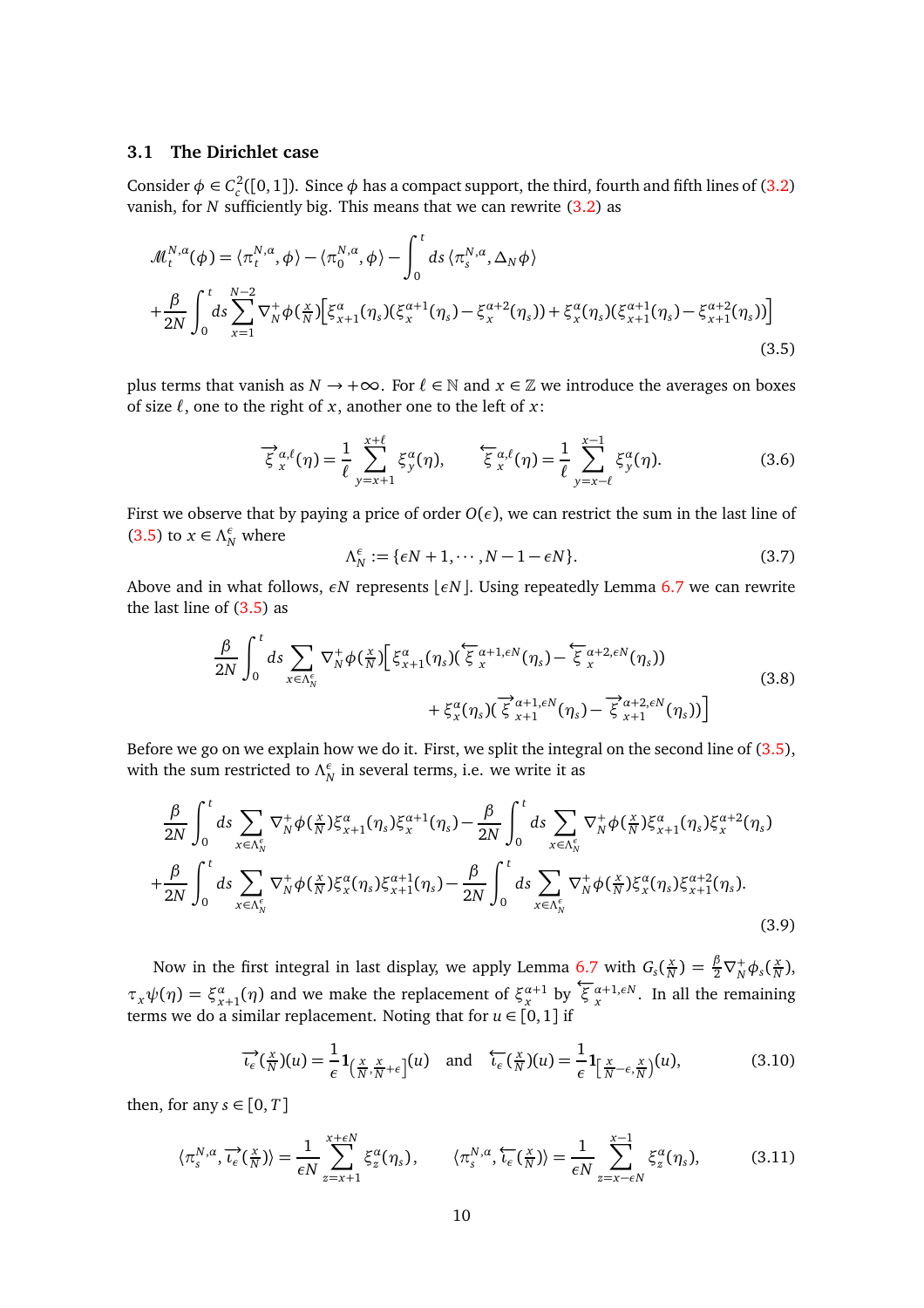and we can rewrite [\(3.9\)](#page-9-1) as

$$
\frac{\beta}{2N} \int_0^t ds \sum_{x \in \Lambda_N^{\epsilon}} \nabla_N^+ \phi\left(\frac{x}{N}\right) \left[ \xi_{x+1}^{\alpha}(\eta_s) \left( \langle \pi_s^{N,\alpha+1}, \overleftarrow{\iota}_{\epsilon}(\frac{x}{N}) \rangle - \langle \pi_s^{N,\alpha+2}, \overleftarrow{\iota}_{\epsilon}(\frac{x}{N}) \rangle \right) \right) + \xi_x^{\alpha}(\eta_s) \left( \langle \pi_s^{N,\alpha+1}, \overrightarrow{\iota}_{\epsilon}(\frac{x}{N}) \rangle - \langle \pi_s^{N,\alpha+2}, \overrightarrow{\iota}_{\epsilon}(\frac{x}{N}) \rangle \right) \right].
$$
\n(3.12)

By paying a price of order  $O(\epsilon)$  in order to convert the sum in  $\Lambda_N^{\epsilon}$  to the whole sum, we can rewrite the last term as

<span id="page-10-0"></span>
$$
\frac{\beta}{2} \int_0^t \left\langle \pi_s^{N,\alpha}, \nabla_N^+ \phi(\cdot) \Big( \langle \pi_s^{N,\alpha+1}, \overleftarrow{t_\epsilon}(\cdot) \rangle - \langle \pi_s^{N,\alpha+2}, \overleftarrow{t_\epsilon}(\cdot) \rangle \Big) \right\rangle \right. \\ \left. + \left\langle \pi_s^{N,\alpha}, \nabla_N^+ \phi(\cdot) \Big( \langle \pi_s^{N,\alpha+1}, \overrightarrow{t_\epsilon}(\cdot) \rangle - \langle \pi_s^{N,\alpha+2}, \overrightarrow{t_\epsilon}(\cdot) \rangle \Big) \right\rangle ds.
$$
\n(3.13)

Putting last identity back to [\(3.5\)](#page-9-0) we have that

$$
\mathcal{M}_{t}^{N,\alpha}(\phi) = \langle \pi_{t}^{N,\alpha}, \phi \rangle - \langle \pi_{0}^{N,\alpha}, \phi \rangle - \int_{0}^{t} ds \langle \pi_{s}^{N,\alpha}, \Delta_{N} \phi \rangle \n+ \frac{\beta}{2} \int_{0}^{t} \langle \pi_{s}^{N,\alpha}, \nabla_{N}^{+} \phi(\cdot) \big( \langle \pi_{s}^{N,\alpha+1}, \overleftarrow{t_{\epsilon}}(\cdot) \rangle - \langle \pi_{s}^{N,\alpha+2}, \overleftarrow{t_{\epsilon}}(\cdot) \rangle \big) \rangle \n+ \langle \pi_{s}^{N,\alpha}, \nabla_{N}^{+} \phi(\cdot) \big( \langle \pi_{s}^{N,\alpha+1}, \overrightarrow{t_{\epsilon}}(\cdot) \rangle - \langle \pi_{s}^{N,\alpha+2}, \overrightarrow{t_{\epsilon}}(\cdot) \rangle \big) \rangle ds,
$$

plus terms that vanish as  $N \to +\infty$  and  $\epsilon \to 0$ . From the computations of Section [4](#page-12-0) we will see that the martingale vanishes in  $L^2(\mathbb{P}_{\mu_N})$ , as  $N \to +\infty$ . Moreover, from the results of Section [4,](#page-12-0) we can also assume the weak convergence of  $\pi^{N,a}_t$  $\alpha_t^{N,\alpha}(\eta, du)$  to  $\pi_t^{\alpha}(du) = \rho_t^{\alpha}(u)du$ , for each  $\alpha \in \{A, B, \emptyset\}$ . On the other hand, since  $\rho_t^{\alpha}(u) \in [0, 1]$  for all  $t \in [0, T]$  and  $u \in [0, 1]$ , from Lebesgue's differentiation theorem it holds

<span id="page-10-1"></span>
$$
\lim_{\epsilon \to 0} \left| \rho_s^{\alpha}(u) - \frac{1}{\epsilon} \int_u^{u+\epsilon} \rho_s^{\alpha}(v) dv \right| = 0 \quad \text{and} \quad \lim_{\epsilon \to 0} \left| \rho_s^{\alpha}(u) - \frac{1}{\epsilon} \int_{u-\epsilon}^u \rho_s^{\alpha}(v) dv \right| = 0 \tag{3.14}
$$

for almost every  $u \in [0, 1]$ . As a consequence,  $(3.1)$  converges, as  $N \rightarrow +\infty$ , to

$$
0 = \langle \rho_t^{\alpha}, \phi_t \rangle - \langle \rho_0^{\alpha}, \phi_0 \rangle - \int_0^t ds \langle \rho_s^{\alpha}, (\partial_s + \Delta)\phi_s \rangle + \beta \int_0^t ds \langle \rho_s^{\alpha}(\rho_s^{\alpha+1} - \rho_s^{\alpha+2}), \nabla \phi_s \rangle. \tag{3.15}
$$

We note that above we gave an heuristic argument to obtain the integral formulation as given in [\(2.8\)](#page-5-3). We note that the proof of condition **D2**. is explained in Section [6.6.](#page-27-0)

In the next subsection, we explain a similar argument as given above, to obtain the weak formulation of [\(2.9\)](#page-5-2).

## **3.2 The Robin cases**

Now we do not assume any condition on the test function, i.e. we consider  $\phi \in C^{1,2}([0,T] \times \mathbb{R})$  $[0, 1]$ ). In this case we need to analyse carefully each line in  $(3.2)$ . The analysis of the first and second lines can be done exactly as in the Dirichlet case of the previous subsection. Now let us analyse the remaining terms. The fourth line does not depend on the value of the parameters *θ* nor *δ*. From Lemma [6.6](#page-19-0) we can rewrite that term as

$$
-\int_0^t ds \left[\nabla_N^+ \phi_s(0) \overrightarrow{\xi}_1^{\alpha,\epsilon N}(\eta_s) - \nabla_N^+ \phi_s(\frac{N-1}{N}) \overleftarrow{\xi}_{N-1}^{\alpha,\epsilon N}(\eta_s)\right],\tag{3.16}
$$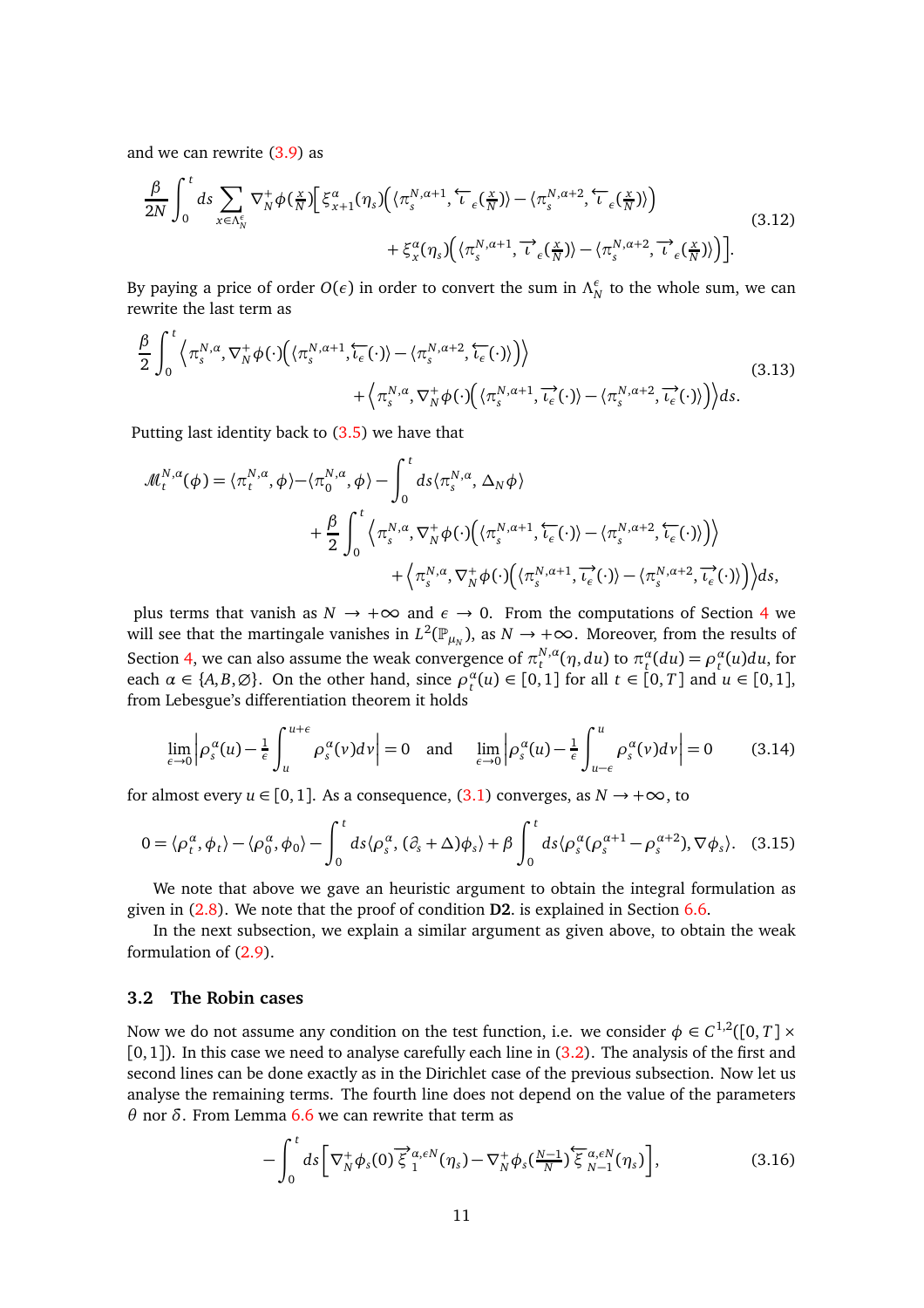plus terms that vanish as  $N \to +\infty$  and  $\epsilon \to 0$ . As in the previous case, we could now try to use [\(3.14\)](#page-10-1) but as we have seen above, it is only true for almost every  $u \in [0,1]$  and here we need this to be true for  $u = 0$  and  $u = 1$ . The way to conclude that result, is to use Lemma [6.12,](#page-27-1) which is similar to Lemma [6](#page-33-9).2 in  $\lceil 6 \rceil$ . From those results we conclude that the last display can be written as

$$
-\int_0^t \left[\nabla \phi_s(0)\rho_s^{\alpha}(0) - \nabla \phi_s(1)\rho_s^{\alpha}(1)\right]ds\tag{3.17}
$$

plus terms that vanish as  $N \to +\infty$ . Now we analyse the third line of [\(3.2\)](#page-8-0). If  $\delta > 1$ , it is simple to conclude that the whole term vanishes as  $N \rightarrow +\infty$ . Let us now see the case  $\delta = 1$ . Then it rewrites as

$$
-\int_0^t \Big[\phi_s(\tfrac{1}{N})(r_\alpha-\xi_1^\alpha(\eta_s))+\phi_s(\tfrac{N-1}{N})(\tilde{r}_\alpha-\xi_{N-1}^\alpha(\eta_s))\Big]ds.
$$

Applying Lemma [6.6](#page-19-0) we can rewrite it as

$$
-\int_0^t ds \left[ \phi_s(\tfrac{1}{N})(r_\alpha - \overrightarrow{\xi}_1^{\alpha,\epsilon N}(\eta_s)) + \phi_s(\tfrac{N-1}{N})(\tilde{r}_\alpha - \overleftarrow{\xi}_{N-1}^{\alpha,\epsilon N}(\eta_s)) \right]
$$

plus terms that vanish as  $N \to +\infty$  and  $\epsilon \to 0$ . As before, using the same arguments as the ones we used in the analysis of the previous terms, we can rewrite last display as

$$
-\int_0^t \left[\phi_s(0)(r_\alpha-\rho_s^\alpha(0)+\phi_s(1)(\tilde{r}_\alpha-\rho_s^\alpha(1))\right]ds.
$$

Finally we treat the last term in [\(3.2\)](#page-8-0). For  $\theta > 1$  it is simple to see that term vanishes as  $N \rightarrow +\infty$ . For  $\theta = 1$  and repeating the same arguments as before, that term can be rewritten as

$$
-\frac{\tilde{\beta}}{2} \int_0^t \phi_s(0) \Big[ (2r_{\alpha+2} - 1) \rho_s^{\alpha}(0) - 2r_{\alpha} \rho_s^{\alpha+1}(0) + r_{\alpha} \Big] ds -\frac{\tilde{\beta}}{2} \int_0^t \phi_s(1) \Big[ (1 - 2\tilde{r}_{\alpha+2}) \rho_s^{\alpha}(1) + 2\tilde{r}_{\alpha} \rho_s^{\alpha+1}(1) - \tilde{r}_{\alpha} \Big] ds.
$$

Putting together last results we deduce that the limit of [\(3.2\)](#page-8-0) gives for  $\theta \ge \delta > 1$ 

$$
0 = \langle \rho_t^{\alpha}, \phi_t \rangle - \langle \rho_0, \phi_0 \rangle - \int_0^t ds \langle \rho_s^{\alpha}, (\partial_s + \Delta)\phi_s \rangle + \beta \int_0^t ds \langle \rho_s^{\alpha}(\rho_s^{\alpha+1} - \rho_s^{\varnothing}), \nabla\phi_s \rangle
$$
\n
$$
- \int_0^t [\nabla\phi_s(0)\rho_s^{\alpha}(0) - \nabla\phi_s(1)\rho_1^{\alpha}]ds,
$$
\n(3.18)

which coincides with [\(2.10\)](#page-6-1) for the choice  $\kappa_1 = \kappa_2 = 0$ .

For  $\theta > \delta = 1$ , the limit of [\(3.2\)](#page-8-0) gives

$$
0 = \langle \rho_t^{\alpha}, \phi_t \rangle - \langle \rho_0^{\alpha}, \phi_0 \rangle - \int_0^t ds \langle \rho_s^{\alpha}, (\partial_s + \Delta)\phi_s \rangle + \beta \int_0^t ds \langle \rho_s^{\alpha}(\rho_s^{\alpha+1} - \rho_s^{\alpha+2}), \nabla \phi_s \rangle
$$
  

$$
- \int_0^t [\nabla \phi_s(0)\rho_s^{\alpha}(0) - \nabla \phi_s(1)\rho_1^{\alpha}]ds
$$
  

$$
- \frac{\tilde{\beta}}{2} \int_0^t [\phi_s(0)[(2r_{\alpha+2} - 1)\rho_s^{\alpha}(0) - 2r_{\alpha}\rho_s^{\alpha+1}(0) + r_{\alpha}]ds
$$
  

$$
- \frac{\tilde{\beta}}{2} \int_0^t \phi_s(1)[(1 - 2\tilde{r}_{\alpha+2})\rho_s^{\alpha}(1) + 2\tilde{r}_{\alpha}\rho_s^{\alpha+1}(1) - \tilde{r}_{\alpha}]ds
$$
 (3.19)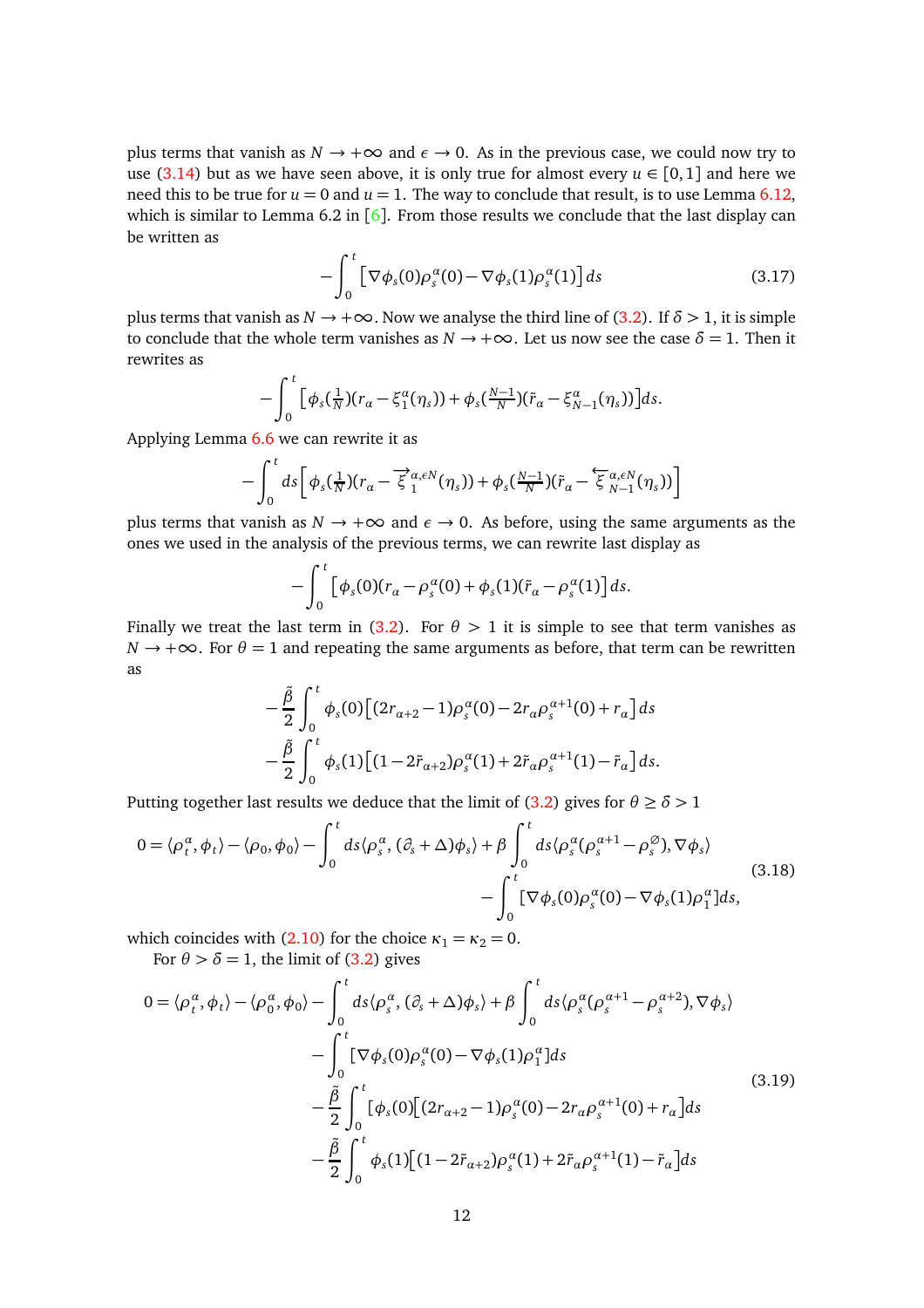which coincides with [\(2.10\)](#page-6-1) for the choice  $\kappa_1 = 0$  and  $\kappa_2 = 1$ .

Finally, for  $\theta = 1 = \delta$ , the limit of [\(3.2\)](#page-8-0) gives

$$
0 = \langle \rho_t^{\alpha}, \phi_t \rangle - \langle \rho_0^{\alpha}, \phi_0 \rangle - \int_0^t ds \langle \rho_s^{\alpha}, (\partial_s + \Delta)\phi_s \rangle + \beta \int_0^t ds \langle \rho_s^{\alpha}(\rho_s^{\alpha+1} - \rho_s^{\alpha+2}), \nabla\phi_s \rangle
$$
  

$$
- \int_0^t [\nabla\phi_s(0)\rho_s^{\alpha}(0) - \nabla\phi_s(1)\rho_1^{\alpha}]ds
$$
  

$$
- \frac{\tilde{\beta}}{2} \int_0^t [\phi_s(0)[(2r_{\alpha+2} - 1)\rho_s^{\alpha}(0) - 2r_{\alpha}\rho_s^{\alpha+1}(0) + r_{\alpha}]ds \qquad (3.20)
$$
  

$$
- \frac{\tilde{\beta}}{2} \int_0^t \phi_s(1)[(1 - 2\tilde{r}_{\alpha+2})\rho_s^{\alpha}(1) + 2\tilde{r}_{\alpha}\rho_s^{\alpha+1}(1) - \tilde{r}_{\alpha}]ds
$$
  

$$
- \int_0^t [\phi_s(0)(r_{\alpha} - \rho_s^{\alpha}(0) + \phi_s(1)(\tilde{r}_{\alpha} - \rho_s^{\alpha}(1))]ds,
$$

which coincides with [\(2.10\)](#page-6-1) for the choice  $\kappa_1 = \frac{\tilde{\beta}}{2}$  and  $\kappa_2 = 1$ .

# <span id="page-12-0"></span>**4 Tightness**

For  $\alpha \in \{A, B, \varnothing\}$  denote by  $\mathbb{Q}^{N, \alpha} = \mathbb{P}_{\mu_N}(\pi^{N, \alpha})^{-1}$  the probability measure on  $\mathscr{D}([0, T], \mathscr{M})$  induced by the Markov process  $\{\pi^{N,\alpha}_t\}$  $t^{N,a}_{t}: t \geq 0$ } and by the initial measure  $\mu_N$ . In this section we will prove that the sequence  $\{\mathbb{Q}^{N,a}\}_{n\geq 1}$  is tight and this will ensure that every subsequence of  $\{\mathbb{Q}^{N,\alpha}\}_{N\geq 1}$  has a further subsequence which is weakly convergent.

<span id="page-12-4"></span>**Proposition 4.1.** *For*  $\alpha \in \{A, B, \emptyset\}$ , the sequence of measures  $\{\mathbb{Q}^{N, \alpha}\}_{N \geq 1}$  is tight.

*Proof.* By Proposition 1.7 of Chapter 4 of  $[15]$  $[15]$  $[15]$  it is enough to show, for every  $\phi \in C^1([0,1])$ , that the sequence of measures associated with the real-valued process  $\{\langle \pi^{N,\alpha}_t\rangle$  $\{f_t^{N,a}, \phi\}$ <sub> $N \ge 1$ </sub> is tight, and for that it is enough to show that, for every  $\phi \in C([0, 1])$  and  $\varepsilon > 0$ ,

<span id="page-12-1"></span>
$$
\lim_{\gamma \to 0} \limsup_{N \to \infty} \mathbb{P}_{\mu_N} \left[ \sup_{|t-s| \le \gamma} |\langle \pi_t^{N,\alpha}, \phi \rangle - \langle \pi_s^{N,\alpha}, \phi \rangle| > \varepsilon \right] = 0. \tag{4.1}
$$

We begin by showing that [\(4.1\)](#page-12-1) holds for every  $\phi \in C_c^2([0,1])$ , and we note that the extension to  $\phi \in C([0,1])$  is a simple argument that can be seen, for example, in Section 4 of [[2](#page-32-1)]. Considering the Dynkin's martingale  $(3.1)$ , in order to conclude  $(4.1)$  it is enough to prove that

<span id="page-12-2"></span>
$$
\lim_{\gamma \to 0} \limsup_{N \to \infty} \mathbb{E}_{\mu_N} \left[ \sup_{|t-s| \le \gamma} \left| \int_s^t N^2 \mathcal{L}_N \langle \pi_r^{N,\alpha}, \phi \rangle dr \right| \right] = 0 \tag{4.2}
$$

and

<span id="page-12-3"></span>
$$
\lim_{\gamma \to 0} \limsup_{N \to \infty} \mathbb{E}_{\mu_N} \left[ \sup_{|t-s| \le \gamma} |\mathcal{M}_t^{N,\alpha}(\phi) - \mathcal{M}_s^{N,\alpha}(\phi)| \right] = 0.
$$
 (4.3)

Since we are assuming that  $\phi$  has compact support in (0, 1), there exist  $N_0$  such that, for all  $N \ge N_0, \, \phi(0) = \phi(\frac{1}{N})$  $\frac{1}{N}$ ) =  $\phi(\frac{N-1}{N})$  =  $\phi(1)$  = 0, and so in [\(4.2\)](#page-12-2) we can replace the full generator  $\mathcal{L}_N$  by the bulk generator  $\mathcal{L}_N^B$ . Recall the function  $g^α_{x,x+1}$  defined in [\(3.3\)](#page-8-2). Since  $\xi^α_x(\eta) \in \{0,1\}$ and  $|g_{x,x+1}^{\alpha}(\eta)| \leq 1$ , by the mean value theorem, for any  $r \in [0, T]$ , it holds

$$
\left|N^2\mathcal{L}_N\langle\pi_r^{N,a},\phi\rangle\right| = \left|\frac{1}{N}\sum_{x=1}^{N-1}\Delta_N\phi\left(\frac{x}{N}\right)\xi_x^a(\eta_r) - \frac{\beta}{N}\sum_{x=1}^{N-2}\nabla_N^+\phi\left(\frac{x}{N}\right)g_{x,x+1}^a(\eta_r)\right|
$$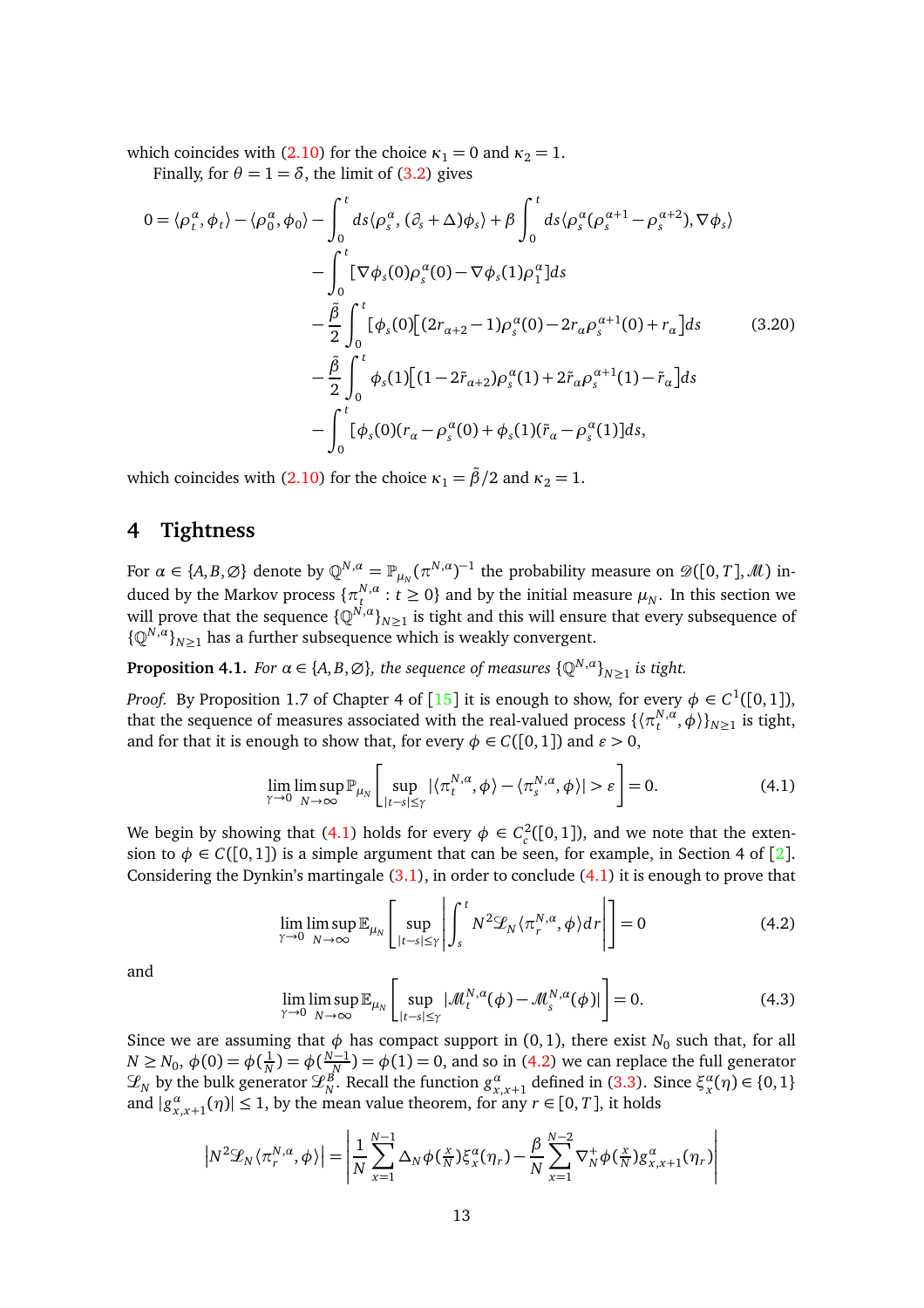$$
\leq 2\|\phi''\|_{\infty}+\beta\|\phi'\|_{\infty}.
$$

Therefore, there exists a constant *C* such that  $\left|N^2\mathscr{L}_N\langle\pi^{N,\alpha}_r,\phi\rangle\right| < C$  for all  $N\geq N_0$ , and this implies [\(4.2\)](#page-12-2). Now let us verify [\(4.3\)](#page-12-3). By the triangular, Jensen and Doob's inequalities

<span id="page-13-1"></span>
$$
\mathbb{E}_{\mu_N}\left[\sup_{|t-s|\leq \gamma}|\mathcal{M}_t^{N,\alpha}(\phi)-\mathcal{M}_s^{N,\alpha}(\phi)|\right] \leq 4\mathbb{E}_{\mu_N}\left[(\mathcal{M}_T^{N,\alpha}(\phi))^2\right]^{1/2}.\tag{4.4}
$$

To estimate [\(4.4\)](#page-13-1), observe that

$$
\mathcal{M}_t^{N,\alpha}(\phi)^2 - \int_0^t N^2 \mathcal{L}_N \langle \pi_s^{N,\alpha}, \phi \rangle^2 - 2N^2 \langle \pi_s^{N,\alpha}, \phi \rangle \mathcal{L}_N \langle \pi_s^{N,\alpha}, \phi \rangle ds
$$

is a mean zero martingale and a standard computation shows that the rightmost term in last display is, for all  $N \ge N_0$ , equal to

<span id="page-13-2"></span>
$$
\int_0^t \frac{1}{N^2} \sum_{x=1}^{N-2} c_{x,x+1}(\eta_s) (\nabla_N \phi(\tfrac{x}{N}))^2 [\xi_{x+1}^\alpha(\eta_s) - \xi_x^\alpha(\eta_s)]^2 ds.
$$
 (4.5)

From this and the fact that the rates  $c_{x,x+1}$  are bounded, we get

$$
\mathbb{E}_{\mu_N}\left[ (\mathcal{M}_T^{N,\alpha}(\phi))^2 \right] \leq \frac{C}{N} ||(\phi')^2||_{\infty}
$$

which vanishes as  $N \rightarrow \infty$ . This concludes the proof.

# <span id="page-13-0"></span>**5 Characterization of limit points**

Let  $\pi^N = (\pi^{N,A}, \pi^{N,B}, \pi^{N,\emptyset}) : \Omega^N \to \mathcal{M}^3$ , and consider  $\mathbb{Q}^N = \mathbb{P}_{\mu_N}(\pi^N)^{-1}$ , the probability measure on  $\mathfrak{D}([0,T], \mathcal{M}^3)$  induced by the process  $\{\pi_t^N : t \geq 0\}$  and by the initial measure  $\mu_N$ . In this section we prove that the limit points  $\mathbb Q$  of the sequence  $\{\mathbb Q^N\}_{N\geq 1}$  are concentrated on trajectories, whose marginals are absolutely continuous with respect to the Lebesgue measure and whose densities  $\rho_t^{\alpha}(u)$ ,  $\alpha \in \{A, B, \emptyset\}$ , are weak solutions of the corresponding hydrodynamic equation.

Recall the definitions of  $F_{\text{Dir}}$  and  $F_{\text{Rob}}$  in [\(2.8\)](#page-5-3) and [\(2.10\)](#page-6-1). Let  $C_{\text{Dir}} = C_c^{1,2}([0, T] \times [0, 1])$ and  $C_{\text{Rob}} = C^{1,2}([0, T] \times [0, 1]).$ 

**Proposition 5.1.** Let  $\mathbb Q$  be any limit point of the sequence  $\{\mathbb Q^N\}_{N\geq 1}$ . Then, for  $\alpha\in\{A,B,\varnothing\}$ 

$$
\mathbb{Q}^N(\pi \in \mathfrak{D}([0,T],\mathcal{M}^3): F_{\Gamma}^{\alpha}(t,\phi,\rho,\mathfrak{g})=0, \forall t \in [0,T], \forall \phi \in C_{\Gamma})=1,
$$

*where*  $\Gamma =$  Dir *or*  $\Gamma =$  Rob, depending on the values of  $\delta$  and  $\theta$ , as in the cases a) and b) in *Theorem [2.7.](#page-6-2)*

*Proof.* We start with the case *Γ* = Dir, i.e. the Dirichlet boundary conditions, the proof of the Robin case being almost identical. It is enough to show that, for any  $\phi \in C_c^{1,2}([0,T] \times [0,1])$ and for any  $\tilde{\delta} > 0$ ,

$$
\mathbb{Q}(\pi \in \mathfrak{D}([0,T],\mathcal{M}^3): \sup_{0 \leq t \leq T} |F_{\text{Dir}}^{\alpha}(t,\phi,\rho,\mathfrak{g})| > \tilde{\delta}) = 0,
$$

 $\Box$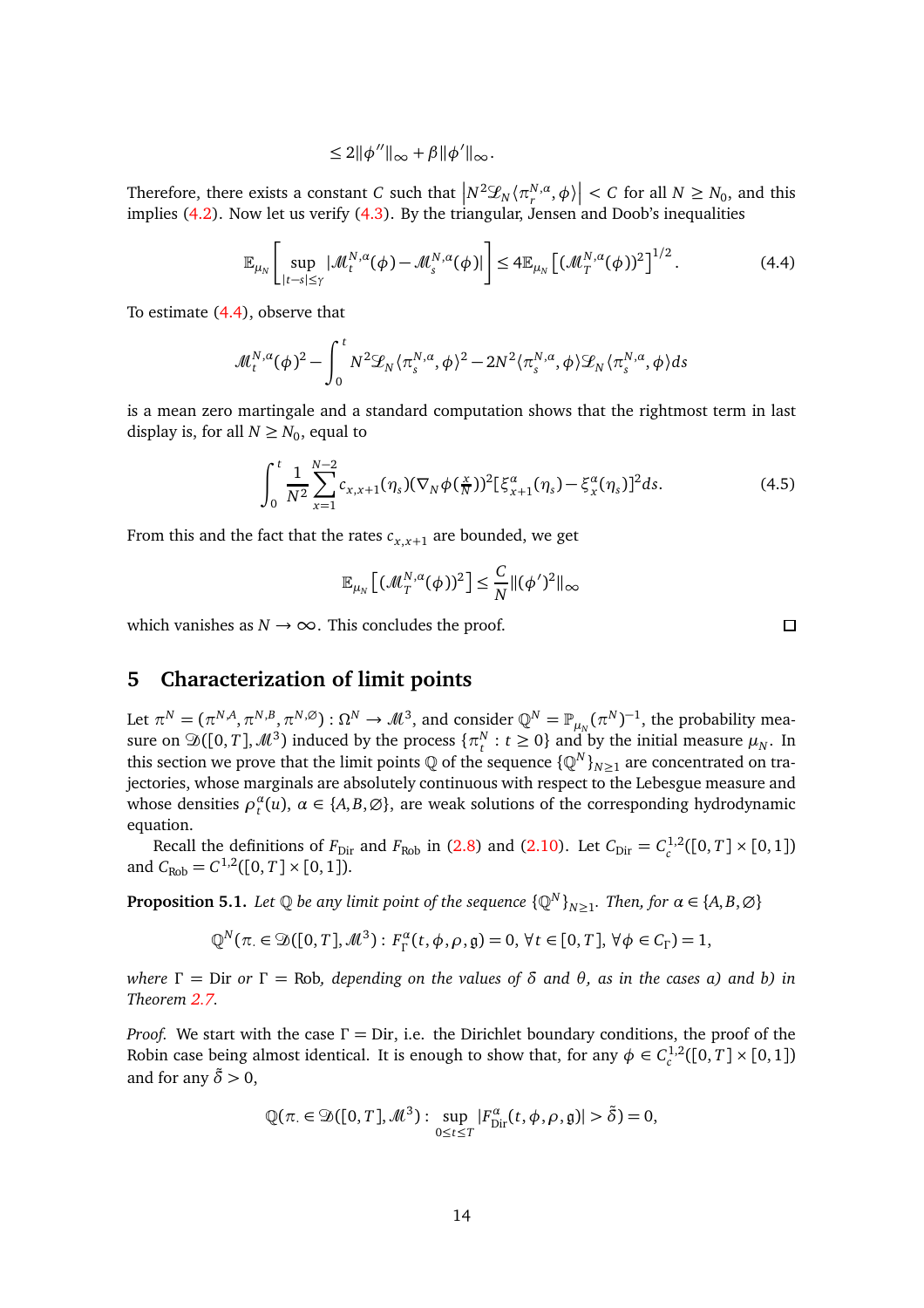Using the definitions  $(2.8)$  and  $(3.6)$  and by summing and subtracting appropriate terms we can bound the probability from above by the sum of the following probabilities:

<span id="page-14-4"></span>Q sup 0≤*t*≤*T* 〈*ρ α t* ,*φ<sup>t</sup>* 〉 − 〈*ρ α* 0 ,*φ*<sup>0</sup> 〉 − <sup>Z</sup> *<sup>t</sup>* 0 〈*ρ α s* , *∂sφ<sup>s</sup>* 〉*ds* − Z *<sup>t</sup>* 0 Z <sup>1</sup>−*<sup>ε</sup>* 0 〈*π α s* , −→*ιε* (*u*)〉*∆φ<sup>s</sup>* (*u*)*duds* + *β* 2 Z *<sup>t</sup>* 0 Z <sup>1</sup>−*<sup>ε</sup> ε* ∇*φ<sup>s</sup>* (*u*)〈*π α s* , −→*ιε* (*u*)〉 〈*π α*+1 *s* ,←−*ι<sup>ε</sup>* (*u*)〉 − 〈*π α*+2 *s* ,←−*ι<sup>ε</sup>* (*u*)〉 *duds* + *β* 2 Z *<sup>t</sup>* 0 Z <sup>1</sup>−*<sup>ε</sup> ε* ∇*φ<sup>s</sup>* (*u*)〈*π α s* ,←−*ι<sup>ε</sup>* (*u*)〉 〈*π α*+1 *s* , −→*ιε* (*u*)〉 − 〈*π α*+2 *s* , −→*ιε* (*u*)〉 *duds > δ*˜ 5 , (5.1) Q 〈*ρ α* 0 ,*φ*<sup>0</sup> 〉 − 〈*ρ α* 0 , g *α* 〉 *> δ*˜ 5 (5.2)

<span id="page-14-2"></span><span id="page-14-0"></span>
$$
\mathbb{Q}\bigg(\sup_{0\leq t\leq T}\Big|\frac{\beta}{2}\int_{0}^{t}\int_{\epsilon}^{1-\epsilon}\nabla\phi_{s}(u)\big(\rho_{s}^{\alpha}(u)(\rho_{s}^{\alpha+1}(u)-\rho_{s}^{\alpha+2}(u))\big)\\-\langle\pi_{s}^{\alpha},\overrightarrow{\iota_{\epsilon}}(u)\rangle\big(\langle\pi_{s}^{\alpha+1},\overleftarrow{\iota_{\epsilon}}(u)\rangle-\langle\pi_{s}^{\alpha+2},\overleftarrow{\iota_{\epsilon}}(u)\rangle\big)duds\Big|\geq\frac{\tilde{\delta}}{5}\bigg),\tag{5.3}
$$

<span id="page-14-3"></span>
$$
\mathbb{Q}\left(\sup_{0\leq t\leq T}\left|\frac{\beta}{2}\int_{0}^{t}\int_{\epsilon}^{1-\epsilon}\nabla\phi_{s}(u)\left(\rho_{s}^{\alpha}(u)(\rho_{s}^{\alpha+1}(u)-\rho_{s}^{\alpha+2}(u))\right)\right|
$$
\n
$$
-\langle\pi_{s}^{\alpha},\overleftarrow{\iota_{\epsilon}}(u)\rangle\left(\langle\pi_{s}^{\alpha+1},\overrightarrow{\iota_{\epsilon}}(u)\rangle-\langle\pi_{s}^{\alpha+2},\overrightarrow{\iota_{\epsilon}}(u)\rangle\right)duds\right|>\frac{\tilde{\delta}}{5}\right),
$$
\n(5.4)

<span id="page-14-1"></span>
$$
\mathbb{Q}\bigg(\sup_{0\leq t\leq T}\bigg|\int_0^t\langle\rho_s^{\alpha},\Delta\phi_s\rangle ds-\int_0^t\int_0^{1-\epsilon}\langle\pi_s^{\alpha},\overrightarrow{\iota_\epsilon}(u)\rangle\Delta\phi_s(u)duds\bigg|>\frac{\delta}{5}\bigg).
$$
(5.5)

Above we used the notation  $\overrightarrow{\iota_{\epsilon}}(u)(v) = \frac{1}{\varepsilon} \mathbf{1}_{(u,u+\varepsilon)}(v)$  and  $\overleftarrow{\iota_{\epsilon}}(u)(v) = \frac{1}{\varepsilon} \mathbf{1}_{[u-\varepsilon,u)}(v)$ . Since  $\mu_N$ satisfies  $(2.11)$ ,  $(5.2)$  is equal to zero. For  $(5.5)$  we use  $(3.14)$  and we conclude that it goes to zero as  $\epsilon \to 0$ . To show that [\(5.3\)](#page-14-2) and [\(5.4\)](#page-14-3) go to zero, we repeat exactly the previous argument together with [\(3.14\)](#page-10-1).

Now we have to deal with [\(5.1\)](#page-14-4). Since the set inside the probability is an open set, by Portmanteau's theorem<sup>[1](#page-14-5)</sup> we can bound  $(5.1)$  by

<span id="page-14-6"></span>
$$
\liminf_{N \to \infty} \mathbb{Q}^{N}\left(\sup_{0 \leq t \leq T} \left| \langle \rho_{t}^{\alpha}, \phi_{t} \rangle - \langle \rho_{0}^{\alpha}, \phi_{0} \rangle - \int_{0}^{t} \langle \rho_{s}^{\alpha}, \partial_{s} \phi_{s} \rangle ds - \int_{0}^{t} \int_{0}^{1-\epsilon} \langle \pi_{s}^{N,\alpha}, \overrightarrow{\iota_{\epsilon}}(u) \rangle \Delta \phi_{s}(u) du ds \right|
$$
\n
$$
+ \frac{\beta}{2} \int_{0}^{t} \int_{\epsilon}^{1-\epsilon} \nabla \phi_{s}(u) \langle \pi_{s}^{\alpha}, \overrightarrow{\iota_{\epsilon}}(u) \rangle \left( \langle \pi_{s}^{\alpha+1}, \overleftarrow{\iota_{\epsilon}}(u) \rangle - \langle \pi_{s}^{\alpha+2}, \overleftarrow{\iota_{\epsilon}}(u) \rangle \right) du ds \right|
$$
\n
$$
+ \frac{\beta}{2} \int_{0}^{t} \int_{\epsilon}^{1-\epsilon} \nabla \phi_{s}(u) \langle \pi_{s}^{\alpha}, \overleftarrow{\iota_{\epsilon}}(u) \rangle \left( \langle \pi_{s}^{\alpha+1}, \overrightarrow{\iota_{\epsilon}}(u) \rangle - \langle \pi_{s}^{\alpha+2}, \overrightarrow{\iota_{\epsilon}}(u) \rangle \right) du ds \right| > \frac{\tilde{\delta}}{5}.
$$
\n(5.6)

<span id="page-14-5"></span><sup>&</sup>lt;sup>1</sup>To use Portmanteau's theorem we actually first have to approximate  $\vec{t}_{\epsilon}(u)$  and  $\vec{t}_{\epsilon}(u)$  by continuous functions, in such a way that the error vanishes as  $\epsilon \rightarrow 0$ .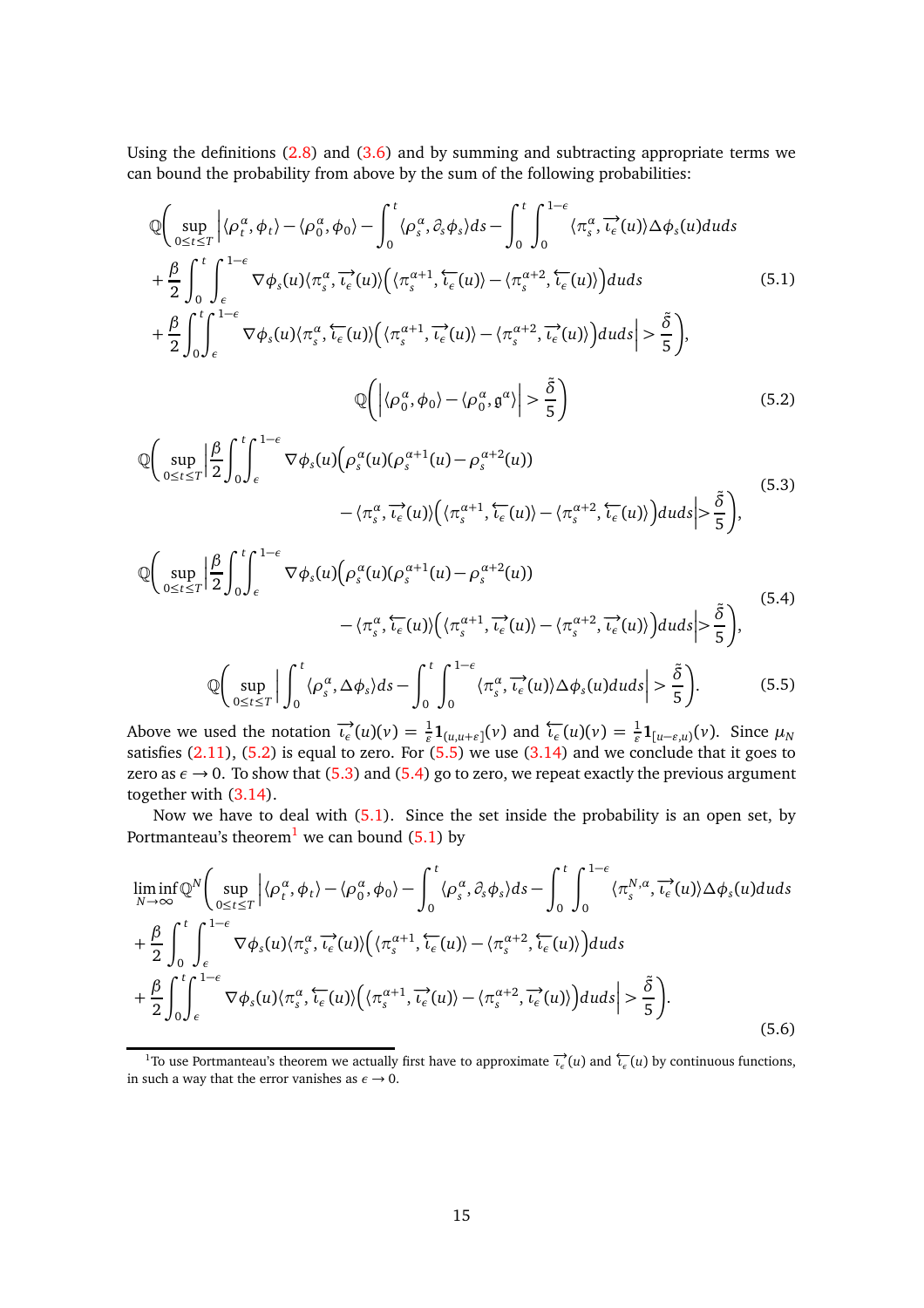We sum and subtract inside the absolute value the term  $\int_0^t N^2 \mathscr{L}_N \langle \pi_s^{N,a}, \phi_s\rangle ds,$  and by [\(3.5\)](#page-9-0) we can bound the last probability from above by

$$
\mathbb{P}_{\mu_{N}}\left(\sup_{0\leq t\leq T}|\mathcal{M}_{t}^{N}(\phi)|>\frac{\delta}{10}\right)+\mathbb{P}_{\mu_{N}}\left(\sup_{0\leq t\leq T}\left|\int_{0}^{t}N^{2}\mathcal{L}_{N}\langle\pi_{s}^{N,\alpha},\phi_{s}\rangle ds\right.\right.-\int_{0}^{t}\int_{0}^{1-\epsilon}\langle\pi_{s}^{N,\alpha},\overline{\iota_{\epsilon}}(u)\rangle\Delta\phi_{s}(u)duds+\frac{\beta}{2}\int_{0}^{t}\int_{\epsilon}^{1-\epsilon}\nabla\phi_{s}(u)\langle\pi_{s}^{N,\alpha},\overline{\iota_{\epsilon}}(u)\rangle\Big(\langle\pi_{s}^{N,\alpha+1},\overline{\iota_{\epsilon}}(u)\rangle-\langle\pi_{s}^{N,\alpha+2},\overline{\iota_{\epsilon}}(u)\rangle\Big)duds+\frac{\beta}{2}\int_{0}^{t}\int_{\epsilon}^{1-\epsilon}\nabla\phi_{s}(u)\langle\pi_{s}^{N,\alpha},\overline{\iota_{\epsilon}}(u)\rangle\Big(\langle\pi_{s}^{N,\alpha+1},\overline{\iota_{\epsilon}}(u)\rangle-\langle\pi_{s}^{N,\alpha+2},\overline{\iota_{\epsilon}}(u)\rangle\Big)duds\right|>\frac{\delta}{10}\right).
$$

From Doob's inequality and [\(4.5\)](#page-13-2), the first probability vanishes as  $N \to \infty$ . By making explicit the action of the generator, we can bound the second probability by the sum of the following terms:

<span id="page-15-0"></span>
$$
\mathbb{P}_{\mu_{N}}\left(\sup_{0\leq t\leq T}\left|\int_{0}^{t}\langle\pi_{s}^{N,\alpha},\Delta_{N}\phi_{s}\rangle ds-\int_{0}^{t}\int_{\epsilon}^{1-\epsilon}\langle\pi_{s}^{N,\alpha},\overrightarrow{\iota_{\epsilon}}(u)\rangle\Delta\phi_{s}(u)duds\right|>\frac{\delta}{30}\right),\qquad(5.7)
$$
\n
$$
\mathbb{P}_{\mu_{N}}\left(\sup_{0\leq t\leq T}\left|\frac{\beta}{2}\int_{0}^{t}\left\{\frac{1}{N}\sum_{x=1}^{N-2}\nabla_{N}^{+}\phi_{s}(\frac{x}{N})\xi_{x+1}^{\alpha}(\eta_{s})(\xi_{x}^{\alpha+1}(\eta_{s})-\xi_{x}^{\alpha+2}(\eta_{s}))\right\}\right|
$$
\n
$$
-\int_{\epsilon}^{1-\epsilon}\nabla\phi_{s}(u)\langle\pi_{s}^{N,\alpha},\overrightarrow{\iota_{\epsilon}}(u)\rangle\left(\langle\pi_{s}^{N,\alpha+1},\overleftarrow{\iota_{\epsilon}}(u)\rangle-\langle\pi_{s}^{N,\alpha+2},\overleftarrow{\iota_{\epsilon}}(u)\rangle\right)du\right\}ds\right|>\frac{\delta}{30}\right),\qquad(5.8)
$$
\n
$$
\mathbb{P}_{\mu_{N}}\left(\sup_{0\leq t\leq T}\left|\frac{\beta}{2}\int_{0}^{t}\left\{\frac{1}{N}\sum_{x=1}^{N-2}\nabla_{N}^{+}\phi_{s}(\frac{x}{N})\xi_{x}^{\alpha}(\eta_{s})(\xi_{x+1}^{\alpha+1}(\eta_{s})-\xi_{x+1}^{\alpha+2}(\eta_{s}))\right\}\right|
$$
\n
$$
-\int_{\epsilon}^{1-\epsilon}\nabla\phi_{s}(u)\langle\pi_{s}^{N,\alpha},\overleftarrow{\iota_{\epsilon}}(u)\rangle\left(\langle\pi_{s}^{N,\alpha+1},\overrightarrow{\iota_{\epsilon}}(u)\rangle-\langle\pi_{s}^{N,\alpha+2},\overrightarrow{\iota_{\epsilon}}(u)\rangle\right)du\right\}ds\right|>\frac{\delta}{30}\right),\qquad(5.8)
$$

<span id="page-15-1"></span>To treat [\(5.7\)](#page-15-0) it is enough to use Taylor expansion of  $\phi_s$  and we see that (5.7) vanishes as  $N \to \infty$  and  $\epsilon \to 0$ . For [\(5.8\)](#page-15-1), we can consider only the first probability, since the second one is analogous. First, we split the term  $\xi_x^{\alpha}(\eta_s)(\xi_{x+1}^{\alpha+1}(\eta_s)-\xi_{x+1}^{\alpha+2}(\eta_s))$  and then we compare 1  $\frac{1}{N} \sum_{x} \nabla_N^+ \phi_s(\frac{x}{N})$  $\frac{x}{N}$ ) $\xi_x^{\alpha}(\eta_s)\xi_{x+1}^{\alpha+i}(\eta_s)$  with  $\int_{\epsilon}^{1-\epsilon} \nabla \phi_s(u) \langle \pi_s^{N,\alpha}, \overleftarrow{t_{\epsilon}}(u) \rangle \langle \pi_s^{N,\alpha+i}, \overrightarrow{t_{\epsilon}}(u) \rangle du$  for  $i = 1, 2$ . In order to do this, we sum and subtract  $\xi_x^{\alpha}(\eta_s) \langle \pi_s^{N, \alpha+i}, \overrightarrow{\iota_\epsilon}(\frac{x}{N})$  $\left\langle \frac{x}{N} \right\rangle$  +  $\xi_{x+1}^{a+i}$  ( $\eta_s$ )  $\left\langle \pi_s^{N,a}, \frac{C}{l_{\epsilon}} \right\rangle$  ( $\frac{x}{N}$  $\frac{x}{N}$ )). Finally, we approximate  $\nabla \phi$  with its discrete derivative  $\nabla_N^+ \phi(\frac{x}{N})$  $\frac{x}{N}$ ) and we observe that, since  $\langle \pi_s^{N,a}, \overleftarrow{\iota_\epsilon}(\frac{x}{N})\rangle$  $\langle n_N^N \rangle \langle \pi_s^{N, \alpha+1}, \overrightarrow{\iota_\epsilon}(\frac{x}{N})$  $\langle \frac{x}{N} \rangle$  =  $\langle \xi \frac{\alpha}{x}, \epsilon N(\eta) \rangle \langle \xi \frac{\alpha+1}{x+1}, \epsilon N(\eta) \rangle$  $_{x+1}^{\alpha+1,\epsilon N}(\eta)+\mathscr{O}(\frac{1}{\epsilon N})$  $\frac{1}{\epsilon N}$ ), if we reduce the sum to  $\Lambda_N^{\epsilon}$ , and we apply Lemma [6.6](#page-19-0) to  $\xi_x^{\alpha}(\eta)$  and  $\xi_{x+1}^{\alpha+i}(\eta)$ , we prove that [\(5.8\)](#page-15-1) goes to zero as  $N \to \infty$ and  $\epsilon \rightarrow 0$ .

For  $\Gamma$  = Rob, by [\(2.10\)](#page-6-1) other boundary terms will appear in [\(5.1\)](#page-14-4) and in addition to [\(5.2\)](#page-14-0)-[\(5.5\)](#page-14-1). We prove that the probability of one of these terms goes to zero as  $N \to \infty$  and  $\epsilon \to 0$ . The rest is proved analogously. Let us consider, for example,  $\int_0^t [\nabla \phi_s(0) \rho_s^{\alpha}(0) \nabla \phi_s(1) \rho_s^{\alpha}(1)$ ]*ds*. We sum and subtract

$$
\int_0^{\tau} [\nabla \phi_s(0) \langle \pi_s^{\alpha}, \overrightarrow{\iota_{\epsilon}}(0) \rangle - \nabla \phi_s(1) \langle \pi_s^{\alpha}, \overleftarrow{\iota_{\epsilon}}(1) \rangle] ds
$$

Z *<sup>t</sup>*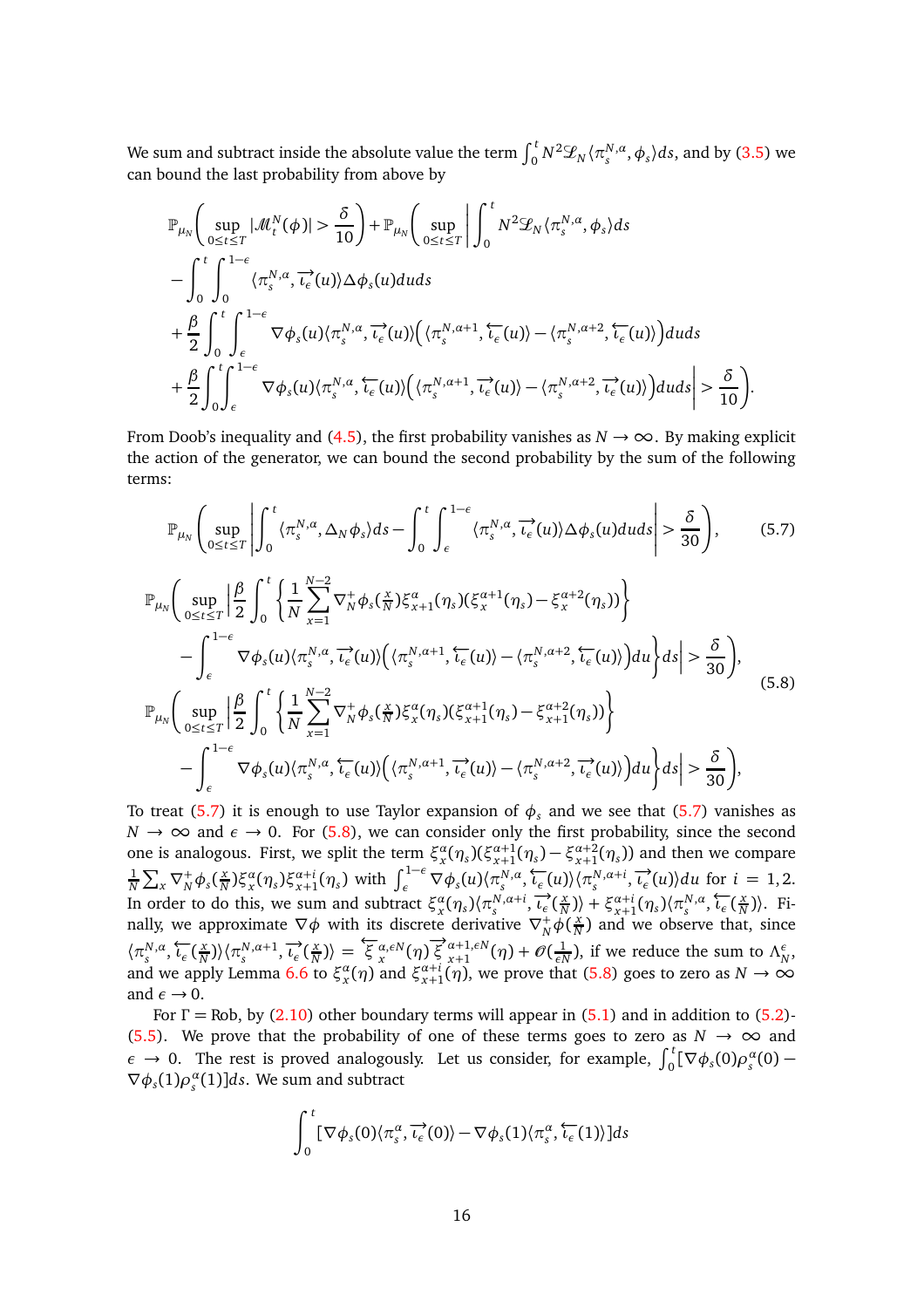in  $F^{\alpha}_{\text{Rob}}(t,\phi,\rho,\mathfrak{g})$ . As a consequence, we have to add in the absolute value of [\(5.1\)](#page-14-4)

<span id="page-16-1"></span>
$$
\kappa_1 \int_0^t \left[ \nabla \phi_s(0) (\rho_s^{\alpha}(0) - \langle \pi_s^{\alpha}, \overrightarrow{\iota_{\epsilon}}(0) \rangle) - \nabla \phi_s(1) (\rho_s^{\alpha}(1) - \langle \pi_s^{\alpha}, \overleftarrow{\iota_{\epsilon}}(1) \rangle) \right] ds \tag{5.9}
$$

and by [\(3.14\)](#page-10-1) the contribution from these terms, vanish as  $\epsilon \rightarrow 0$ . While [\(5.9\)](#page-16-1) will results into extra terms in [\(5.6\)](#page-14-6) and produce the terms

$$
\mathbb{P}_{\mu_N}\Bigg(\sup_{0\leq t\leq T}\Bigg|\kappa_1\int_0^t\big[\nabla_N^+\phi_s(\tfrac{1}{N})\xi_1^\alpha(\eta_s)-\nabla\phi_s(0)(\pi_s^\alpha,\overrightarrow{\iota_\epsilon}(0))\big]ds\Bigg|>\tilde{\varepsilon}\Bigg)\\ \mathbb{P}_{\mu_N}\Bigg(\sup_{0\leq t\leq T}\Bigg|\kappa_1\int_0^t\big[\nabla_N^+\phi_s(\tfrac{N-1}{N})\xi^\alpha(\eta_s)-\nabla\phi_s(1)(\pi_s^\alpha,\overrightarrow{\iota_\epsilon}(1))\big]ds\Bigg|>\tilde{\varepsilon}\Bigg).
$$

After approximating the continuous gradients with the discrete ones, these terms vanish as  $N \rightarrow \infty$  and  $\epsilon \rightarrow 0$  as a consequence of Lemma [6.6](#page-19-0) and [\(3.14\)](#page-10-1).  $\Box$ 

# <span id="page-16-0"></span>**6 Replacement lemmas and energy estimate**

#### **6.1 Entropy bounds**

For a profile  $\rho = (\rho^A, \rho^B, \rho^\varnothing)$  :  $[0,1]$   $\to$   $[0,1]^3$  with  $\rho^A + \rho^B + \rho^\varnothing = 1$  let  $\nu_\rho^N$  $P_{\rho(\cdot)}^{N}$  be the product measure on  $\Omega_N$  whose marginals are given by

<span id="page-16-2"></span>
$$
\nu_{\rho(\cdot)}^N(\eta(x) = \alpha) = \rho^{\alpha}(\frac{x}{N}), \quad \alpha \in \{A, B, \emptyset\}.
$$
\n(6.1)

The first estimate we need is an upper bound on the relative entropy  $H(\mu_N|\nu_N^N)$  $_{\rho(\cdot)}^{N})$  of the measure  $\mu_N$  with respect to  $\nu^N_o$ *ρ*(·) .

<span id="page-16-4"></span>**Lemma 6.1.** Let  $\rho = (\rho^A, \rho^B, \rho^\varnothing)$  :  $[0, 1] \to [0, 1]^3$  be a profile for which there exists some  $r_0 > 0$  $\alpha$   $\alpha$   $\alpha$   $\alpha$   $\alpha$   $\beta$   $\alpha$   $\beta$  *for each u*  $\in$  [0, 1] *and*  $\alpha$   $\in$  {*A, B,*  $\varnothing$ *}. Then, there exists a constant*  $C_0$  *such that H*( $\mu_N$ | $\nu_\rho^N$  $P_{\rho(\cdot)}^N$ )  $\leq C_0 N$  for every measure  $\mu_N$  on  $\Omega_N$ .

*Proof.* Observe that  $ν<sub>o</sub><sup>N</sup>$  $\sum_{\rho(\cdot)}^N(\eta) = \prod_x \sum_{\alpha} \left( \rho^{\alpha} \left( \frac{x}{N} \right) \right)$  $\left(\frac{x}{N}\right)^{z_x^{\alpha}(\eta)} \ge r_0^N$ . Then, by the definition of relative entropy, we have that

$$
H(\mu_N | \nu_{\rho(\cdot)}^N) = \sum_{\eta \in \Omega_N} \mu_N(\eta) \log \left( \frac{\mu_N(\eta)}{\nu_{\rho(\cdot)}^N(\eta)} \right) \le \sum_{\eta \in \Omega_N} \mu_N(\eta) \log \left( \frac{1}{\nu_{\rho(\cdot)}^N(\eta)} \right) \le N \log \frac{1}{r_0} \le C_0 N. \tag{6.2}
$$

#### **6.2 Dirichlet forms**

Recall [\(6.1\)](#page-16-2). We introduce the quadratic form, i.e. the non-negative functions associated to the bulk and the boundary generators given by:

$$
\mathfrak{D}_{N}^{B}(\sqrt{f},\nu_{\rho(\cdot)}^{N}) = \sum_{x=1}^{N-2} \int_{\Omega_{N}} c_{x,x+1}(\eta) (\sqrt{f(\eta^{x,x+1})} - \sqrt{f(\eta)})^{2} d\nu_{\rho(\cdot)}^{N}
$$
(6.3)

<span id="page-16-3"></span>
$$
\mathfrak{D}_N^L(\sqrt{f}, \nu_{\rho(\cdot)}^N) = \int_{\Omega_N} \left\{ c_1^+(\eta) (\sqrt{f(\eta^{1,+})} - \sqrt{f(\eta)})^2 + c_1^-(\eta) (\sqrt{f(\eta^{1,-})} - \sqrt{f(\eta)})^2 \right\} d\nu_{\rho(\cdot)}^N
$$
\n(6.4)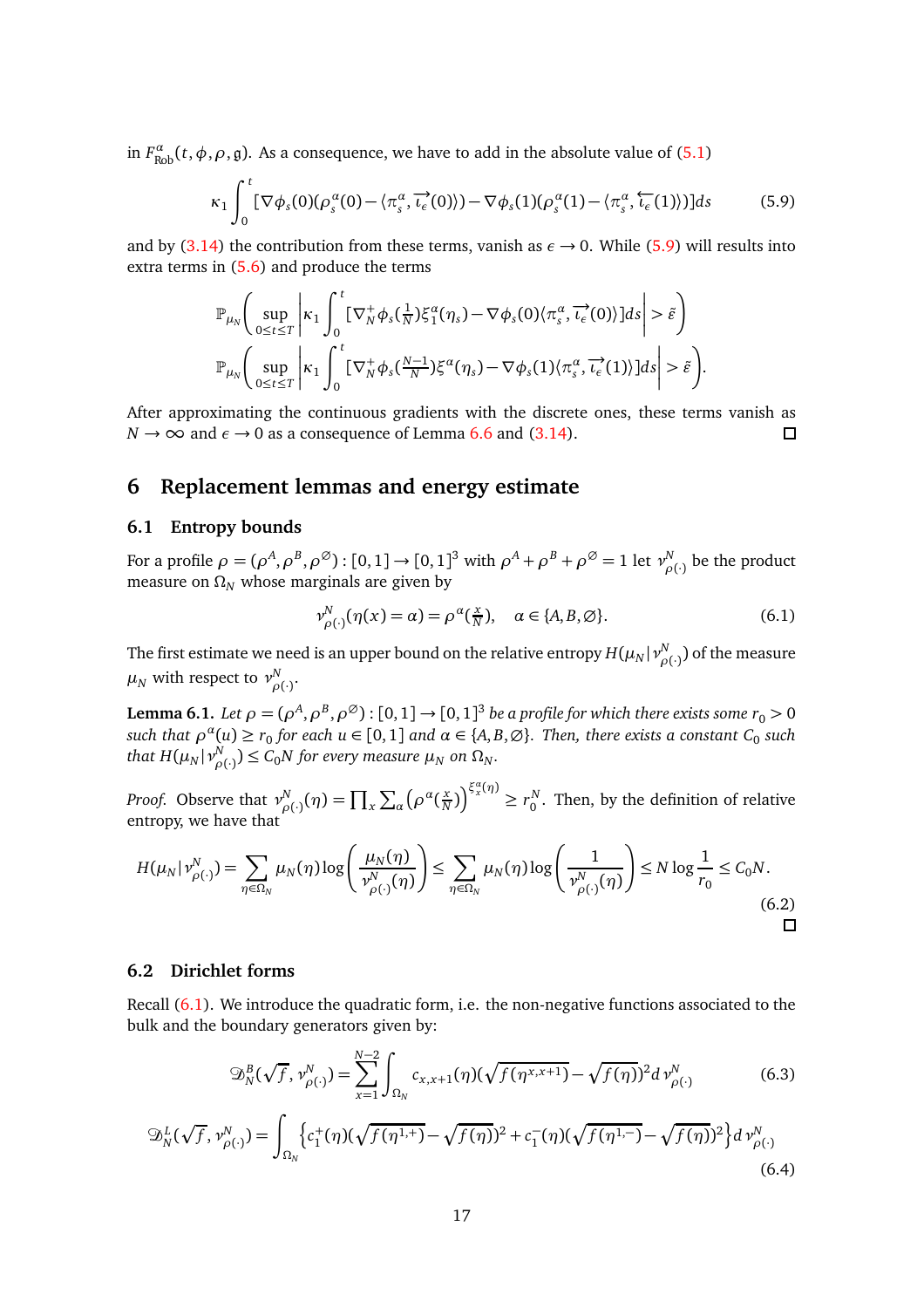$$
\mathfrak{D}_{N}^{R}(\sqrt{f},\nu_{\rho(\cdot)}^{N}) = \int_{\Omega_{N}} \left\{ c_{N-1}^{+}(\eta)(\sqrt{f(\eta^{1,+})} - \sqrt{f(\eta)})^{2} + c_{N-1}^{-}(\eta)(\sqrt{f(\eta^{-})} - \sqrt{f(\eta)})^{2} \right\} d\nu_{\rho(\cdot)}^{N}.
$$
\n(6.5)

We will make use of the following lemmas.

<span id="page-17-0"></span>**Lemma 6.2** (Lemma 5.1 of [[3](#page-32-2)]). *Let*  $T : \Omega_N \to \Omega_N$  *be a transformation as the particle exchange between two sites*  $\eta^{x,x+1}$  *or the particle upgrade/downgrade*  $\eta^{x,\pm}$ *. Let*  $c:\Omega_N\to\mathbb R$  *be a positive function and f a density with respect to µ. Then*

$$
\langle c(\eta) [\sqrt{f(T(\eta))} - \sqrt{f(\eta)}], \sqrt{f(\eta)} \rangle_{\mu} \leq -\frac{1}{4} \int c(\eta) [\sqrt{f(T(\eta))} - \sqrt{f(\eta)}]^2 d\mu + \frac{1}{16} \int \frac{1}{c(\eta)} [c(\eta) - c(T(\eta)) \frac{\mu(T(\eta))}{\mu(\eta)}]^2 (\sqrt{f(T(\eta))} + \sqrt{f(\eta)})^2 d\mu.
$$

<span id="page-17-1"></span>**Lemma 6.[3](#page-32-2)** (Lemma 5.2 of [3]). *For*  $\alpha \in \{A, B, \emptyset\}$ , let  $\rho^{\alpha} : [0, 1] \rightarrow [0, 1]$  be a Lipschitz contin*uous functions such that*

<span id="page-17-2"></span>
$$
0 < r_0 \le \rho^{\alpha}(u) \le r_1 < 1 \tag{6.6}
$$

*for u* ∈ [0, 1]*. Then, there exists a constant C such that, for any N* ∈ N *and any density f with respect to ν N ρ*(·) *,*

$$
\sup_{1\leq x\leq N-2}\int_{\Omega_N}f(\eta^{x,x+1})d\nu_{\rho(\cdot)}^N\leq C,\quad \sup_{x\in\{1,N-1\}}\int_{\Omega_N}f(\eta^{x,\pm})d\nu_{\rho(\cdot)}^N\leq C.
$$

As a consequence of Lemmas [6.2](#page-17-0) and [6.3](#page-17-1) we obtain the following estimate on the Dirichlet form associated with the bulk generator.

<span id="page-17-4"></span>**Corollary 6.4.** *For*  $\alpha \in \{A, B, \emptyset\}$ , let  $\rho^{\alpha} : [0, 1] \rightarrow [0, 1]$  be a Lipschitz continuous function *satisfying* [\(6.6\)](#page-17-2). There exists a constant  $C > 0$  such that, for any density f and any  $N \in \mathbb{N}$ ,

$$
\langle \mathcal{L}_N^B \sqrt{f}, \sqrt{f} \rangle_{\mathcal{V}_{\rho(\cdot)}^N} \leq -\frac{1}{4} \mathfrak{D}_N^B (\sqrt{f}, \mathcal{V}_{\rho(\cdot)}^N) + \frac{C}{N}.
$$

*Proof.* By Lemma [6.2](#page-17-0)

<span id="page-17-3"></span>
$$
\langle \mathcal{L}_{N}^{B} \sqrt{f}, \sqrt{f} \rangle_{\mathcal{V}_{\rho(\cdot)}^{N}} \leq -\frac{1}{4} \mathfrak{D}_{N}^{B} (\sqrt{f}, \mathcal{V}_{\rho(\cdot)}^{N})
$$
  
+ 
$$
\frac{1}{16} \sum_{x=1}^{N-2} \int \frac{1}{c_{x,x+1}(\eta)} \Big[ c_{x,x+1}(\eta) - c_{x,x+1}(\eta^{x,x+1}) \frac{\mathcal{V}_{\rho(\cdot)}^{N}(\eta^{x,x+1})}{\mathcal{V}_{\rho(\cdot)}^{N}(\eta)} \Big]^{2} (\sqrt{f(\eta^{x,x+1})} + \sqrt{f(\eta)})^{2} d\mathcal{V}_{\rho(\cdot)}^{N}.
$$
(6.7)

Since the exchange rate  $c_{x,x+1}$  depends on the species  $\alpha \in \{A, B, \emptyset\}$ , we can write the integral on the right hand side of  $(6.7)$  as

$$
\sum_{\alpha\in\{A,B,\emptyset\}\zeta:\zeta(x)=\alpha} \sum_{\substack{\zeta(x)=\alpha\\ \zeta(x+1)=\alpha+1}} \frac{1}{c_{x,x+1}(\zeta)} \Big[c_{x,x+1}(\zeta) - c_{x,x+1}(\zeta^{x,x+1}) \frac{\nu_{\rho(\cdot)}^N(\zeta^{x,x+1})}{\nu_{\rho(\cdot)}^N(\zeta)}\Big]^2 \Big(\sqrt{f(\zeta^{x,x+1})} + \sqrt{f(\zeta)}\Big)^2 \nu_{\rho(\cdot)}^N(\zeta) + \sum_{\alpha\in\{A,B,\emptyset\}\zeta:\zeta(x)=\alpha} \sum_{\substack{\zeta(x,x+1)\zeta(x,x+1)\\ \zeta(x+1)=\alpha+2}} \frac{1}{c_{x,x+1}(\zeta)} \Big[c_{x,x+1}(\zeta) - c_{x,x+1}(\zeta^{x,x+1}) \frac{\nu_{\rho(\cdot)}^N(\zeta^{x,x+1})}{\nu_{\rho(\cdot)}^N(\zeta)}\Big]^2 \Big(\sqrt{f(\zeta^{x,x+1})} + \sqrt{f(\zeta)}\Big)^2 \nu_{\rho(\cdot)}^N(\zeta),
$$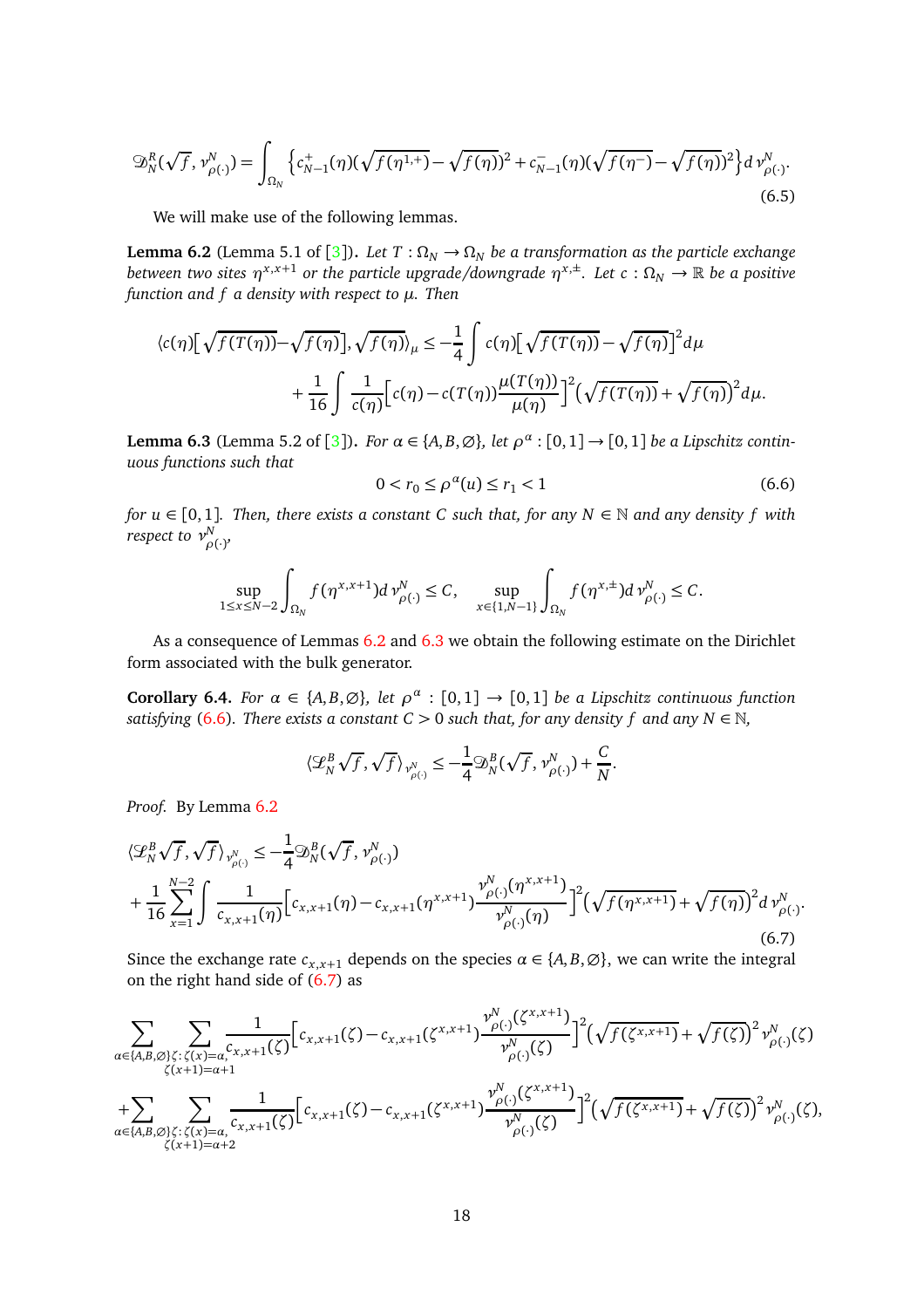which equals

<span id="page-18-1"></span>
$$
\sum_{\alpha\in\{A,B,\emptyset\}}\sum_{\substack{\zeta:\zeta(x)=\alpha,\\\zeta(x+1)=\alpha+1}}\frac{1}{1-\frac{\beta}{2N}}\Big[1-\frac{\beta}{2N}-\Big(1+\frac{\beta}{2N}\Big)\frac{\rho^{\alpha+1}(\frac{x}{N})\rho^{\alpha}(\frac{x+1}{N})}{\rho^{\alpha}(\frac{x}{N})\rho^{\alpha+1}(\frac{x+1}{N})}\Big]^2\Big(\sqrt{f(\zeta^{x,x+1})}+\sqrt{f(\zeta)}\Big)^2\nu_{\rho(\cdot)}^N(\zeta)
$$
\n
$$
+\sum_{\alpha\in\{A,B,\emptyset\}}\sum_{\substack{\zeta:\zeta(x)=\alpha,\\\zeta(x+1)=\alpha+2}}\frac{1}{1+\frac{\beta}{2N}}\Big[1+\frac{\beta}{2N}-\Big(1-\frac{\beta}{2N}\Big)\frac{\rho^{\alpha+2}(\frac{x}{N})\rho^{\alpha}(\frac{x+1}{N})}{\rho^{\alpha}(\frac{x}{N})\rho^{\alpha+2}(\frac{x+1}{N})}\Big]^2\Big(\sqrt{f(\zeta^{x,x+1})}+\sqrt{f(\zeta)}\Big)^2\nu_{\rho(\cdot)}^N(\zeta),\tag{6.8}
$$

where in the last passage we used the fact that  $v_{\alpha}^N$ *ρ*(·) is a product measure. For fixed *α*, we rearrange the terms in the square brackets: in the first term we get

$$
\frac{1}{\left(\rho^{\alpha}(\frac{x}{N})\rho^{\alpha+1}(\frac{x+1}{N})\right)^2} \left[\rho^{\alpha}(\frac{x}{N})\rho^{\alpha+1}(\frac{x+1}{N}) - \rho^{\alpha+1}(\frac{x}{N})\rho^{\alpha}(\frac{x+1}{N}) - \frac{\beta}{2N}\left(\rho^{\alpha+1}(\frac{x}{N})\rho^{\alpha}(\frac{x+1}{N}) + \rho^{\alpha}(\frac{x}{N})\rho^{\alpha+1}(\frac{x+1}{N})\right)\right]^2 \quad (6.9)
$$

Note that

$$
\rho^{\alpha}(\frac{x}{N})\rho^{\alpha+1}(\frac{x+1}{N})-\rho^{\alpha+1}(\frac{x}{N})\rho^{\alpha}(\frac{x+1}{N})
$$
  
=
$$
\rho^{\alpha}(\frac{x}{N})(\rho^{\alpha+1}(\frac{x+1}{N})-\rho^{\alpha+1}(\frac{x}{N}))-\rho^{\alpha+1}(\frac{x}{N})(\rho^{\alpha}(\frac{x+1}{N})-\rho^{\alpha}(\frac{x}{N})).
$$

Since for each *α*,  $\rho^{\alpha}(\cdot)$  is Lipschitz and satisfies [\(6.6\)](#page-17-2), [\(6.9\)](#page-18-0) is bounded from above by  $\frac{C}{N^2}$ . For the second term of [\(6.8\)](#page-18-1) we obtain the same bound. And so we can bound

$$
\sum_{x=1}^{N-2} (6.8) \le \sum_{x=1}^{N-2} \sum_{\alpha \in \{A,B,\emptyset\}} \sum_{\substack{\zeta:\zeta(x)=\alpha, \\ \zeta(x+1)=\alpha+1}} \frac{\tilde{C}}{N^2} \Big(\sqrt{f(\zeta^{x,x+1})} + \sqrt{f(\zeta)}\Big)^2 \nu_{\rho(\cdot)}^N(\zeta) + \sum_{x=1}^{N-2} \sum_{\substack{\alpha \in \{A,B,\emptyset\}} \frac{\zeta:\zeta(x)=\alpha, \\ \zeta(x+1)=\alpha+2}} \frac{\tilde{C}}{N^2} \Big(\sqrt{f(\zeta^{x,x+1})} + \sqrt{f(\zeta)}\Big)^2 \nu_{\rho(\cdot)}^N(\zeta).
$$

Using the fact that  $(a + b)^2 \le 2(a^2 + b^2)$ , since  $f$  is a density with respect to  $\nu_\rho^N$  $_{\rho(\cdot)}^N$  we get, by Lemma [6.3,](#page-17-1) that

$$
\langle \mathcal{L}_N^B \sqrt{f}, \sqrt{f} \rangle_{\mathcal{V}_{\rho(\cdot)}^N} \leq -\frac{1}{4} \mathfrak{D}_N^B (\sqrt{f}, \mathcal{V}_{\rho(\cdot)}^N) + \frac{C}{N}.
$$

<span id="page-18-0"></span> $\Box$ 

As a corollary of Lemma [6.3](#page-17-1) we obtain an estimate on the Dirichlet forms associated with the boundary generators.

<span id="page-18-3"></span>**Corollary 6.5.** *For each*  $\alpha \in \{A, B, \emptyset\}$ , let  $\rho^{\alpha} : [0, 1] \rightarrow [0, 1]$  *be a Lipschitz continuous function satisfying* [\(6.6\)](#page-17-2) *and also*

<span id="page-18-2"></span>
$$
\rho^{\alpha}(u) = r_{\alpha}, \forall u \in [0, \varepsilon] \quad \text{and} \quad \rho^{\alpha}(u) = \tilde{r}_{\alpha}, \forall u \in [1 - \varepsilon, 1], \tag{6.10}
$$

*for some ǫ >* 0 *small. Then, there exists a constant C >* 0 *such that, for any density f and any N sufficiently big, it holds*

$$
\langle \mathcal{L}_N^L \sqrt{f}, \sqrt{f} \rangle_{\mathcal{V}_{\rho(\cdot)}^N} \le -\frac{1}{2} \mathcal{D}_N^L (\sqrt{f}, \mathcal{V}_{\rho(\cdot)}^N) + \frac{C}{N^{\theta}},
$$
  

$$
\langle \mathcal{L}_N^R \sqrt{f}, \sqrt{f} \rangle_{\mathcal{V}_{\rho(\cdot)}^N} \le -\frac{1}{2} \mathcal{D}_N^R (\sqrt{f}, \mathcal{V}_{\rho(\cdot)}^N) + \frac{C}{N^{\theta}}
$$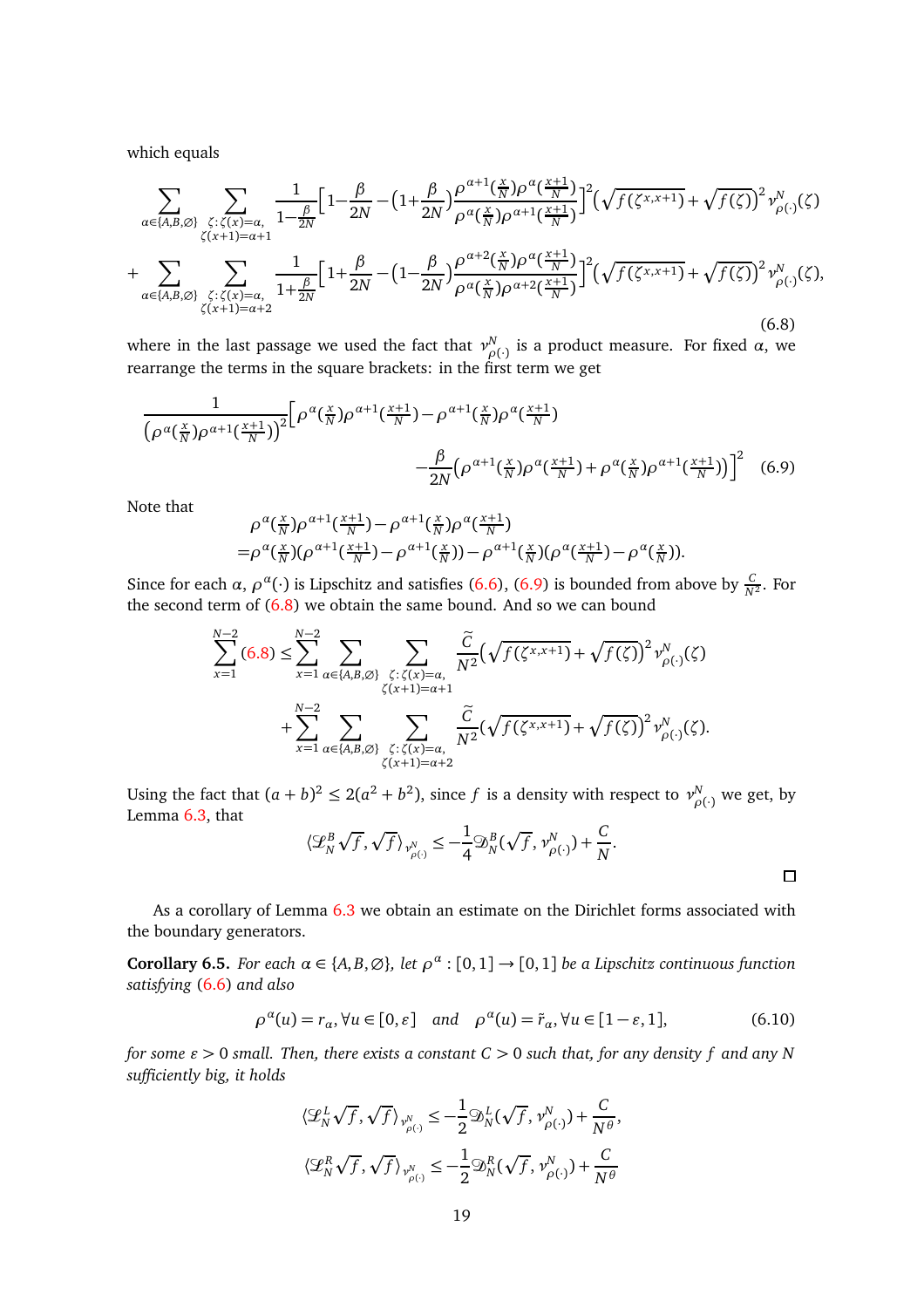*Proof.* We prove only the inequality for the left boundary generator. The right boundary generator it follows identically. From the identity  $(a - b)b = -\frac{1}{2}$  $\frac{1}{2}(a-b)^2 + \frac{1}{2}$  $\frac{1}{2}(a^2 - b^2)$  it follows that

<span id="page-19-1"></span>
$$
\langle \mathcal{L}_{N}^{L} \sqrt{f}, \sqrt{f} \rangle_{\nu_{\rho(\cdot)}^{N}}
$$
\n
$$
= \int c_{1}^{+}(\eta) \Big[ \sqrt{f(\eta^{1,+})} - \sqrt{f(\eta)} \Big] \sqrt{f(\eta)} d \nu_{\rho(\cdot)}^{N} + \int c_{1}^{-}(\eta) \Big[ \sqrt{f(\eta^{1,-})} - \sqrt{f(\eta)} \Big] \sqrt{f(\eta)} d \nu_{\rho(\cdot)}^{N}
$$
\n
$$
= -\frac{1}{2} \int c_{1}^{+}(\eta) \Big[ \sqrt{f(\eta^{1,+})} - \sqrt{f(\eta)} \Big]^{2} d \nu_{\rho(\cdot)}^{N} - \frac{1}{2} \int c_{1}^{-}(\eta) \Big[ \sqrt{f(\eta^{1,-})} - \sqrt{f(\eta)} \Big]^{2} d \nu_{\rho(\cdot)}^{N} \quad (6.11)
$$
\n
$$
+ \frac{1}{2} \int c_{1}^{+}(\eta) \Big[ f(\eta^{1,+}) - f(\eta) \Big] d \nu_{\rho(\cdot)}^{N} + \frac{1}{2} \int c_{1}^{-}(\eta) \Big[ f(\eta^{1,-}) - f(\eta) \Big] d \nu_{\rho(\cdot)}^{N} \qquad (6.12)
$$

The term in [\(6.11\)](#page-19-1) is equal to  $-\frac{1}{2}\mathfrak{D}_N^L$  in [\(6.4\)](#page-16-3), so we have to estimate [\(6.12\)](#page-19-2). We can perform a change of variable in the second integral and we can rewrite [\(6.12\)](#page-19-2) as

<span id="page-19-2"></span>
$$
\frac{1}{2} \int [f(\eta^{1,+}) - f(\eta)] \Big[ c_1^+(\eta) - c_1^-(\eta^{1,+}) \frac{\nu_{\rho(\cdot)}^N(\eta^{1,+})}{\nu_{\rho(\cdot)}^N(\eta)} \Big] d \nu_{\rho(\cdot)}^N
$$
\n
$$
= \frac{1}{2} \sum_{\alpha} \sum_{\eta: \eta(1) = \alpha} [f(\eta^{1,+}) - f(\eta)] \Big[ \left( \frac{1}{N^{\delta}} + \frac{\tilde{\beta}}{2N^{\theta}} \right) r_{\alpha+1} - \left( \frac{1}{N^{\delta}} - \frac{\tilde{\beta}}{2N^{\theta}} \right) r_{\alpha} \frac{\rho^{\alpha+1}(\frac{1}{N})}{\rho^{\alpha}(\frac{1}{N})} \Big] \nu_{\rho(\cdot)}^N(\eta).
$$

We observe that the terms proportional to 1*/N δ* are equal to zero for *N* sufficiently big, since we choose a profile satisfying [\(6.10\)](#page-18-2). The remaining terms are equal to

$$
\frac{\tilde{\beta}}{2N^{\theta}} \sum_{\alpha \in \{A,B,\emptyset\}} \sum_{\eta:\eta(1)=\alpha} [f(\eta^{1,+}) - f(\eta)] r_{\alpha+1} \nu_{\rho(\cdot)}^N(\eta) \le \frac{\tilde{\beta}}{2N^{\theta}} \int [f(\eta^{1,+}) - f(\eta)] d \nu_{\rho(\cdot)}^N \le \frac{C}{N^{\theta}},
$$
  
y Lemma 6.3.

by Lemma [6.3.](#page-17-1)

Now that we have the ingredients we need, in the next subsections we prove all the replacement lemmas that were used in the previous section on the characterization of limit points.

## **6.3 Replacement lemma at the bulk**

<span id="page-19-0"></span>**Lemma 6.6** (Local replacement lemma)**.**

*For any t*  $\in$  [0, *T*] *and*  $\theta \ge 1$ *, any*  $x \in \{1, ..., N-1-\epsilon N\}$  *we have* 

$$
\lim_{\epsilon \to 0} \lim_{N \to \infty} \mathbb{E}_{\mu_N} \left[ \left| \int_0^t (\xi_x^{\alpha}(\eta_s) - \overline{\xi}_x^{\alpha, \epsilon N}(\eta_s)) ds \right| \right] = 0. \tag{6.13}
$$

The same result above holds by replacing  $\overrightarrow{\xi}_{x}^{\alpha,\epsilon N}(\eta_s)$  with  $\overleftarrow{\xi}_{x}^{\alpha,\epsilon N}(\eta_s)$  for  $x \in \{\epsilon N, \ldots, N-1\}$ .

*Proof.* Consider the product measure  $ν<sub>o</sub><sup>N</sup>$ *ρ*(·) as given in [\(6.1\)](#page-16-2) where the profile *ρ*(·) is Lipschitz continuous and satisfying [\(6.6\)](#page-17-2) and [\(6.10\)](#page-18-2). By the entropy and Jensen's inequality, we can bound the expected value in last display by

<span id="page-19-3"></span>
$$
\frac{H(\mu_N|\nu_{\rho(\cdot)}^N)}{BN} + \frac{1}{NB}\log \mathbb{E}_{\nu_{\rho(\cdot)}^N}\bigg[e^{NB|\int_0^t(\xi_\mathbf{x}^\alpha(\eta_s) - \overrightarrow{\xi}_\mathbf{x}^{\alpha,\varepsilon N}(\eta_s))|}ds\bigg],\tag{6.14}
$$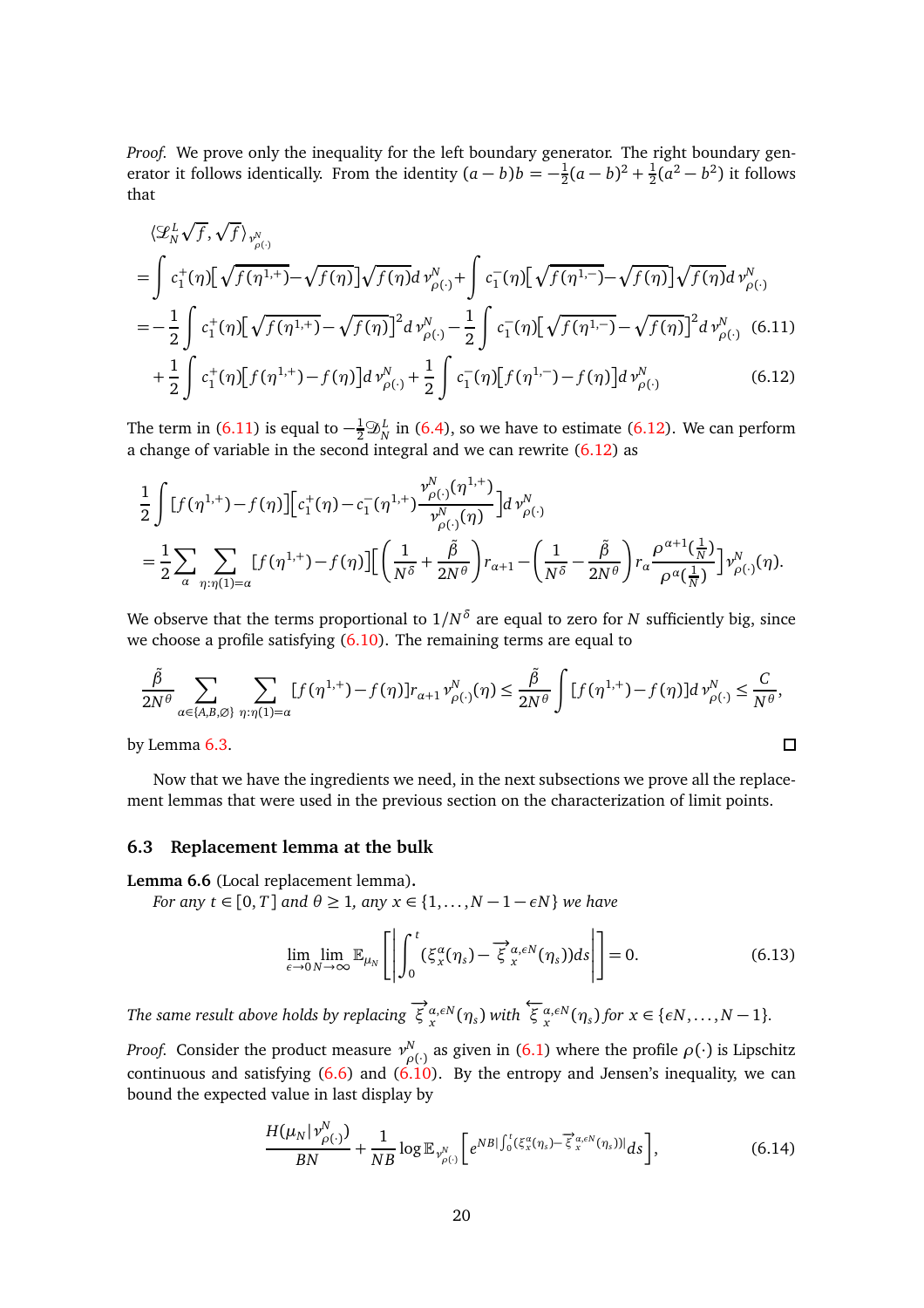where *B* > 0. We can remove the absolute value in the exponential, since  $e^{|x|} \le e^x + e^{-x}$  and

$$
\limsup_{N \to \infty} \frac{1}{N} \log(a_N + b_N) \le \max \Big\{ \limsup_{N \to \infty} \frac{1}{N} \log a_N, \limsup_{N \to \infty} \frac{1}{N} \log b_N \Big\}.
$$

From Lemma [6.1](#page-16-4) and from Feynman–Kac's formula we can bound [\(6.14\)](#page-19-3) from above by

<span id="page-20-2"></span>
$$
\frac{C_0}{B} + t \sup_f \left\{ \langle \xi_x^{\alpha}(\eta) - \overline{\xi}_x^{\alpha, \epsilon N}(\eta), f \rangle_{\mathcal{V}_{\rho(\cdot)}^N} + \frac{N}{B} \langle \mathcal{L}_N \sqrt{f}, \sqrt{f} \rangle_{\mathcal{V}_{\rho(\cdot)}^N} \right\}
$$
(6.15)

where the supremum is taken over all densities  $f$  with respect to  $v_{\alpha}^N$ *ρ*(·) . From Corollaries [6.4](#page-17-4) and [6.5,](#page-18-3) this supremum is bounded from above by

$$
\sup_{f} \left\{ \langle \xi_x^{\alpha}(\eta) - \overrightarrow{\xi}_x^{\alpha,\epsilon N}(\eta), f \rangle_{\mathcal{V}_{\rho(\cdot)}^N} - \frac{N}{4B} \mathfrak{D}_N^B(\sqrt{f}, \mathcal{V}_{\rho(\cdot)}^N) - \frac{N}{2B} \mathfrak{D}_N^R(\sqrt{f}, \mathcal{V}_{\rho(\cdot)}^N) - \frac{N}{2B} \mathfrak{D}_N^R(\sqrt{f}, \mathcal{V}_{\rho(\cdot)}^N) + \frac{CN}{BN^{\theta}} + \frac{\tilde{C}}{B} \right\}. \tag{6.16}
$$

By writing the first term between brackets as a telescopic sum we get that

$$
\langle \xi_x^{\alpha}(\eta) - \overrightarrow{\xi}_{x}^{\alpha,\epsilon N}(\eta), f \rangle_{\gamma_{\rho(\cdot)}^N} = \frac{1}{\epsilon N} \int_{\Omega_N} \sum_{y=x+2}^{x+\epsilon N} \sum_{z=x+1}^{y-1} (\xi_z^{\alpha}(\eta) - \xi_{z+1}^{\alpha}(\eta)) f(\eta) d\gamma_{\rho(\cdot)}^N.
$$

We split the above integral into two identical terms and we sum and subtract the term

<span id="page-20-0"></span>
$$
\frac{1}{2\epsilon N}\int_{\Omega_N}\sum_{y=x+2}^{x+\epsilon N}\sum_{z=x+1}^{y-1}(\xi_z^{\alpha}(\eta)-\xi_{z+1}^{\alpha}(\eta))f(\eta^{z,z+1})d\nu_{\rho(\cdot)}^N.
$$

Rearranging the terms we have

$$
\langle \xi_x^{\alpha}(\eta) - \overrightarrow{\xi}_{x}^{\alpha,\epsilon N}(\eta), f \rangle_{\nu_{\rho(\cdot)}^{N}} = \frac{1}{2\epsilon N} \int_{\Omega_N} \sum_{y=x+2}^{x+\epsilon N} \sum_{z=x+1}^{y-1} (\xi_z^{\alpha}(\eta) - \xi_{z+1}^{\alpha}(\eta)) [f(\eta) - f(\eta^{z,z+1})] d \nu_{\rho(\cdot)}^{N}
$$
(6.17)

<span id="page-20-1"></span>
$$
+\frac{1}{2\epsilon N}\int_{\Omega_N}\sum_{y=x+2}^{x+\epsilon N}\sum_{z=x+1}^{y-1}(\xi_z^{\alpha}(\eta)-\xi_{z+1}^{\alpha}(\eta))[f(\eta)+f(\eta^{z,z+1})]d\nu_{\rho(\cdot)}^N.
$$
\n(6.18)

We start by estimating the first term. We multiply and divide it by  $\sqrt{c_{z,z+1}(\eta)}$  and apply Young's inequality with a constant  $A > 0$  to bound it from above by

$$
\frac{1}{2\epsilon N} \frac{1}{2A} \int_{\Omega_N} \sum_{y=x+2}^{x+\epsilon N} \sum_{z=x+1}^{y-1} (\xi_z^{\alpha}(\eta) - \xi_{z+1}^{\alpha}(\eta))^2 \frac{1}{c_{z,z+1}(\eta)} [\sqrt{f(\eta)} + \sqrt{f(\eta^{z,z+1})}]^2 d \nu_{\rho(\cdot)}^N
$$
  
+ 
$$
\frac{1}{2\epsilon N} \frac{A}{2} \int_{\Omega_N} \sum_{y=x+2}^{x+\epsilon N} \sum_{z=x+1}^{y-1} c_{z,z+1}(\eta) [\sqrt{f(\eta)} - \sqrt{f(\eta^{z,z+1})}]^2 d \nu_{\rho(\cdot)}^N.
$$

Choosing  $A = N/B$  the first term goes to zero as  $N \to \infty$  and  $\epsilon \to 0$ , while the second term cancels with the bulk Dirichlet form  $-\frac{N}{4B} \mathfrak{D}_N^B (\sqrt{f},\nu_{\rho}^N)$ *n*<sub>*ρ*(·)</sub>) in [\(6.16\)](#page-20-0). Now we estimate [\(6.18\)](#page-20-1). We split it as

$$
\frac{1}{2\epsilon N} \int_{\Omega_N} \sum_{y=x+2}^{x+\epsilon N} \sum_{z=x+1}^{y-1} (\xi_z^{\alpha}(\eta) - \xi_{z+1}^{\alpha}(\eta)) f(\eta) d\,\nu_{\rho(\cdot)}^N \tag{6.19}
$$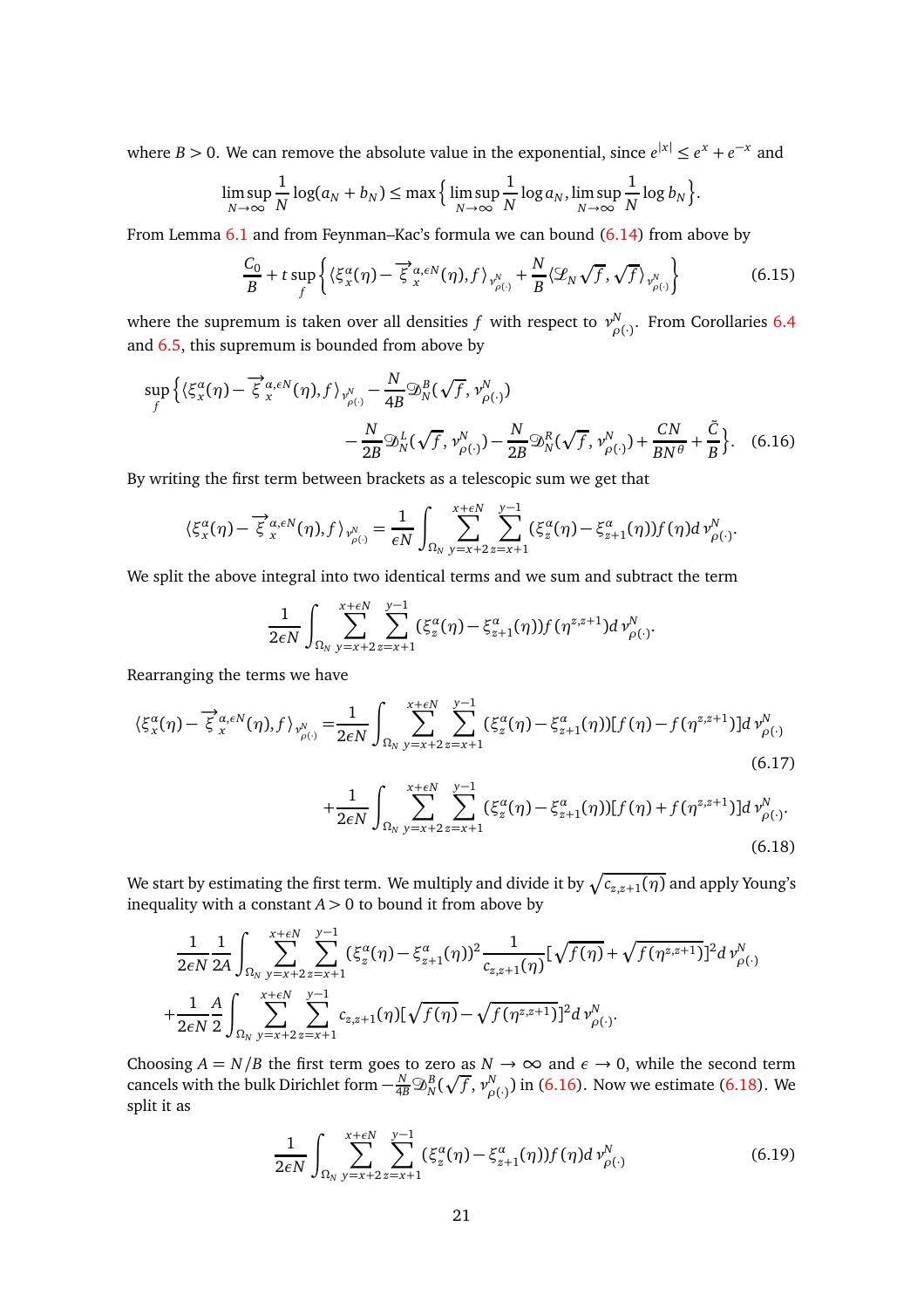$$
+\frac{1}{2\epsilon N}\int_{\Omega_N}\sum_{y=x+2}^{x+\epsilon N}\sum_{z=x+1}^{y-1}(\xi_z^{\alpha}(\eta)-\xi_{z+1}^{\alpha}(\eta))f(\eta^{z,z+1})d\nu_{\rho(\cdot)}^N. \tag{6.20}
$$

In the second term we perform the change of variables  $\eta \mapsto \eta^{z,z+1}$  and combine again the integrals to obtain

$$
(6.18) = \frac{1}{2\epsilon N} \int_{\Omega_N} \sum_{y=x+2}^{x+\epsilon N} \sum_{z=x+1}^{y-1} (\xi_z^{\alpha}(\eta) - \xi_{z+1}^{\alpha}(\eta)) \Big[ 1 - \frac{\nu_{\rho(\cdot)}^N(\eta^{z,z+1})}{\nu_{\rho(\cdot)}^N(\eta)} \Big] f(\eta) d \nu_{\rho(\cdot)}^N.
$$

Now we condition on having either one of the three species at  $z$  or at  $z + 1$ . We exclude the configurations *ββ*, for any *β*,  $(α+1)(α+2)$  and  $(α+2)(α+1)$  that give contribution zero. The remaining configurations to check are (*α*)(*α* + *i*) and (*α* + *i*)(*α*), *i* = 1, 2. So the previous term becomes equal to

$$
\frac{1}{2\epsilon N} \sum_{i=1}^{2} \Biggl( \int_{\Omega_{N}} \sum_{y=x+2}^{x+\epsilon N} \sum_{z=x+1}^{y-1} \mathbb{1}_{[\eta(z)=\alpha,\eta(z+1)=\alpha+i]} (\xi_{z}^{\alpha}(\eta) - \xi_{z+1}^{\alpha}(\eta)) (\nu_{\rho(\cdot)}^{N}(\eta) - \nu_{\rho(\cdot)}^{N}(\eta^{z,z+1})) f(\eta) d \nu_{\rho(\cdot)}^{N} + \int_{\Omega_{N}} \sum_{y=x+2}^{x+\epsilon N} \sum_{z=x+1}^{y-1} \mathbb{1}_{[\eta(z)=\alpha+i,\eta(z+1)=\alpha]} (\xi_{z}^{\alpha}(\eta) - \xi_{z+1}^{\alpha}(\eta)) (\nu_{\rho(\cdot)}^{N}(\eta) - \nu_{\rho(\cdot)}^{N}(\eta^{z,z+1})) f(\eta) d \nu_{\rho(\cdot)}^{N} \Biggr).
$$

Let  $\eta = (\bar{\eta}, \eta_z, \eta_{z+1})$  where  $\bar{\eta}$  is the particle configuration  $(\eta_1, \eta_2, \dots, \hat{\eta}_z, \hat{\eta}_{z+1}, \dots, \eta_{N-1})$ . Now the previous term can be written as

<span id="page-21-0"></span>
$$
\frac{1}{2\epsilon N} \sum_{i=1}^{2} \Biggl( \int_{\Omega_{N}} \sum_{y=x+2}^{x+\epsilon N} \sum_{z=x+1}^{y-1} \mathbb{1}_{[\eta(z)=\alpha,\eta(z+1)=\alpha+i]} (\nu_{\rho(\cdot)}^{N}(\bar{\eta}, \alpha, \alpha+i) - \nu_{\rho(\cdot)}^{N}(\bar{\eta}, \alpha+i, \alpha)) f(\bar{\eta}, \alpha, \alpha+i) d \nu_{\rho(\cdot)}^{N}
$$
  

$$
- \int_{\Omega_{N}} \sum_{y=x+2}^{x+\epsilon N} \sum_{z=x+1}^{y-1} \mathbb{1}_{[\eta(z)=\alpha+i,\eta(z+1)=\alpha]} (\nu_{\rho(\cdot)}^{N}(\bar{\eta}, \alpha+i, \alpha) - \nu_{\rho(\cdot)}^{N}(\bar{\eta}, \alpha, \alpha+i)) f(\bar{\eta}, \alpha+i, \alpha) d \nu_{\rho(\cdot)}^{N} \Biggr)
$$
  

$$
= \frac{1}{2\epsilon N} \sum_{i=1}^{2} \int_{\Omega_{N}} \sum_{y=x+2}^{x+\epsilon N} \sum_{z=x+1}^{y-1} (\nu_{\rho(\cdot)}^{N}(\bar{\eta}, \alpha, \alpha+i) - \nu_{\rho(\cdot)}^{N}(\bar{\eta}, \alpha+i, \alpha)) [\mathbb{1}_{[\eta(z)=\alpha,\eta(z+1)=\alpha+i]} f(\bar{\eta}, \alpha, \alpha+i) + \mathbb{1}_{[\eta(z)=\alpha+i,\eta(z+1)=\alpha]} f(\bar{\eta}, \alpha+i, \alpha)] d \nu_{\rho(\cdot)}^{N}.
$$
  
(6.21)

We have to estimate the contribution given by the difference of the measures:

<span id="page-21-1"></span>
$$
\begin{split}\n& \nu_{\rho(\cdot)}^{N}(\bar{\eta}, \alpha, \alpha + i) - \nu_{\rho(\cdot)}^{N}(\bar{\eta}, \alpha + i, \alpha) \\
& = \prod_{x \neq z, z+1} \rho^{\eta_{x}}(\frac{x}{N}) [\rho^{\alpha}(\frac{z}{N})\rho^{\alpha+i}(\frac{z+1}{N}) - \rho^{\alpha+i}(\frac{z}{N})\rho^{\alpha}(\frac{z+1}{N})] \\
& = \prod_{x \neq z, z+1} \rho^{\eta_{x}}(\frac{x}{N}) [\rho^{\alpha}(\frac{z}{N})(\rho^{\alpha+i}(\frac{z+1}{N}) - \rho^{\alpha+i}(\frac{z}{N})) - \rho^{\alpha+i}(\frac{z}{N})(\rho^{\alpha}(\frac{z+1}{N}) - \rho^{\alpha}(\frac{z}{N}))] \\
& = \nu_{\rho(\cdot)}^{N}(\bar{\eta}) [\rho^{\alpha}(\frac{z}{N})(\rho^{\alpha+i}(\frac{z+1}{N}) - \rho^{\alpha+i}(\frac{z}{N})) - \rho^{\alpha+i}(\frac{z}{N})(\rho^{\alpha}(\frac{z+1}{N}) - \rho^{\alpha}(\frac{z}{N}))] \simeq \frac{1}{N} \nu_{\rho(\cdot)}^{N}(\bar{\eta}),\n\end{split}
$$
\n(6.22)

if we impose a Lipschitz condition on the density profiles of the three species. In the end, [\(6.21\)](#page-21-0) is of order  $\frac{1}{\epsilon N} (\epsilon N)^2 \frac{1}{N}$  which goes to zero as  $\epsilon \to 0$ .

Now, [\(6.15\)](#page-20-2) can be bounded from above by

$$
\frac{C_0}{B} + \frac{CN}{BN^{\theta}} + \frac{\tilde{C}}{B} + \epsilon.
$$
\n(6.23)

Since  $\theta \ge 1$ , taking the limit in  $N \to +\infty$ , then  $\epsilon \to 0$  and finally  $B \to +\infty$ , we are done.

 $\Box$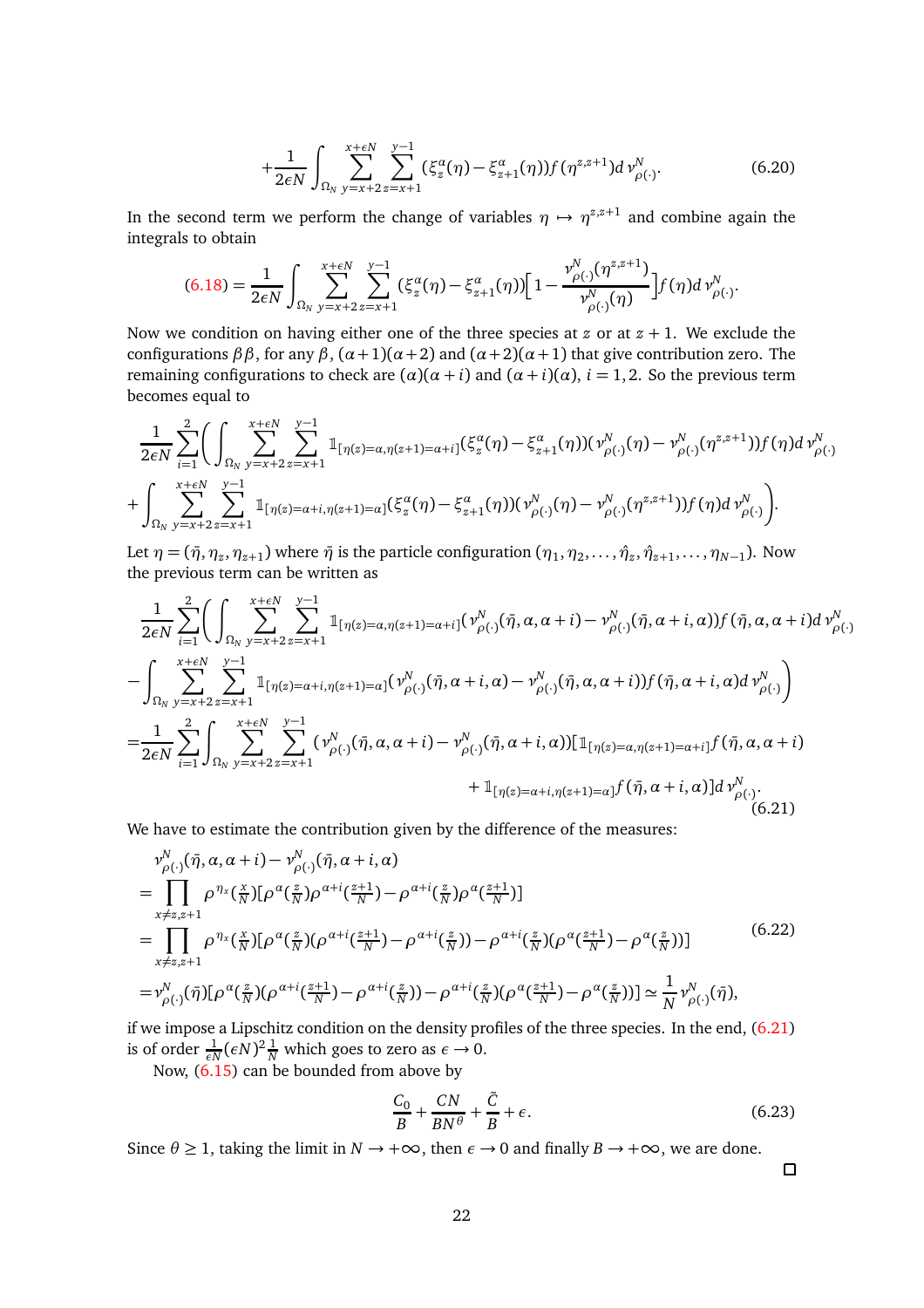By adapting the proof of last result, we can also derive the local replacement lemma which is useful to treat the contribution in Dynkin's formula coming from the antisymmetric part of the dynamics.

<span id="page-22-0"></span>**Lemma 6.7** (Global replacement lemma). Let  $G : [0, T] \times [0, 1] \rightarrow \mathbb{R}$  be a bounded function *and let*  $\psi: \Omega_N \to \mathbb{R}$  *be a function such that for*  $x \in \{\epsilon N, \dots, N-1-\epsilon N\}$ *,*  $\tau_x\psi(\eta)$  *is invariant for the change of variables*  $\eta \mapsto \eta^{z,z+1}$  *for*  $z \in \{x+1,\dots,x+\epsilon N\}$ *. Then, for any*  $t \in [0,T]$  *and*  $\theta \geq 1$ *, we have* 

$$
\lim_{\epsilon \to 0} \lim_{N \to \infty} \mathbb{E}_{\mu_N} \left| \int_0^t \frac{1}{N} \sum_{x=\epsilon N}^{N-1-\epsilon N} G(s, \frac{x}{N}) \tau_x \psi(\eta_s) (\xi_x^{\alpha}(\eta_s) - \overrightarrow{\xi}_x^{\alpha, \epsilon N}(\eta_s)) ds \right| = 0.
$$

The same result holds with the right average replaced with the left average as long as for  $x \in \{\epsilon N, \dots, N-1-\epsilon N\}, \tau_x \psi(\eta)$  is invariant for the change of variables  $\eta \mapsto \eta^{z,z-1}$  for  $z \in \{x - \epsilon N, \cdots, x - 1\}.$ 

## **6.4 Replacement lemma at the boundary**

We start this subsection by computing the adjoint  $\mathscr{L}_{N}^{L,\star}$  of the left boundary generator with respect to the measure  $v_{\alpha}^N$ *ρ*<sub>(·)</sub> given in [\(6.1\)](#page-16-2). The computations for the right boundary generator are completely analogous and we omit them. Note that by the definition of  $\mathcal{L}_N^L$  in [\(2.6\)](#page-4-2), for any  $f, g \in \mathbb{L}^2(\nu_p^N)$  $_{\rho(\cdot)}^{N}$ ) we have

<span id="page-22-1"></span>
$$
\int \mathcal{L}_N^L f(\eta) g(\eta) d\,\nu_{\rho(\cdot)}^N \tag{6.24}
$$

$$
= \int \left(\frac{1}{N^{\delta}} + \frac{\tilde{\beta}}{2N^{\theta}}\right) (\xi_1^A(\eta) r_B + \xi_1^B(\eta) r_{\varnothing} + \xi_1^{\varnothing}(\eta) r_A) [f(\eta^{1,+}) - f(\eta)] g(\eta) d\,\nu_{\rho(\cdot)}^N \tag{6.25}
$$

$$
+ \int \Big(\frac{1}{N^{\delta}} - \frac{\tilde{\beta}}{2N^{\theta}}\Big) (\xi_1^{A}(\eta) r_{\varnothing} + \xi_1^{B}(\eta) r_A + \xi_1^{\varnothing}(\eta) r_B) [f(\eta^{1,-}) - f(\eta)] g(\eta) d\, \nu_{\rho(\cdot)}^{N} \qquad (6.26)
$$

We look at [\(6.25\)](#page-22-1) first. We perform the change of variables  $\zeta = \eta^{1,+}$  (equivalently  $\eta = \zeta^{1,-}$ ) in the term with  $f(\eta^{1,+})g(\eta)$  to rewrite that term as

$$
\int \Big(\frac{1}{N^{\delta}} + \frac{\tilde{\beta}}{2N^{\theta}}\Big) \big(\xi_{1}^{A}(\zeta^{1,-})r_{B} + \xi_{1}^{B}(\zeta^{1,-})r_{\varnothing} + \xi_{1}^{\varnothing}(\zeta^{1,-})r_{A}\big) f(\zeta)g(\zeta^{1,-}) \frac{\nu_{\rho(\cdot)}^{N}(\zeta^{1,-})}{\nu_{\rho(\cdot)}^{N}(\zeta)} d\,\nu_{\rho(\cdot)}^{N} = \int \Big(\frac{1}{N^{\delta}} + \frac{\tilde{\beta}}{2N^{\theta}}\Big) \big(\xi_{1}^{B}(\zeta)r_{B} + \xi_{1}^{\varnothing}(\zeta)r_{\varnothing} + \xi_{1}^{A}(\zeta)r_{A}\big) f(\zeta)g(\zeta^{1,-}) \frac{\nu_{\rho(\cdot)}^{N}(\zeta^{1,-})}{\nu_{\rho(\cdot)}^{N}(\zeta)} d\,\nu_{\rho(\cdot)}^{N}.
$$

Now we split the integral by conditioning on having a particle of species *A*, *B* or a hole at position 1*/N*, so that last display is equal to

<span id="page-22-2"></span>
$$
\sum_{\alpha}\int \mathbb{1}_{\{\zeta(1)=\alpha\}}\Big(\frac{1}{N^{\delta}}+\frac{\tilde{\beta}}{2N^{\theta}}\Big)r_{\alpha}f(\zeta)g(\zeta^{1,-})\frac{\rho^{\alpha+2}(\frac{1}{N})}{\rho^{\alpha}(\frac{1}{N})}d\, \nu_{\rho(\cdot)}^{N}.
$$

In a similar way we rewrite the term  $f(\eta^{1,-}) g(\eta)$  in [\(6.26\)](#page-22-2) as

$$
\sum_{\alpha} \int \mathbb{1}_{\{\zeta(1)=\alpha\}} \Big(\frac{1}{N^{\delta}}-\frac{\tilde{\beta}}{2N^{\theta}}\Big) r_{\alpha} f(\zeta) g(\zeta^{1,+}) \frac{\rho^{\alpha+1}(\frac{1}{N})}{\rho^{\alpha}(\frac{1}{N})} d \nu_{\rho(\cdot)}^N
$$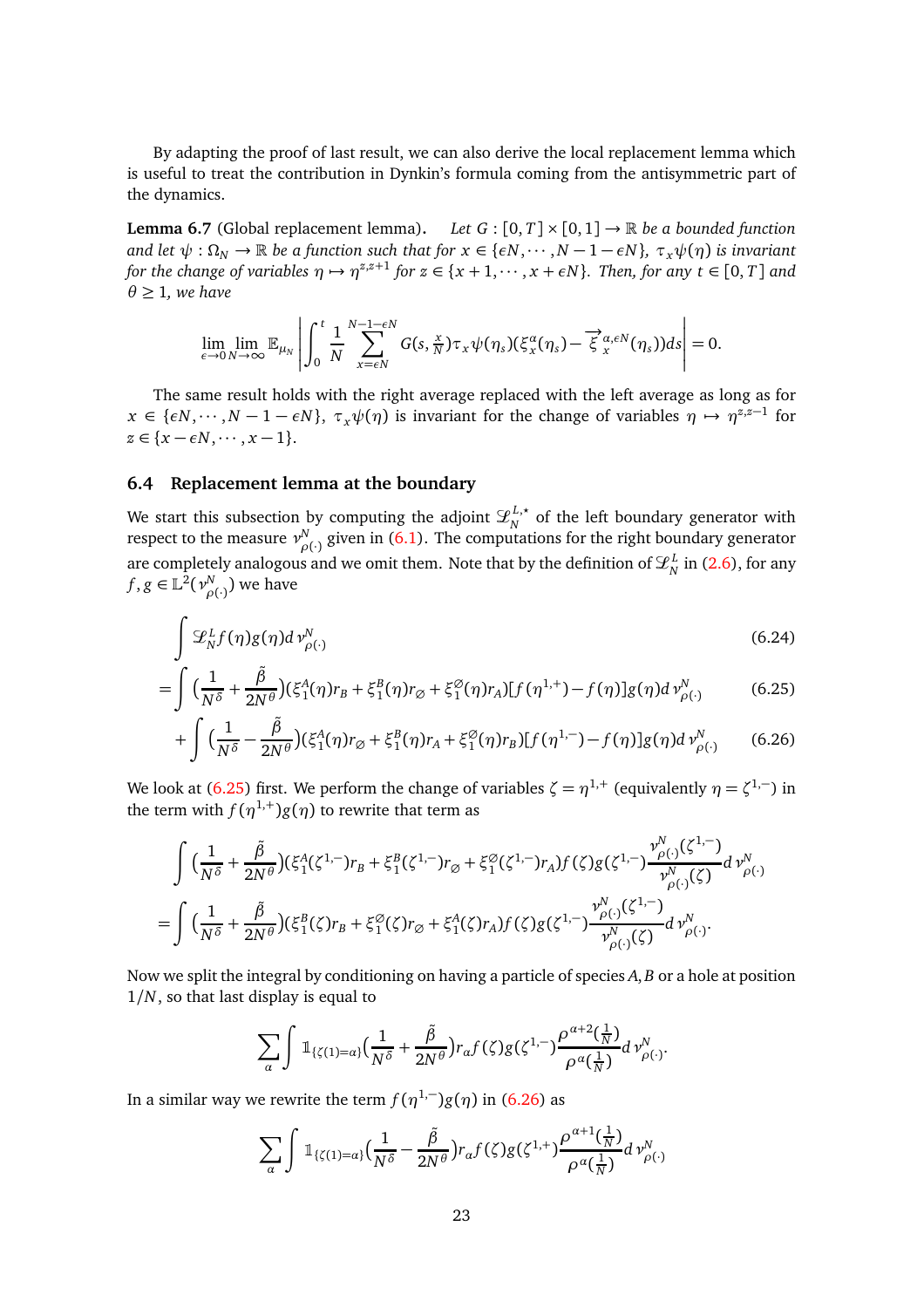Putting together the last two terms we can write them as

$$
\int \left(\frac{1}{N^{\delta}}+\frac{\tilde{\beta}}{2N^{\theta}}\right)(\xi_{1}^{A}(\eta)\frac{\rho^{\emptyset}(\frac{1}{N})}{\rho^{A}(\frac{1}{N})}r_{A}+\xi_{1}^{B}(\eta)\frac{\rho^{A}(\frac{1}{N})}{\rho^{B}(\frac{1}{N})}r_{B}+\xi_{1}^{\emptyset}(\eta)\frac{\rho^{B}(\frac{1}{N})}{\rho^{\emptyset}(\frac{1}{N})}r_{\emptyset})f(\eta)g(\eta^{1,-})d\nu_{\rho(\cdot)}^{N} +\int \left(\frac{1}{N^{\delta}}-\frac{\tilde{\beta}}{2N^{\theta}}\right)(\xi_{1}^{A}(\eta)\frac{\rho^{B}(\frac{1}{N})}{\rho^{A}(\frac{1}{N})}r_{A}+\xi_{1}^{B}(\eta)\frac{\rho^{\emptyset}(\frac{1}{N})}{\rho^{B}(\frac{1}{N})}r_{B}+\xi_{1}^{\emptyset}(\eta)\frac{\rho^{A}(\frac{1}{N})}{\rho^{\emptyset}(\frac{1}{N})}r_{\emptyset})f(\eta)g(\eta^{1,+})d\nu_{\rho(\cdot)}^{N}
$$

Assuming [\(6.6\)](#page-17-2) and [\(6.10\)](#page-18-2) we can rewrite the last two terms, for *N* sufficiently big as

$$
\int \Big(\frac{1}{N^{\delta}}+\frac{\tilde{\beta}}{2N^{\theta}}\Big)(\xi_1^A(\eta)r_{\varnothing}+\xi_1^B(\eta)r_A+\xi_1^{\varnothing}(\eta)r_B)f(\eta)g(\eta^{1,-})d\nu_{\rho(\cdot)}^N+\int \Big(\frac{1}{N^{\delta}}-\frac{\tilde{\beta}}{2N^{\theta}}\Big)(\xi_1^A(\eta)r_B+\xi_1^B(\eta)r_{\varnothing}+\xi_1^{\varnothing}(\eta)r_A)f(\eta)g(\eta^{1,+})d\nu_{\rho(\cdot)}^N.
$$

Putting now all the terms together we get

$$
\int \mathcal{L}_{N}^{L} f(\eta)g(\eta)d \nu_{\rho(\cdot)}^{N} \n= \int \Big(\frac{1}{N^{\delta}} + \frac{\tilde{\beta}}{2N^{\theta}}\Big)(\xi_{1}^{A}(\eta)r_{\varnothing} + \xi_{1}^{B}(\eta)r_{A} + \xi_{1}^{\varnothing}(\eta)r_{B})f(\eta)g(\eta^{1,-})d \nu_{\rho(\cdot)}^{N} \n+ \int \Big(\frac{1}{N^{\delta}} - \frac{\tilde{\beta}}{2N^{\theta}}\Big)(\xi_{1}^{A}(\eta)r_{B} + \xi_{1}^{B}(\eta)r_{\varnothing} + \xi_{1}^{\varnothing}(\eta)r_{A})f(\eta)g(\eta^{1,+})d \nu_{\rho(\cdot)}^{N} \n- \int \Big(\frac{1}{N^{\delta}} + \frac{\tilde{\beta}}{2N^{\theta}}\Big)(\xi_{1}^{A}(\eta)r_{B} + \xi_{1}^{B}(\eta)r_{\varnothing} + \xi_{1}^{\varnothing}(\eta)r_{A})f(\eta)g(\eta)d \nu_{\rho(\cdot)}^{N} \n- \int \Big(\frac{1}{N^{\delta}} - \frac{\tilde{\beta}}{2N^{\theta}}\Big)(\xi_{1}^{A}(\eta)r_{\varnothing} + \xi_{1}^{B}(\eta)r_{A} + \xi_{1}^{\varnothing}(\eta)r_{B})f(\eta)g(\eta)d \nu_{\rho(\cdot)}^{N}
$$

for *N* sufficiently big. From this, we obtain the following expression for the adjoint of  $\mathscr{L}^L_N$ :

<span id="page-23-0"></span>
$$
\mathcal{L}_{N}^{L,*}g(\eta) = \left(\frac{1}{N^{\delta}} - \frac{\tilde{\beta}}{2N^{\theta}}\right)(\xi_{1}^{A}(\eta)r_{B} + \xi_{1}^{B}(\eta)r_{\emptyset} + \xi_{1}^{\emptyset}(\eta)r_{A})[g(\eta^{1,+}) - g(\eta)] \n+ \left(\frac{1}{N^{\delta}} + \frac{\tilde{\beta}}{2N^{\theta}}\right)(\xi_{1}^{A}(\eta)r_{\emptyset} + \xi_{1}^{B}(\eta)r_{A} + \xi_{1}^{\emptyset}(\eta)r_{B})[g(\eta^{1,-}) - g(\eta)] \n+ \frac{\tilde{\beta}}{N^{\theta}}[\xi_{1}^{A}(\eta)(r_{\emptyset} - r_{B}) + \xi_{1}^{B}(\eta)(r_{A} - r_{\emptyset}) + \xi_{1}^{\emptyset}(\eta)(r_{B} - r_{A})]g(\eta).
$$
\n(6.27)

Now we are ready to prove the replacement needed for the Dirichlet regime, i.e. for item a) of Theorem [2.7.](#page-6-2)

<span id="page-23-1"></span>**Lemma 6.8.** *For*  $t \in [0, T]$ *,*  $\theta \geq 1 > \delta$  *and for*  $\alpha \in \{A, B, \emptyset\}$ *, we have* 

$$
\lim_{N \to \infty} \mathbb{E}_{\mu_N} \left[ \left| \int_0^t (r_\alpha - \xi_1^\alpha(\eta_s)) ds \right| \right] = 0. \tag{6.28}
$$

*The same holds replacing*  $r_a$  *with*  $\tilde{r}_a$  *and*  $\xi_1^a(\eta_s)$  *with*  $\xi_{N-1}^a(\eta_s)$ *.* 

*Proof.* We present the proof for the case  $\alpha = A$  and for the left boundary, but for the other cases it is analogous. First we make the following key observation. By [\(6.27\)](#page-23-0), we have

$$
\mathcal{L}_{N}^{L,*}\xi_{1}^{A}(\eta) = \frac{1}{N^{\delta}}(r_{A} - \xi_{1}^{A}(\eta)) + \frac{\tilde{\beta}}{2N^{\theta}}[r_{A}(\xi_{1}^{B}(\eta) - \xi_{1}^{\emptyset}(\eta)) + (r_{\emptyset} - r_{B})\xi_{1}^{A}(\eta)].
$$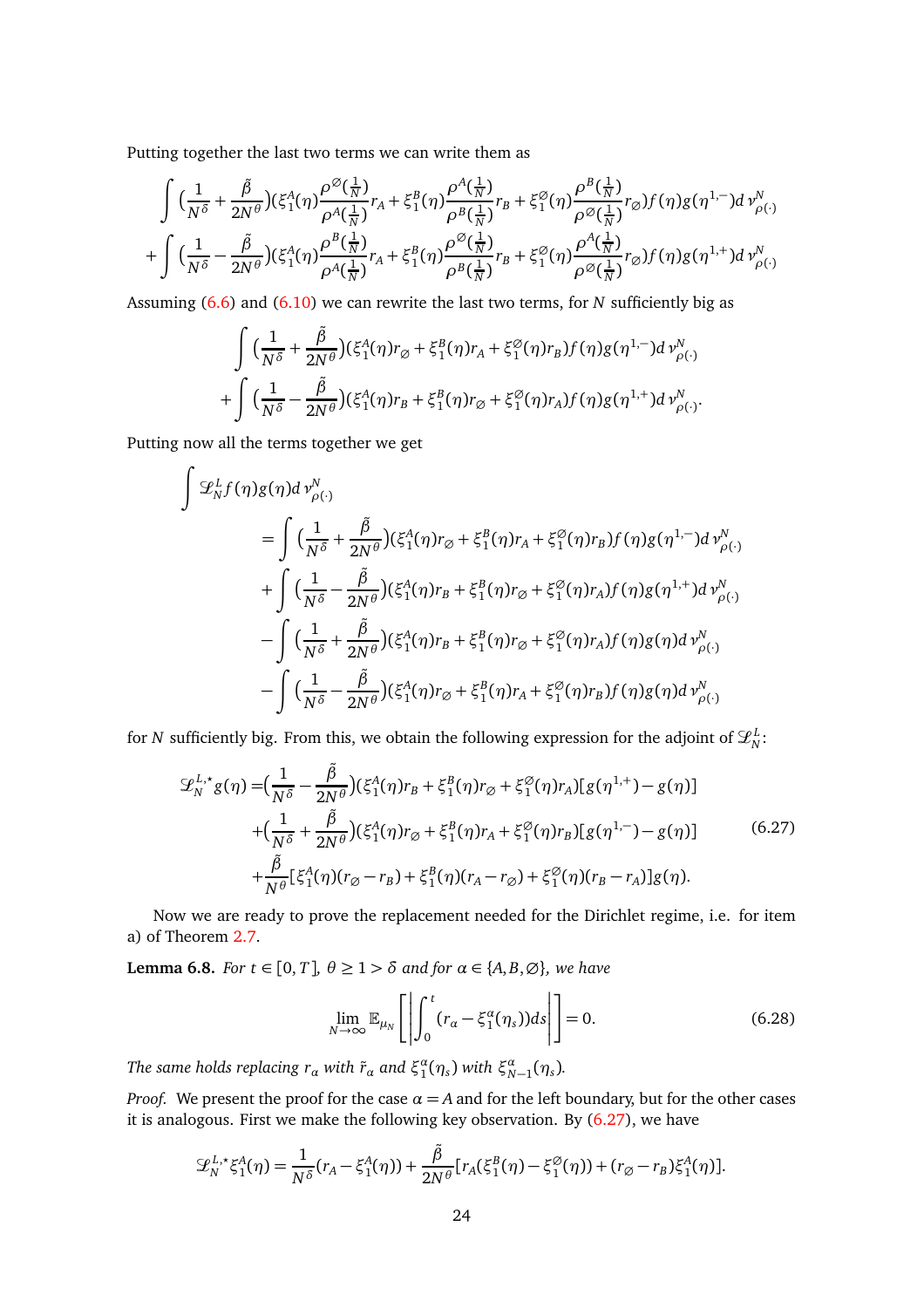As a consequence, and since we assumed  $\theta \geq 1 > \delta$ , the second term on the right hand-side of last display, multiplied by  $N^{\delta}$ , goes to 0 as  $N \to \infty$  and we are left with the estimate of

$$
\mathbb{E}_{\mu_N}\Bigg[\left|\int_0^t N^\delta \mathcal{L}_N^{L,\star}\xi_1^A(\eta_s)ds\right|\Bigg].
$$

Now we proceed as in the proof of the replacement lemma at the bulk: by the entropy and Jensen's inequalities, and Feynman–Kac formula the last expression is bounded above by

$$
\frac{C}{N}+t\sup_{f}\left\{\int N^{\delta}\mathcal{L}_{N}^{L,\star}\xi_{1}^{A}(\eta)f(\eta)d\nu_{\rho(\cdot)}^{N}+\frac{N}{B}\langle\mathcal{L}_{N}\sqrt{f},\sqrt{f}\rangle_{\nu_{\rho(\cdot)}^{N}}\right\}.
$$

We apply Corollaries [6.4](#page-17-4) and [6.5](#page-18-3) to bound last display from above by

$$
\frac{C}{N} + t \sup_{f} \Big\{ \int N^{\delta} \mathcal{L}_{N}^{L,\star} \xi_{1}^{A}(\eta) f(\eta) d\,\nu_{\rho(\cdot)}^{N} - \frac{N}{4B} \mathfrak{D}_{N}^{B}(\sqrt{f},\nu_{\rho(\cdot)}^{N}) + \frac{C}{B} + \frac{CN}{N^{\theta}} - \frac{N}{2B} \mathfrak{D}_{N}^{L}(\sqrt{f},\nu_{\rho(\cdot)}^{N}) - \frac{N}{2B} \mathfrak{D}_{N}^{R}(\sqrt{f},\nu_{\rho(\cdot)}^{N}) \Big\}.
$$

Using the definition of the adjoint  $\mathcal{L}_{N}^{L,\star}$  we can bound the integral as follows

≤

$$
\left| \int N^{\delta} \mathcal{L}_N^{L, \star} \xi_1^A(\eta) f(\eta) d\,\nu_{\rho(\cdot)}^N(\eta) \right| = \left| \int N^{\delta} \xi_1^A(\eta) \mathcal{L}_N^L f(\eta) d\,\nu_{\rho(\cdot)}^N \right| \tag{6.29}
$$

<span id="page-24-1"></span><span id="page-24-0"></span>
$$
\left| \int N^{\delta} c_1^+(\eta) \xi_1^A(\eta) [f(\eta^{1,+}) - f(\eta)] d \nu_{\rho(\cdot)}^N(\eta) \right| \tag{6.30}
$$

$$
+\left|\int N^{\delta}c_1^{-}(\eta)\xi_1^A(\eta)[f(\eta^{1,-})-f(\eta)]d\,\nu_{\rho(\cdot)}^N(\eta)\right|.\qquad(6.31)
$$

The strategies to bound the terms  $(6.30)$  and  $(6.31)$  are identical, so we write down only the proof for the first term. As we did in the bulk, we bound using Young's inequality:

$$
(6.30) \leq \frac{N^{\delta}A}{2} \left| \int_{-\infty}^{\infty} c_1^+(\eta) [\sqrt{f}(\eta^{1,+}) - \sqrt{f}(\eta)]^2 d\nu_{\rho(\cdot)}^N(\eta) \right| \tag{6.32}
$$

$$
+\frac{N^{\delta}}{2A} \left| \int c_1^+(\eta) \xi_1^A(\eta) [\sqrt{f}(\eta^{1,+}) + \sqrt{f}(\eta)]^2 d\, \nu_{\rho(\cdot)}^N(\eta) \right|.
$$
 (6.33)

If we choose  $A = N/BN^{\delta}$  , [\(6.32\)](#page-24-2) is killed by the Dirichlet form  $\mathfrak{D}^L_N(\sqrt{f},\nu^N_{\rho(\cdot)})$  in the supremum, *ρ*(·) while [\(6.33\)](#page-24-3) is bounded by  $C\frac{BN^{2\delta}}{2N}$  max  $\{\frac{1}{N^{\delta}}$  $\frac{1}{N^{\delta}}, \frac{1}{N^{\theta}}\} \leq C B \frac{N^{\delta}}{N}$  $\frac{N^{\delta}}{N}$ , as long as  $\int f(\eta^{1,+})d\,\nu_{\rho}^{N}$  $_{\rho(\cdot)}^N(\eta) < \infty$ , which is true since *f* is a density. Putting together all the estimates we get

$$
\mathbb{E}_{\mu_N} \left| \int_0^t N^\delta \mathcal{L}_N^{L,\star} \xi_1^A(\eta) ds \right| \lesssim \frac{1}{N} + \frac{1}{B} + \frac{BN^\delta}{N} + \frac{N}{N^\theta},\tag{6.34}
$$

which goes to zero as  $N \to \infty$  and  $B \to \infty$ .

## **6.5 Energy estimate**

To prove that the boundary terms of the hydrodynamic equation are well defined and that the space derivatives are well defined in the weak sense, we need to show that the limiting densities of the empirical measure belong to the Sobolev Space  $L^2([0, T] \times \mathbb{H})$  where  $\mathbb{H} = \mathcal{H}_1(0, 1)^3$ , or equivalently that the density profile  $\rho_t$  belongs to H, almost surely in  $t \in [0, T]$ .

<span id="page-24-3"></span><span id="page-24-2"></span> $\Box$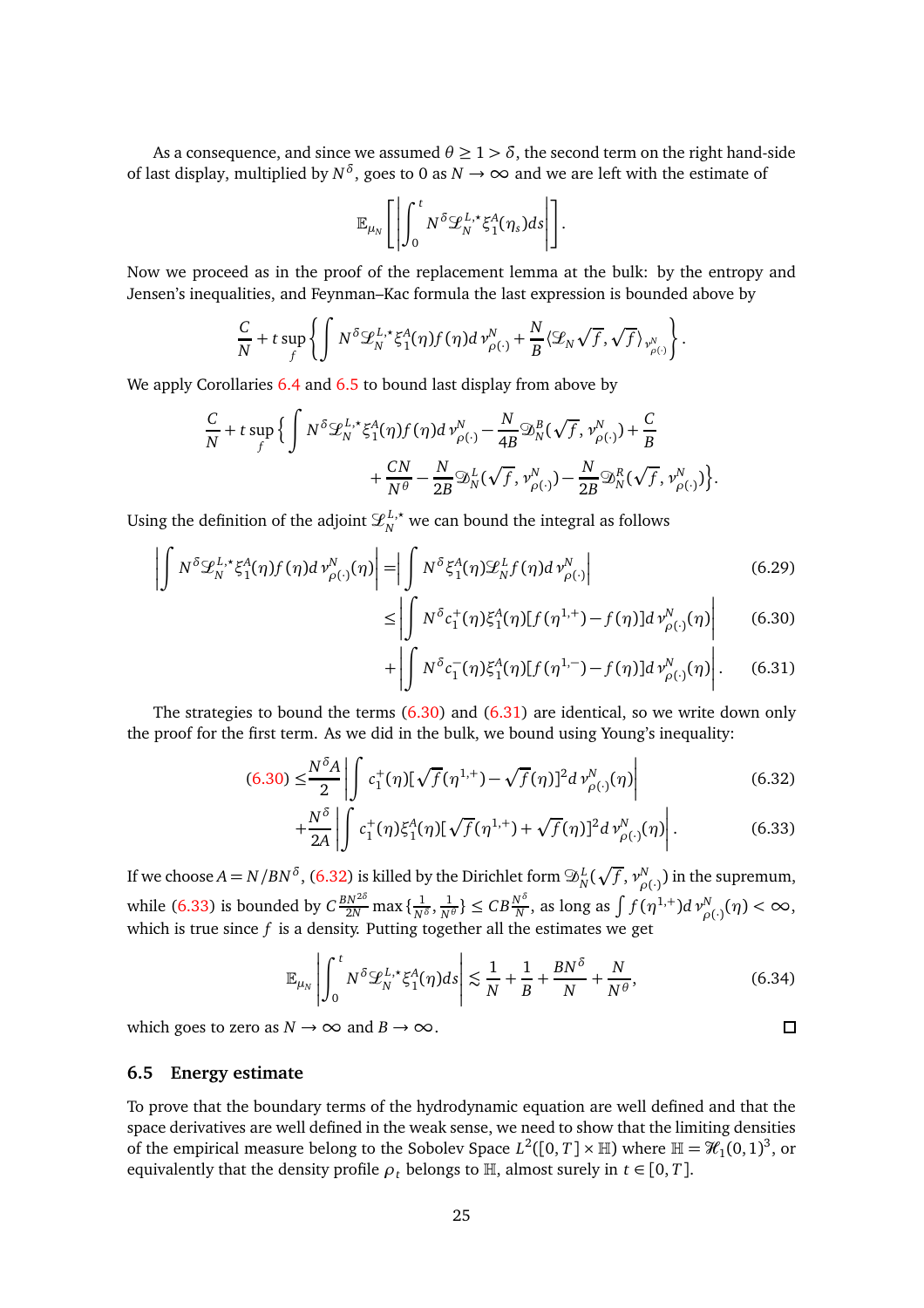**Proposition 6.9.** Let  $\mathbb{Q}^{\star}$  be a limit point of the sequence of measures  $\{\mathbb{Q}_{N}\}_{N}$ . Then, the measure  $\mathbb{Q}^*$  *is concentrated on paths*  $\rho(t, u) du$  *such that*  $\rho \in L^2([0, T] \times \mathbb{H})$ *, i.e.* 

$$
\mathbb{Q}^{\star}(\pi \in \mathfrak{D}([0,T], \mathcal{M}^{3}): \rho \in L^{2}([0,T] \times \mathbb{H})) = 1.
$$

This follows from the next two lemmas together with Riesz's representation theorem. The strategy follows  $[12]$  $[12]$  $[12]$ ,  $[13]$  $[13]$  $[13]$  and  $[2]$  $[2]$  $[2]$ .

**Lemma 6.10.** *Fix*  $\alpha \in \{A, B, \emptyset\}$ . *For all*  $\theta \ge 1$  *and*  $\theta \ge \delta$ *, there is a positive constant*  $\kappa > 0$  *such that*

$$
\mathbb{E}_{\mathbb{Q}^{\star}}\left[\sup_{H}\left\{\int_{0}^{T}\int_{0}^{1}\partial_{u}H(s,u)\rho_{s}^{\alpha}(u)duds-\kappa\int_{0}^{T}\int_{0}^{1}H(s,u)^{2}duds\right\}\right]<\infty,
$$

*where the supremum is taken over all functions*  $H \in C_c^{0,2}([0, T] \times (0, 1))$ *.* 

*Proof.* Here we want to show that the linear functional

$$
\int_0^T \int_0^1 \partial_u H(t,u) \rho_t^{\alpha}(u) dt du
$$

is Q<sup>\*</sup>-almost surely continuous. If we consider a dense sequence  ${H_n}_{n \geq 1}$  in  $C_c^{0,2}([0, T] \times (0, 1)),$ it is sufficient to prove that, for any  $\ell \geq 1$ ,

$$
\mathbb{E}_{\mathbb{Q}^*}\Bigg[\max_{1\leq i\leq \ell}\left\{\int_0^T\int_0^1\partial_uH_i(s,u)\rho_s^{\alpha}(u)duds-\kappa\int_0^T\int_0^1H_i(s,u)^2duds\right\}\Bigg]
$$

for some constant  $C > 0$  independent from  $\ell$ . Since  $\mathbb{Q}_N$  converges to  $\mathbb{Q}^*$ , this is equivalent to showing that

<span id="page-25-0"></span>
$$
\lim_{N \to \infty} \mathbb{E}_{\mu_N} \left[ \max_{1 \le i \le \ell} \left\{ \int_0^T \langle \partial_u H_i(s, \cdot), \pi_s^{N, \alpha} \rangle - \kappa || H_i(s, \cdot) ||^2_{L^2(0, 1)} ds \right\} \right] < C. \tag{6.35}
$$

As we did above in the replacement lemmas, we use entropy and Jensen's inequality and the fact that  $\exp\{\max_{1\leq i\leq \ell} a_i\} \leq \sum_{1\leq i\leq \ell} e^{a_i}$  to bound the expected value in [\(6.35\)](#page-25-0) with

$$
\frac{H(\mu_N|\nu_{\rho(\cdot)}^N)}{N} + \frac{1}{N}\log \sum_{1\leq i\leq \ell}\mathbb{E}_{\nu_{\rho(\cdot)}^N}\Bigg[\exp\Bigg\{N\int_0^T\big\langle \partial_u H_i(s,\cdot), \pi_s^{N,\alpha}\big\rangle - \kappa N\|H_i(s,\cdot)\|^2_{L^2(0,1)}ds\Bigg\}\Bigg].
$$

By Lemma  $6.1$ , the first term is bounded by a constant  $C_0$ . For the second term it is enough to show that

$$
\limsup_{N\to\infty}\frac{1}{N}\log\mathbb{E}_{\nu_{\rho(\cdot)}^N}\Bigg[\exp\Bigg\{N\int_0^T\langle\partial_uH(s,\cdot),\pi_s^{N,\alpha}\rangle-\kappa N\|H(s,\cdot)\|_{L^2(0,1)}^2ds\Bigg\}\Bigg]<\tilde{C}T,
$$

for a fixed *H* and for a constant  $\tilde{C}$  independent of *H*. The definition of empirical measure leads us to the following lemma.  $\Box$ 

**Lemma 6.11.** *Let ρ be a* profile satisfying [\(6.6\)](#page-17-2) and [\(6.10\)](#page-18-2). For all  $θ ≥ 1$  and  $θ ≥ δ$ *, there exists a positive constant κ >* 0 *such that*

$$
\limsup_{N\to\infty}\frac{1}{N}\log\mathbb{E}_{\nu_{\rho(\cdot)}^N}\Bigg[\exp\Bigg\{\int_0^T\sum_{x=1}^{N-1}\xi_x^{\alpha}(\eta_s)\partial_xH(s,\tfrac{x}{N})-\kappa N\|H(s,\cdot)\|_{L^2(0,1)}^2ds\Bigg\}\Bigg]\leq CT.
$$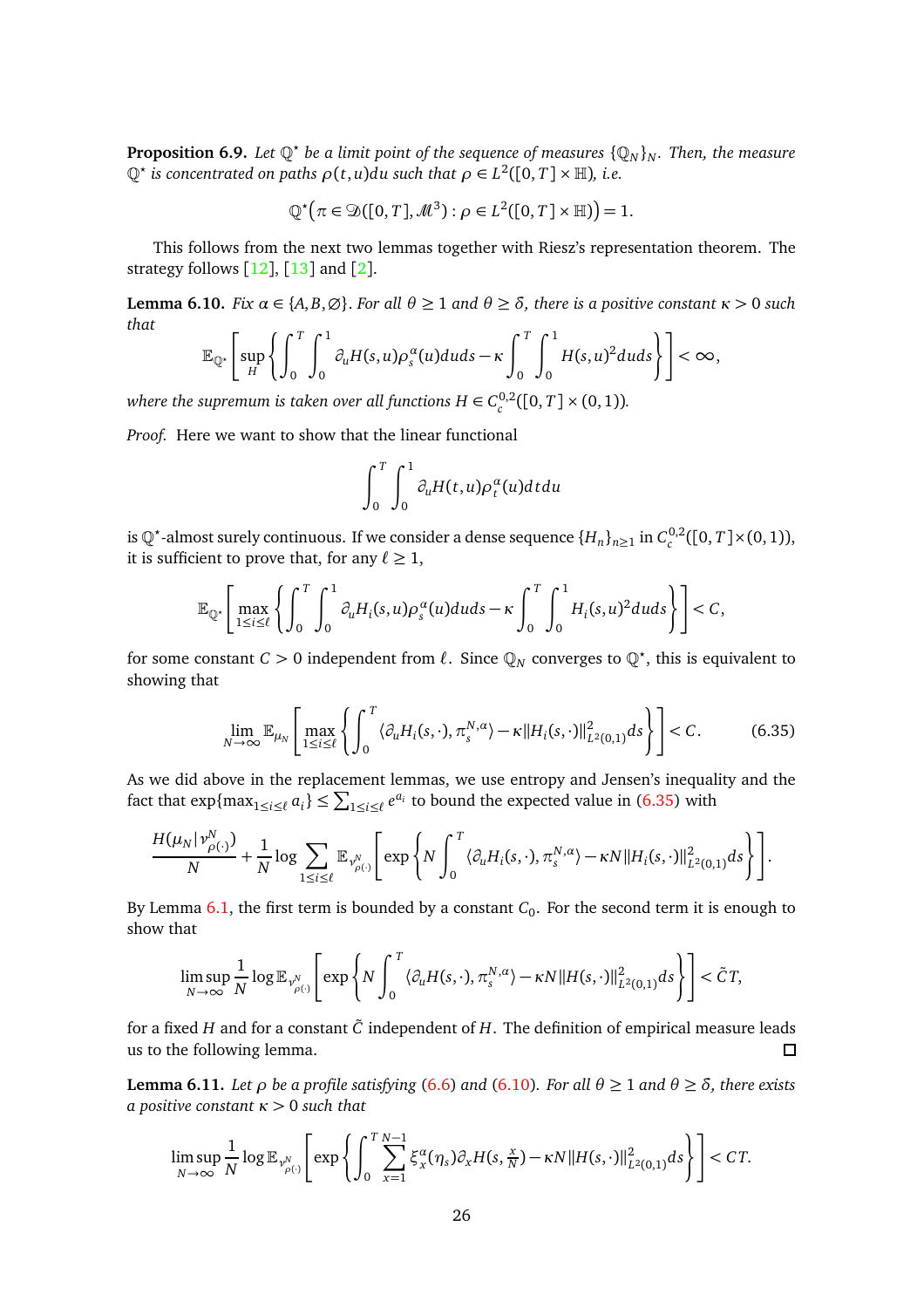*Proof.* By Feynman–Kac formula the expression in the statement is bounded above by

$$
\int_0^T \sup_f \left\{ \frac{1}{N} \int \sum_{x=1}^{N-1} \partial_u H(s, \frac{x}{N}) \xi_x^{\alpha}(\eta) f(\eta) d\mathcal{V}_{\rho(\cdot)}^N + N \langle \mathcal{L}_N \sqrt{f}, \sqrt{f} \rangle_{\mathcal{V}_{\rho(\cdot)}^N} - \kappa ||H(s, \cdot)||_{L^2(0,1)}^2 \right\} ds.
$$

By Corollaries [6.4](#page-17-4) and [6.5](#page-18-3) we can bound the last display by

$$
\int_0^T \sup_f \left\{ \frac{1}{N} \int \sum_{x=1}^{N-1} \partial_u H(s, \frac{x}{N}) \xi_x^{\alpha}(\eta) f(\eta) d \nu_{\rho(\cdot)}^N - \frac{N}{4} \mathfrak{D}_N^B(\sqrt{f}, \nu_{\rho(\cdot)}^N) + \frac{CN}{N^{\theta}} + C - \kappa ||H(s, \cdot)||_{L^2(0,1)}^2 \right\} ds.
$$

Using the fact that

$$
\partial_u H(s, \frac{x}{N}) = H(s, \frac{x+1}{N}) - H(s, \frac{x}{N}) + \mathcal{O}(N^{-1}),
$$

after a summation by parts, we can write the integral inside the supremum as

$$
\sum_{x=1}^{N-2} \int H(s, \frac{x}{N}) (\xi_x^{\alpha}(\eta) - \xi_{x+1}^{\alpha}(\eta)) f(\eta) d\, \nu_{\rho(\cdot)}^N + \mathcal{O}(N^{-1}).
$$

Now we split the integral as its half plus its half and we add and subtract the same term but replacing  $f(\eta)$  with  $f(\eta^{x,x+1})$  to obtain the term

<span id="page-26-0"></span>
$$
\sum_{x=1}^{N-2} \int H(s, \frac{x}{N}) (\xi_x^{\alpha}(\eta) - \xi_{x+1}^{\alpha}(\eta)) [f(\eta) - f(\eta^{x,x+1})] d \nu_{\rho(\cdot)}^N
$$
(6.36)

<span id="page-26-1"></span>
$$
+\sum_{x=1}^{N-2} \int H(s, \frac{x}{N}) (\xi_x^{\alpha}(\eta) - \xi_{x+1}^{\alpha}(\eta)) [f(\eta) + f(\eta^{x,x+1})] d\, \nu_{\rho(\cdot)}^N. \tag{6.37}
$$

We perform the change of variables  $\eta \mapsto \eta^{x,x+1}$  in [\(6.37\)](#page-26-0) to get

$$
\sum_{x=1}^{N-2} \int H(s, \frac{x}{N}) (\xi_x^{\alpha}(\eta) - \xi_{x+1}^{\alpha}(\eta)) [f(\eta) - f(\eta^{x,x+1})] d\,\nu_{\rho(\cdot)}^N \tag{6.38}
$$

$$
+\sum_{x=1}^{N-2} \int H(s, \frac{x}{N}) (\xi_x^{\alpha}(\eta) - \xi_{x+1}^{\alpha}(\eta)) f(\eta^{x,x+1}) \left(1 - \frac{\nu_{\rho(\cdot)}^N(\eta^{x,x+1})}{\nu_{\rho(\cdot)}^N(\eta)}\right) d \nu_{\rho(\cdot)}^N. \tag{6.39}
$$

We multiply and divide by  $c_{x,x+1}(\eta)$ . Then, by Young's inequality, for  $A > 0$ , we can bound [\(6.38\)](#page-26-1) from above by

$$
\frac{A}{2} \sum_{x=1}^{N-2} \int \left( H(s, \frac{x}{N}) \right)^2 \frac{1}{c_{x,x+1}(\eta)} \left[ \sqrt{f(\eta)} + \sqrt{f(\eta^{x,x+1})} \right]^2 d \nu_{\rho(\cdot)}^N \tag{6.40}
$$

$$
+\frac{1}{2A} \sum_{x=1}^{N-2} \int c_{x,x+1}(\eta) [\sqrt{f(\eta)} - \sqrt{f(\eta^{x,x+1})}] d\, \nu_{\rho(\cdot)}^N. \tag{6.41}
$$

Choosing  $A = 1/2N$ , last display is bounded from above by

<span id="page-26-3"></span><span id="page-26-2"></span>
$$
\frac{C}{N} \sum_{x=1}^{N-2} (H(s, \frac{x}{N}))^2 + \frac{N}{4} \mathfrak{D}_N^B(\sqrt{f}, \nu_{\rho(\cdot)}^N). \tag{6.42}
$$

For  $(6.39)$ , we first recall that by  $(6.22)$ 

$$
\left|1-\frac{\nu^N_{\rho(\cdot)}(\eta^{x,x+1})}{\nu^N_{\rho(\cdot)}(\eta)}\right|\leq \frac{C}{N}.
$$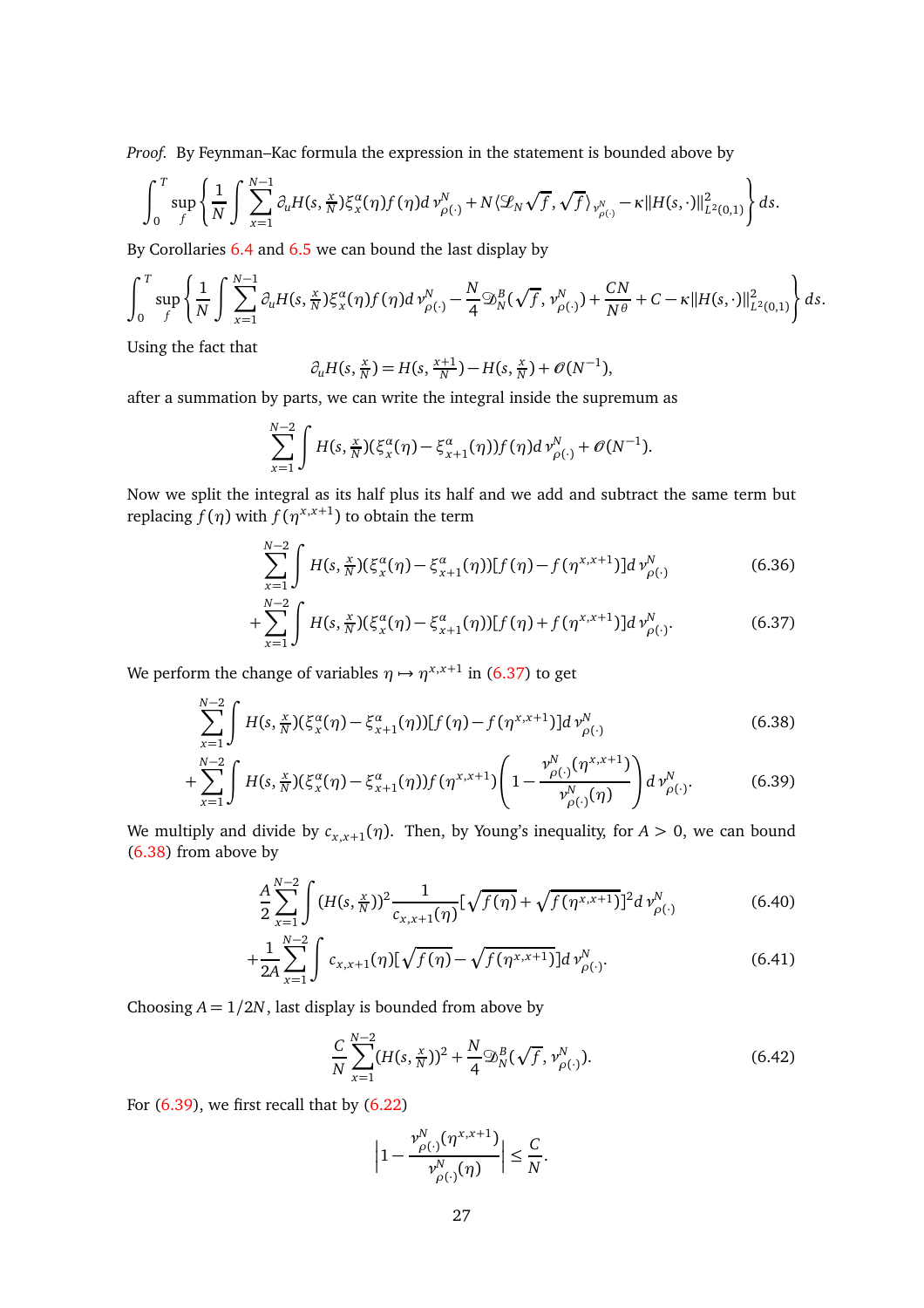Again by Young's inequality, for  $B > 0$ , we can bound [\(6.39\)](#page-26-2) from above by

<span id="page-27-2"></span>
$$
\frac{B}{2} \sum_{x=1}^{N-2} \int (H(s, \frac{x}{N}))^2 d\,\nu_{\rho(\cdot)}^N + \frac{1}{2B} \sum_{x=1}^{N-2} \int f^2(\eta^{x,x+1}) \left(1 - \frac{\nu_{\rho(\cdot)}^N(\eta^{x,x+1})}{\nu_{\rho(\cdot)}^N(\eta)}\right)^2 d\,\nu_{\rho(\cdot)}^N
$$
\n
$$
\leq \frac{C}{N} \sum_{x=1}^{N-2} (H(s, \frac{x}{N}))^2 + C,
$$
\n(6.43)

if we choose  $B = 1/2N$ . Putting together [\(6.42\)](#page-26-3) and [\(6.43\)](#page-27-2), we bound everything by

$$
\int_0^T \sup_f \left\{ \frac{C}{N} \sum_{x=1}^{N-2} (H(s, \frac{x}{N}))^2 - \kappa \int_0^1 (H(s, u))^2 du + C + \frac{CN}{N^{\theta}} + \frac{C}{N} \right\} ds.
$$

And, we can conclude by observing that

$$
\frac{1}{N} \sum_{x=1}^{N-2} (H(s, \frac{x}{N}))^2 \to \int_0^1 (H(s, u))^2 du.
$$

 $\Box$ 

 $\Box$ 

Now we show some consequences of the previous result.

<span id="page-27-1"></span>**Lemma 6.12.** *If*  $\rho^{\alpha} \in L^2([0, T] \times \mathcal{H}^1(0, 1))$ , *then* 

$$
\lim_{\epsilon \to 0} \left| \rho_s^{\alpha}(u) - \frac{1}{\epsilon} \int_u^{u+\epsilon} \rho_s^{\alpha}(v) dv \right| = 0 \quad \text{and} \quad \lim_{\epsilon \to 0} \left| \rho_s^{\alpha}(u) - \frac{1}{\epsilon} \int_{u-\epsilon}^u \rho_s^{\alpha}(v) dv \right| = 0 \tag{6.44}
$$

*for all*  $u \in [0, 1]$  *and for a.e.*  $s \in [0, T]$ *.* 

*Proof.* We present the proof for the limit on the left-hand side of last display but the other one is analogous. From the Cauchy-Schwarz inequality and the fact that  $\rho^{\alpha} \in L^2([0, T] \times \mathcal{H}^1(0, 1)),$ we get that

$$
\left| \rho_s^{\alpha}(u) - \frac{1}{\epsilon} \int_u^{u+\epsilon} \rho_s^{\alpha}(v) dv \right| \leq \frac{1}{\epsilon} \int_u^{u+\epsilon} \left| \rho_s^{\alpha}(u) - \rho_s^{\alpha}(v) \right| dv \leq \frac{1}{\epsilon} \int_u^{u+\epsilon} \int_u^v \left| \partial_q \rho_s^{\alpha}(q) \right| dq \, dv
$$
  

$$
\leq \frac{\|\partial_q \rho_s^{\alpha}\|_2}{\epsilon} \int_u^{u+\epsilon} \sqrt{v - u} \, dv = \frac{2}{3} \|\partial_q \rho_s^{\alpha}\|_2 \sqrt{\epsilon}.
$$

Taking the limit as  $\epsilon \rightarrow 0$  we are done.

### <span id="page-27-0"></span>**6.6 Properties of the solution**

Now we prove that the solution  $\rho_t^{\alpha}$  satisfies item **D2** of Definition [2.3](#page-5-0) if  $\delta < 1 \le \theta$ . Let  $\mathbb Q$  be a limit point of the sequence  $\{Q_N\}_{N>1}$  whose existence is a consequence of Proposition [4.1.](#page-12-4) In fact, we can assume that the whole sequence  $\{Q_N\}_{N\geq 1}$  converges to  $\mathbb Q$ . Since we are dealing with a process that has at most one particle per site, we can conclude easily (for details we refer the reader to  $[15]$  $[15]$  $[15]$ ) that  $\mathbb Q$  is supported on trajectories of measures are absolutely continuous with respect to the Lebesgue measure, i.e.  $\pi_t^{\alpha}(du) = \rho_t^{\alpha}(u)du$  for any  $t \in [0, T]$ . In last section we prove that the density  $\rho_t^{\alpha}$  belongs to  $L^2(0,T;\mathcal{H}^1)$  and we can identify the profile  $\rho_t^{\alpha}$  with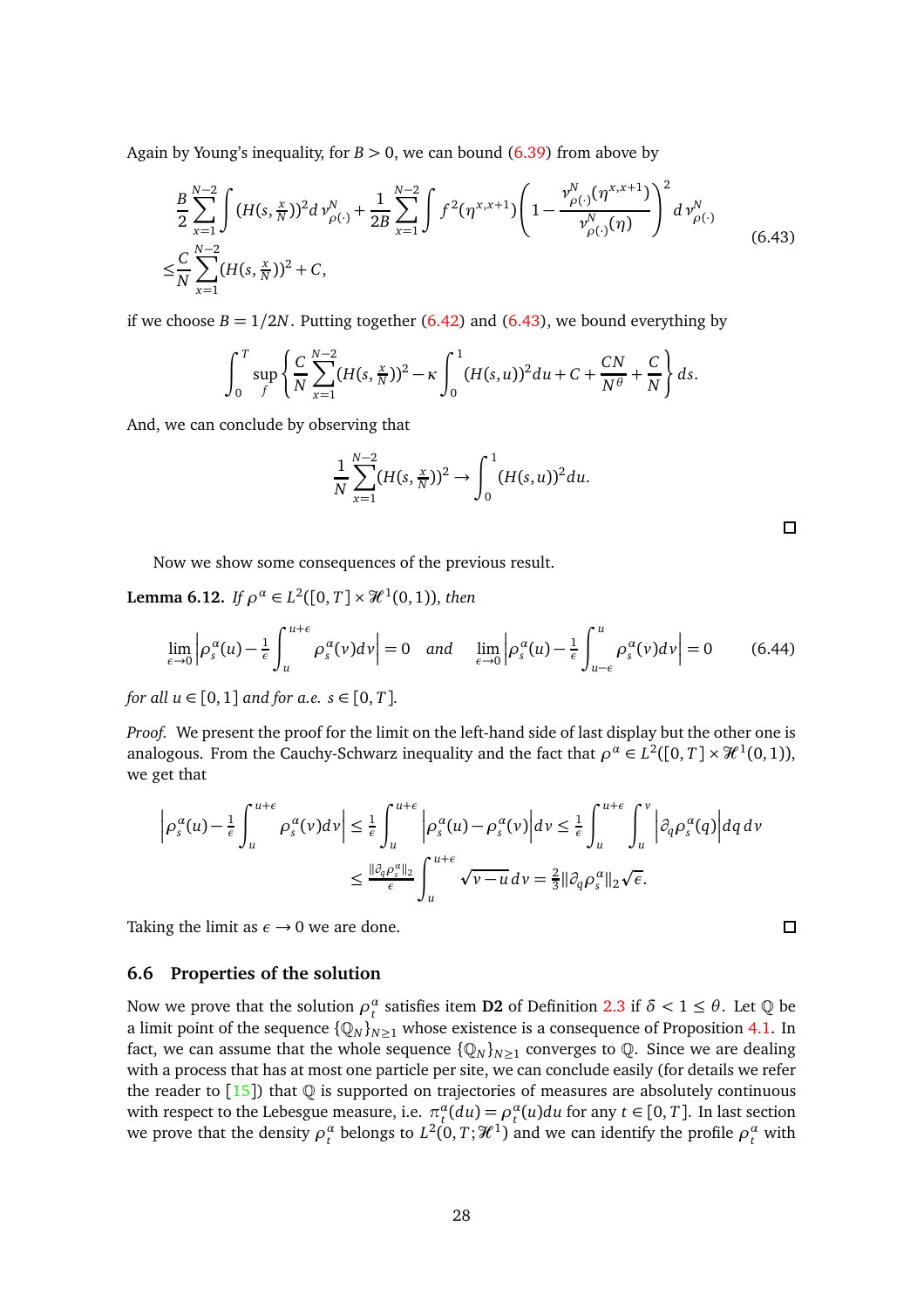a continuous function in [0, 1]. To show that the profile satisfies **D2** of Definition [2.3,](#page-5-0) we use [\(3.11\)](#page-9-3) and then, for any  $\delta > 0$ ,

$$
\mathbb{Q}_N\bigg[\Big|\int_0^t \langle \pi_s^{\alpha}, \overrightarrow{\iota_{\epsilon}}(0) \rangle - r_{\alpha} ds \Big| > \delta\bigg] \leq \delta^{-1} \mathbb{E}_{\mu_N}\bigg[\Big|\int_0^t \overrightarrow{\xi}_1^{\alpha, \epsilon N}(\eta_s) - r_{\alpha} ds \Big| \bigg].
$$

Now we want to apply Portmanteau theorem but since  $\overrightarrow{v_{\epsilon}}(0)$  is not a continuous function, the set  $\left\{ \pi:\right\}$  $\int_0^t (\langle \pi_s^{\alpha}, \overrightarrow{v_{\epsilon}}(0) \rangle - r_{\alpha}) ds \Big| > \delta$  is not an open set in the Skorohod topology. To overcome the problem, we use an  $L^1$ -approximation of  $\overrightarrow{v_{\epsilon}}$  by continuous functions, to conclude that

$$
\mathbb{Q}\bigg[\Big|\int_0^t \langle \pi_s^{\alpha}, \overrightarrow{\iota_{\epsilon}}(0) \rangle - r_{\alpha} ds \Big| > \delta\bigg] \leq \delta^{-1} \liminf_{N \to \infty} \mathbb{E}_{\mu_N}\bigg[\Big|\int_0^t \overrightarrow{\xi}_1^{\alpha, \epsilon N}(\eta_s) - r_{\alpha} ds \Big|\bigg].
$$

If the right-hand side of the previous inequality is zero, since  $Q$  a.s.  $\pi_s^{\alpha}(du) = \rho_s^{\alpha}(u)du$  with  $\rho_s^{\alpha}$  a continuous function at 0 for a.e.  $s \in [0, T]$ , by taking the limit  $\epsilon \to 0$ , we conclude that  $\mathbb Q$ a.s.  $\rho_s^{\alpha}(0) = r_{\alpha}$  for a.e.  $s \in [0, T]$ . From the previous observations we are left to proving that for  $\delta$  < 1 and for any  $t \in [0, T]$  it holds

$$
\limsup_{\epsilon \to 0} \limsup_{N \to \infty} \mathbb{E}_{\mu_N} \left[ \left| \int_0^t \overline{\xi}_1^{\alpha, \epsilon N}(\eta_s) - r_\alpha \, ds \right| \right] = 0.
$$

But this is an easy consequence of Lemmas [6.6](#page-19-0) and [6.8.](#page-23-1)

# <span id="page-28-0"></span>**A Uniqueness of weak solutions**

In this appendix we show the uniqueness of solutions to the boundary value problems [\(2.7\)](#page-5-1) and [\(2.9\)](#page-5-2). We start by presenting an equivalent definition of a weak solution in the Dirichlet case, according to which we will show uniqueness.

## **A.1 Equivalence of two notions of weak solution for the Dirichlet boundary value problem**

Recall [\(2.7\)](#page-5-1). In Definition [A.1](#page-28-1) below, we give another notion of weak solutions to [\(2.7\)](#page-5-1), and we prove that it is equivalent to Definition [2.3.](#page-5-0) The advantage, in the proof of uniqueness of solutions, is that the definition below has as input test functions in  $C_0^2([0,1])$  i.e. twice continuously differentiable functions  $\phi$  that vanish at the boundary,  $\phi(0) = \phi(1) = 0$ .

<span id="page-28-1"></span>**Definition A.1.** *We say that*  $\rho = (\rho^A, \rho^B, \rho^{\emptyset})$  :  $[0, T] \times [0, 1] \rightarrow [0, 1]^3$  *is a solution of* [\(2.7\)](#page-5-1) *if for each*  $\alpha \in \{A, B, \emptyset\}$  *it holds:* 

**D1**.  $\rho^{\alpha} \in L^2([0, T] \times \mathcal{H}^1(0, 1)),$ 

<span id="page-28-2"></span>**D2**<sup>'</sup>. *for all*  $t \in [0, T]$  *and any*  $\phi \in C_0^2([0, 1])$ *,* 

$$
\langle \rho_t^{\alpha}, \phi \rangle - \langle \mathfrak{g}^{\alpha}, \phi \rangle - \int_0^t \langle \rho_s^{\alpha}, \Delta \phi \rangle - \beta \langle \rho_s^{\alpha} (\rho_s^{\alpha+1} - \rho_s^{\alpha+2}), \nabla \phi \rangle ds
$$
\n
$$
- \int_0^t r_{\alpha} \nabla \phi(0) - \tilde{r}_{\alpha} \nabla \phi(1) ds = 0
$$
\n(A.1)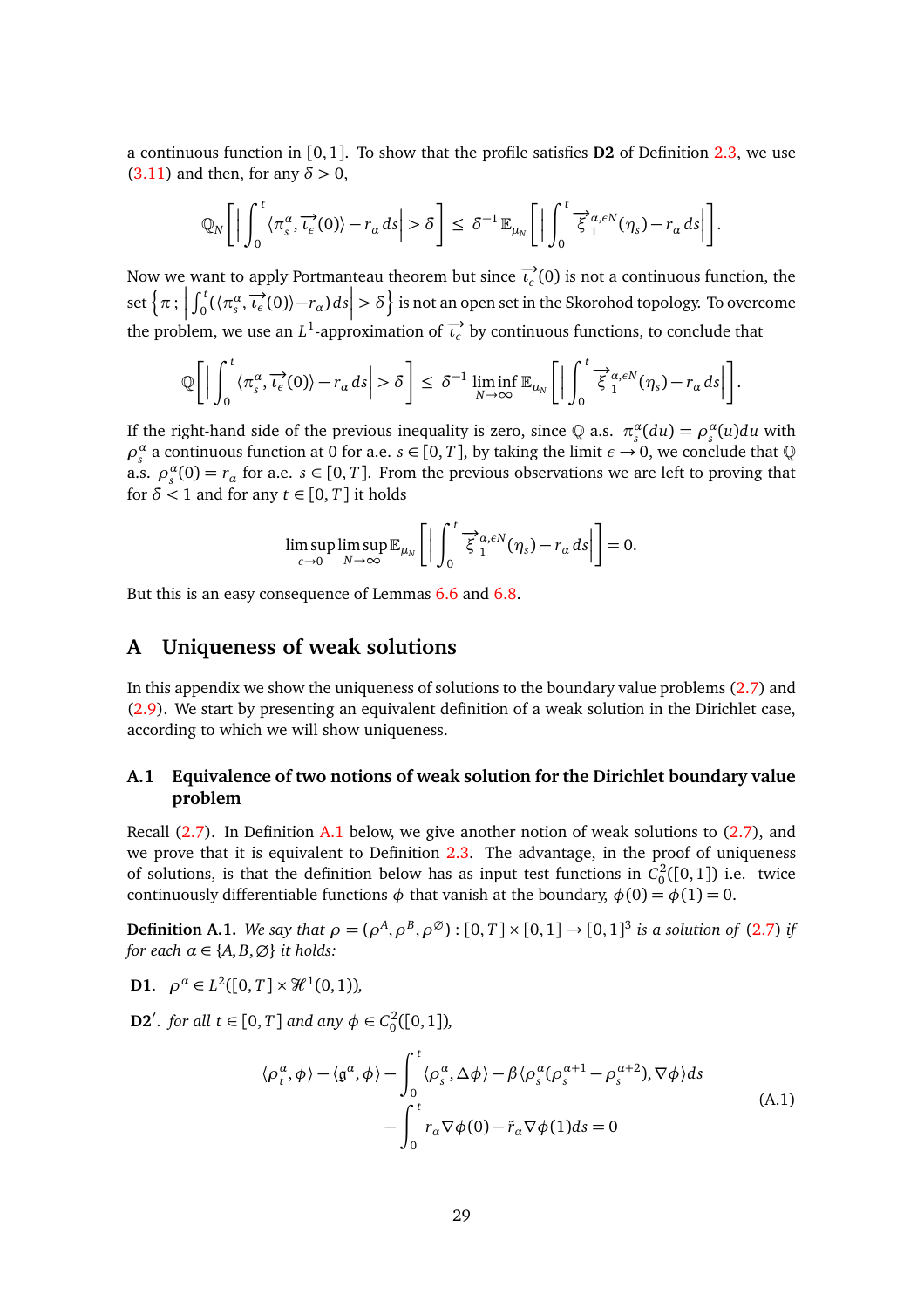We will show that these two definitions are equivalent. Clearly  $D2' \implies D3$ . It is not difficult to see that  $D2' \implies D2$ : to show  $\rho_t^{\alpha}(0) = r_{\alpha}$  we consider in [\(A.1\)](#page-28-2) smooth approximation of the test functions  $\phi^{(n)}(u) = u \mathbf{1}_{[0,1/n]} - \frac{1}{n-1}$  $\frac{1}{n-1}(u-1)\mathbf{1}_{[1/n,1]}$ . We use integration by parts in the term with the Laplacian and then take the limit  $n \to \infty$  to conclude. Now we will show that  ${\bf (D1, D2, D3)} \implies {\bf (D1, D2')}$ . Assume that *ρ* satisfies  ${\bf (D1, D2, D3)}$ . Fix  $\phi \in C_0^2([0, 1])$  and take a sequence  $\{\phi^{(n)}\}_{n\geq 1}$  in  $C_c^2([0,1])$  converging to  $\phi$  in  $\mathcal{H}_0^1$ . Then **D3** holds for  $\phi^{(n)}$  in place of *φ*. To conclude **D2**′ we observe that

<span id="page-29-3"></span><span id="page-29-2"></span><span id="page-29-1"></span>
$$
\lim_{n \to \infty} \langle \rho_t^{\alpha}, \phi^{(n)} \rangle = \langle \rho_t^{\alpha}, \phi \rangle, \quad \lim_{n \to \infty} \langle \mathfrak{g}^{\alpha}, \phi^{(n)} \rangle = \langle \mathfrak{g}^{\alpha}, \phi \rangle,
$$
\n(A.2)

$$
\lim_{n \to \infty} \int_0^t \langle \rho_s^{\alpha}, \Delta \phi^{(n)} \rangle ds = \int_0^t \langle \rho_s^{\alpha}, \Delta \phi \rangle ds + \int_0^t r_{\alpha} \nabla \phi(0) - \tilde{r}_{\alpha} \nabla \phi(1) ds, \tag{A.3}
$$

$$
\lim_{n \to \infty} \int_0^t \langle \rho_s^{\alpha} (\rho_s^{\alpha+1} - \rho_s^{\alpha+2}), \nabla \phi^{(n)} \rangle ds = \int_0^t \langle \rho_s^{\alpha} (\rho_s^{\alpha+1} - \rho_s^{\alpha+2}), \nabla \phi \rangle ds. \tag{A.4}
$$

The limits in  $(A.2)$  and  $(A.4)$  follows from Cauchy-Schwarz inequality. To show  $(A.3)$ , we integrate by parts twice and use **D2** to obtain

$$
\lim_{n\to\infty}\langle \rho_s^{\alpha}, \Delta\phi^{(n)} \rangle = -\lim_{n\to\infty}\langle \nabla \rho_s^{\alpha}, \nabla \phi^{(n)} \rangle = -\langle \nabla \rho_s^{\alpha}, \nabla \phi \rangle = \langle \rho_s^{\alpha}, \Delta\phi \rangle + r_{\alpha} \nabla \phi(0) - \tilde{r}_{\alpha} \nabla \phi(1).
$$

This concludes the proof of the equivalence of the two notions of weak solution.

### <span id="page-29-0"></span>**A.2 Uniqueness for Dirichlet boundary condition**

In this section we prove uniqueness of the solutions of the boundary value problem [\(2.7\)](#page-5-1) (Dirichlet) following the strategy presented in Appendix 2.4 of [[15](#page-33-10)].

Consider  $\rho^1$  and  $\rho^2$  two weak solutions of [\(2.7\)](#page-5-1) according to Definition [A.1](#page-28-1) and with the same initial condition and call  $\bar{\rho} = \rho^1 - \rho^2$  their difference. We know that, for  $\alpha \in \{A, B, \emptyset\}$ ,  $\bar{\rho}^{\alpha}\in L^2([0,T];\mathcal{H}^1_0)$ , where  $\mathcal{H}^1_0$  is the set of functions in  $\mathcal{H}^1$  vanishing at 0 and 1. In fact, since *ρ*<sup>1</sup> and *ρ*<sup>2</sup> have the same boundary values, for a.e. *t* ∈ [0, *T*], we have  $\bar{ρ}_t^{\alpha}(0) = \bar{ρ}_t^{\alpha}(1) = 0$ . We consider the set {*ψ<sup>k</sup>* } of eigenfunctions of the Laplacian with Dirichlet boundary conditions, given by  $\psi_k(u) = \sqrt{2} \sin(k\pi u)$ ,  $k \ge 1$ . These functions are in  $C_0^2([0,1])$  and they form an orthonormal basis of  $L^2([0,1])$ . For  $\alpha \in \{A,B,\emptyset\}$ , let us define

$$
V_{\alpha}(t) = \sum_{k \ge 1} \frac{1}{2a_k} \langle \bar{\rho}_t^{\alpha}, \psi_k \rangle^2
$$

with  $a_k = (k\pi)^2 + 1$ . Let  $V(t) = \sum_{\alpha} V_{\alpha}(t)$ . To conclude the uniqueness we will show that there exists a constant  $C > 0$  such that  $V'(t) \le CV(t)$ . Then, from Gronwall's inequality it follows that  $V(t) = 0$  for all  $t \ge 0$ . This implies that for any  $\alpha \in \{A, B, \emptyset\}$  and any  $t \in [0, T]$ ,  $\bar{\rho}_t^{\alpha}(u) = 0$ almost every  $u \in [0, 1]$ , concluding the proof of uniqueness.

We have that

$$
V'_{\alpha}(t) = \sum_{k \ge 1} \frac{1}{a_k} \langle \bar{\rho}^{\alpha}_t, \psi_k \rangle \frac{d}{dt} \langle \bar{\rho}^{\alpha}_t, \psi_k \rangle,
$$

and that from [\(A.1\)](#page-28-2),

$$
\frac{d}{dt}\langle \bar{\rho}_t^{\alpha}, \psi_k \rangle = \langle \bar{\rho}_t^{\alpha}, \Delta \psi_k \rangle - \beta \langle \Gamma^{\alpha}(\rho_t^1, \rho_t^2), \nabla \psi_k \rangle \n= -k^2 \pi^2 \langle \bar{\rho}_t^{\alpha}, \psi_k \rangle - \beta \langle \Gamma^{\alpha}(\rho_t^1, \rho_t^2), \nabla \psi_k \rangle,
$$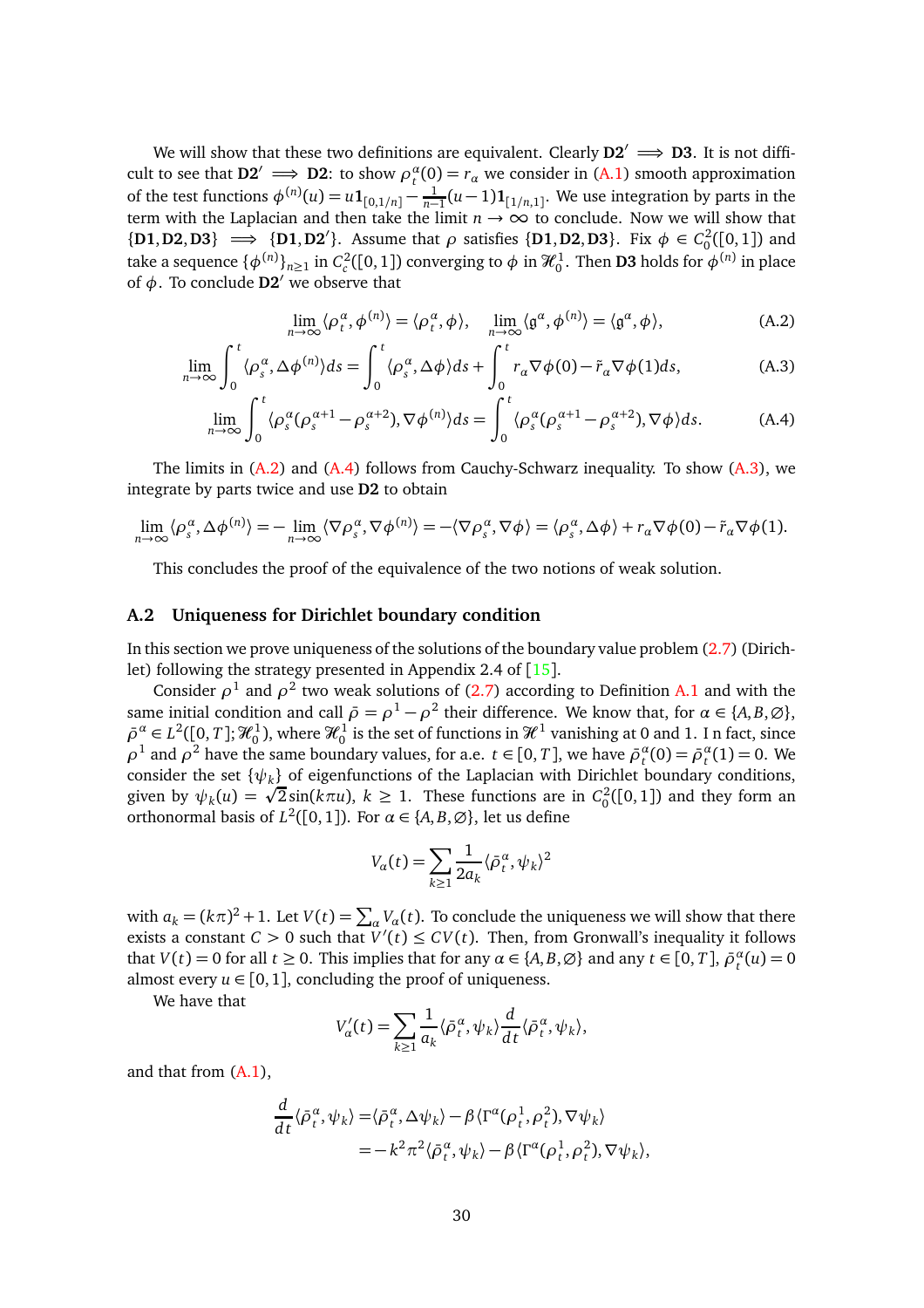where

<span id="page-30-0"></span>
$$
\Gamma^{\alpha}(\rho^{1}, \rho^{2}) = \rho^{1, \alpha}(\rho^{1, \alpha+1} - \rho^{1, \alpha+2}) - \rho^{2, \alpha}(\rho^{2, \alpha+1} - \rho^{2, \alpha+2}).
$$
 (A.5)

Then,

$$
V'_{\alpha}(t) = -\sum_{k\geq 1} \frac{(k\pi)^2}{a_k} \langle \bar{\rho}^{\alpha}_t, \psi_k \rangle^2 - \sum_{k\geq 1} \frac{\beta}{a_k} \langle \bar{\rho}^{\alpha}_t, \psi_k \rangle \langle \Gamma^{\alpha}(\rho^1_t, \rho^2_t), \nabla \psi_k \rangle.
$$

From Young's inequality applied to the last term,

<span id="page-30-3"></span>
$$
V'_{\alpha}(t) \leq -\sum_{k\geq 1} \frac{(k\pi)^2}{a_k} \langle \bar{\rho}^{\alpha}_t, \psi_k \rangle^2 + \frac{1}{2A} \sum_{k\geq 1} \frac{\beta}{a_k} \langle \bar{\rho}^{\alpha}_t, \psi_k \rangle^2 + \frac{A}{2} \sum_{k\geq 1} \frac{\beta}{a_k} \langle \Gamma^{\alpha}(\rho^1_t, \rho^2_t), \nabla \psi_k \rangle^2
$$
  
\n
$$
= -\sum_{k\geq 1} \frac{(k\pi)^2}{a_k} \langle \bar{\rho}^{\alpha}_t, \psi_k \rangle^2 + \frac{\beta}{2A} \sum_{k\geq 1} \frac{1}{a_k} \langle \bar{\rho}^{\alpha}_t, \psi_k \rangle^2 + \frac{A\beta}{2} \sum_{k\geq 1} \frac{(k\pi)^2}{a_k} \langle \Gamma^{\alpha}(\rho^1_t, \rho^2_t), \varphi_k \rangle^2 \quad (A.6)
$$
  
\n
$$
\leq -\sum_{k\geq 1} \frac{(k\pi)^2}{a_k} \langle \bar{\rho}^{\alpha}_t, \psi_k \rangle^2 + \frac{\beta}{2A} \sum_{k\geq 1} \frac{1}{a_k} \langle \bar{\rho}^{\alpha}_t, \psi_k \rangle^2 + \frac{A\beta}{2} \sum_{k\geq 1} \langle \Gamma^{\alpha}(\rho^1_t, \rho^2_t), \varphi_k \rangle^2,
$$

where in the last two displays we used the facts that  $\nabla \psi_k(u) = k\pi \varphi_k(u)$  with  $\varphi_k(u) = \sqrt{2}\cos(k\pi u)$ ,  $k ≥ 1$  and that  $a_k = (kπ)^2 + 1$ . Since  $\{\varphi_k; k ≥ 1\}$  is an orthonormal set in  $L^2([0, 1])$ ,

<span id="page-30-1"></span>
$$
\sum_{k\geq 1} \langle \Gamma^{\alpha}(\rho_t^1, \rho_t^2), \varphi_k \rangle^2 \leq ||\Gamma^{\alpha}(\rho_t^1, \rho_t^2)||_2^2, \tag{A.7}
$$

We can obtain an estimate on  $|\Gamma^{\alpha}(\rho^1,\rho^2)|$  in the following way. We sum and subtract appropriate terms in [\(A.5\)](#page-30-0) to obtain

$$
\Gamma^{\alpha}(\rho^{1}, \rho^{2}) = (\rho^{1, \alpha+1} - \rho^{1, \alpha+2})(\rho^{1, \alpha} - \rho^{2, \alpha}) + \rho^{2, \alpha}(\rho^{1, \alpha+1} - \rho^{2, \alpha+1}) - \rho^{2, \alpha}(\rho^{1, \alpha+2} - \rho^{2, \alpha+2}),
$$

thus  $|\Gamma^{\alpha}(\rho_t^1, \rho_t^2)| \leq \sum_{\gamma} |\bar{\rho}_t^{\gamma}|$ *t* |, and then from Cauchy-Schwarz inequality it follows that

<span id="page-30-2"></span>
$$
\|\Gamma^{\alpha}(\rho_t^1, \rho_t^2)\|_2^2 \le 3 \sum_{\gamma} \|\bar{\rho}_t^{\gamma}\|_2^2.
$$
 (A.8)

Using the bounds [\(A.7\)](#page-30-1) and [\(A.8\)](#page-30-2) in the last term of [\(A.6\)](#page-30-3) and then summing for  $\alpha \in \{A, B, \emptyset\}$ we get

$$
\begin{split} V'(t) &\leq \sum_{\alpha} \left[ \sum_{k\geq 1} \left( -\frac{(k\pi)^2}{a_k} + \frac{\beta}{2Aa_k} \right) \langle \bar{\rho}^{\alpha}_t, \psi_k \rangle^2 + \frac{9A\beta}{2} \|\bar{\rho}^{\alpha}_t\|_2^2 \right] \\ &= \sum_{\alpha} \sum_{k\geq 1} \left( -\frac{(k\pi)^2}{a_k} + \frac{\beta}{2Aa_k} + \frac{9A\beta}{2} \right) \langle \bar{\rho}^{\alpha}_t, \psi_k \rangle^2. \end{split}
$$

If we choose  $A = (9\beta/2)^{-1}$ ,

$$
V'(t) \le \sum_{\alpha} \sum_{k\ge 1} \left( -\frac{(k\pi)^2}{a_k} + \frac{9\beta^2}{4a_k} + 1 \right) \langle \bar{\rho}_t^{\alpha}, \psi_k \rangle^2 = \left( \frac{9\beta^2}{2} + 2 \right) V(t),
$$

and this concludes the proof.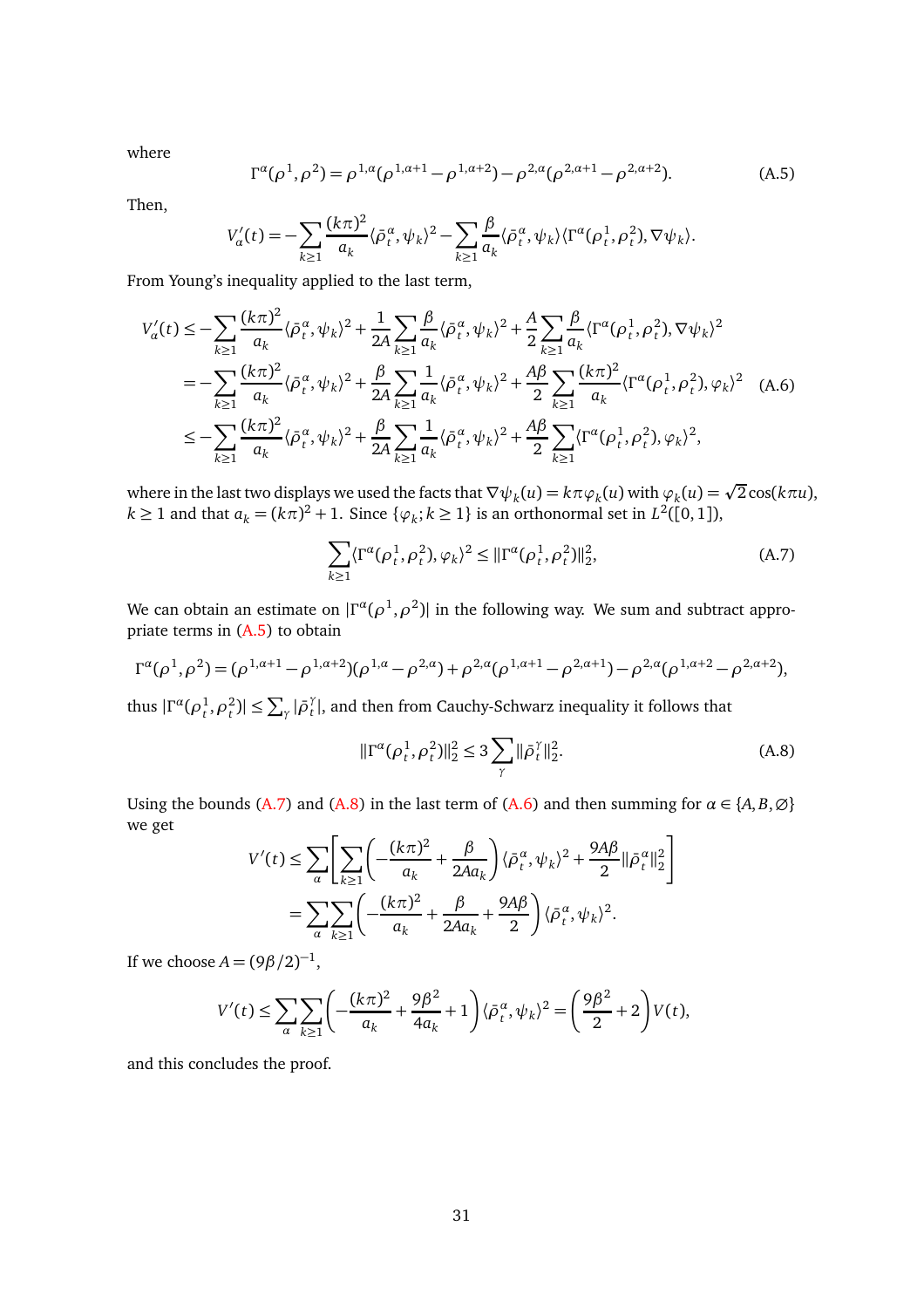## <span id="page-31-0"></span>**A.3 Uniqueness for Robin boundary condition**

In the section we discuss the uniqueness of the solutions of the boundary value problems [\(2.9\)](#page-5-2) (Robin), case b) in Theorem [2.7.](#page-6-2)

First we observe that following a strategy similar to the one presented for the Dirichlet case, we can prove uniqueness for the Robin case [\(2.9\)](#page-5-2) when  $\kappa_1 = \kappa_2 = 0$  (case *b*1)). We can adapt the strategy presented above by choosing  $\{\varphi_k\}$  as orthonormal basis of  $L^2([0,1])$ . The weak formulation of equation [\(2.10\)](#page-6-1) gives

$$
\frac{d}{dt}\langle \bar{\rho}_t^{\alpha}, \varphi_k \rangle = \langle \bar{\rho}_t^{\alpha}, \Delta \varphi_k \rangle - \beta \langle \Gamma^{\alpha}(\rho_t^1, \rho_t^2), \nabla \varphi_k \rangle + \nabla \varphi_k(0) \bar{\rho}_t^{\alpha}(0) - \nabla \varphi_k(1) \bar{\rho}_t^{\alpha}(1).
$$

Since  $\nabla \varphi_k(u) = -k\pi \psi_k(u)$ , the proof is concluded after we observe that  $\nabla \varphi_k(0) = \nabla \varphi_k(1) = 0$ , for any *k*.

Now we study the cases  $\kappa_1 = \tilde{\beta}/2$ ,  $\kappa_2 = 1$  (case b2)), and  $\kappa_1 = 0$ ,  $\kappa_2 = 1$  (case b3)). For the function  $\bar{\rho} = \rho^1 - \rho^2$ , for each  $\alpha \in \{A, B, \emptyset\}$  by [\(2.10\)](#page-6-1)

<span id="page-31-1"></span>
$$
0 = \langle \bar{\rho}^{\alpha}_{t}, \phi_{t} \rangle - \int_{0}^{t} \langle \bar{\rho}^{\alpha}_{s}, (\Delta + \partial_{s})\phi_{s} \rangle ds + \beta \int_{0}^{t} \langle \Gamma^{\alpha}(\rho^{1}, \rho^{2}), \nabla \phi_{s} \rangle ds - \int_{0}^{t} \nabla \phi_{s}(0) \bar{\rho}^{\alpha}_{s}(0) - \nabla \phi_{s}(1) \bar{\rho}^{\alpha}_{s}(1) ds - \kappa_{1} \int_{0}^{t} \phi_{s}(0) [(2r_{\alpha+2} - 1) \bar{\rho}^{\alpha}_{s}(0) - 2r_{\alpha} \bar{\rho}^{\alpha+1}_{s}(0)] ds - \kappa_{1} \int_{0}^{t} \phi_{s}(1) [(1 - 2\tilde{r}_{\alpha+2}) \bar{\rho}^{\alpha}_{s}(1) + 2\tilde{r}_{\alpha} \rho^{\alpha+1}_{s}(1)] ds + \kappa_{2} \int_{0}^{t} [\phi_{s}(0) \bar{\rho}^{\alpha}_{s}(0) + \phi_{s}(1) \bar{\rho}^{\alpha}_{s}(1)] ds.
$$
\n(A.9)

Approximating the function  $\bar{\rho}^{\alpha}$  by a sequence  $\{\phi^{(n)}\}$  of functions in  $C^{1,2}([0,T] \times [0,1])$ , we will assume that [\(A.9\)](#page-31-1) is true for  $\phi = \bar{\rho}^{\alpha}$ . This approximation could be formalized as in [[11,](#page-33-13) Theorem B.7]. Then, after integration by part in the term with  $(\Delta + \partial_s)\phi_s$  we obtain

<span id="page-31-2"></span>
$$
\frac{1}{2} ||\bar{\rho}_t^{\alpha}||_2^2 = -\int_0^t ||\nabla \bar{\rho}_s^{\alpha}||_2^2 ds - \beta \int_0^t \langle \Gamma^{\alpha}(\rho^1, \rho^2), \nabla \bar{\rho}_s^{\alpha} \rangle ds \n+ \int_0^t [\kappa_1(2r_{\alpha+2} - 1) - \kappa_2] \bar{\rho}_s^{\alpha}(0)^2 ds + \int_0^t [\kappa_1(1 - 2\tilde{r}_{\alpha+2}) - \kappa_2] \bar{\rho}_s^{\alpha}(1)^2 ds \quad (A.10)\n- \int_0^t 2\kappa_1 r_{\alpha} \bar{\rho}_s^{\alpha}(0) \bar{\rho}_s^{\alpha+1}(0) ds + \int_0^t 2\kappa_1 \tilde{r}_{\alpha} \bar{\rho}_s^{\alpha}(1) \bar{\rho}_s^{\alpha+1}(1) ds.
$$

Define  $W(t) = \frac{1}{2} \sum_{\alpha} {\|\bar{\rho}_t^{\alpha}\|_2^2}$ . We will show that, for some constant *C*,  $W(t) \le C \int_0^t W(s) ds$  and then by Gronwall's inequality we will conclude that  $W(t) = 0$ , for  $t \in [0, T]$ , which yields the uniqueness.

Using Young's inequality in the second term of the right hand side of  $(A.10)$ , summing in  $\alpha$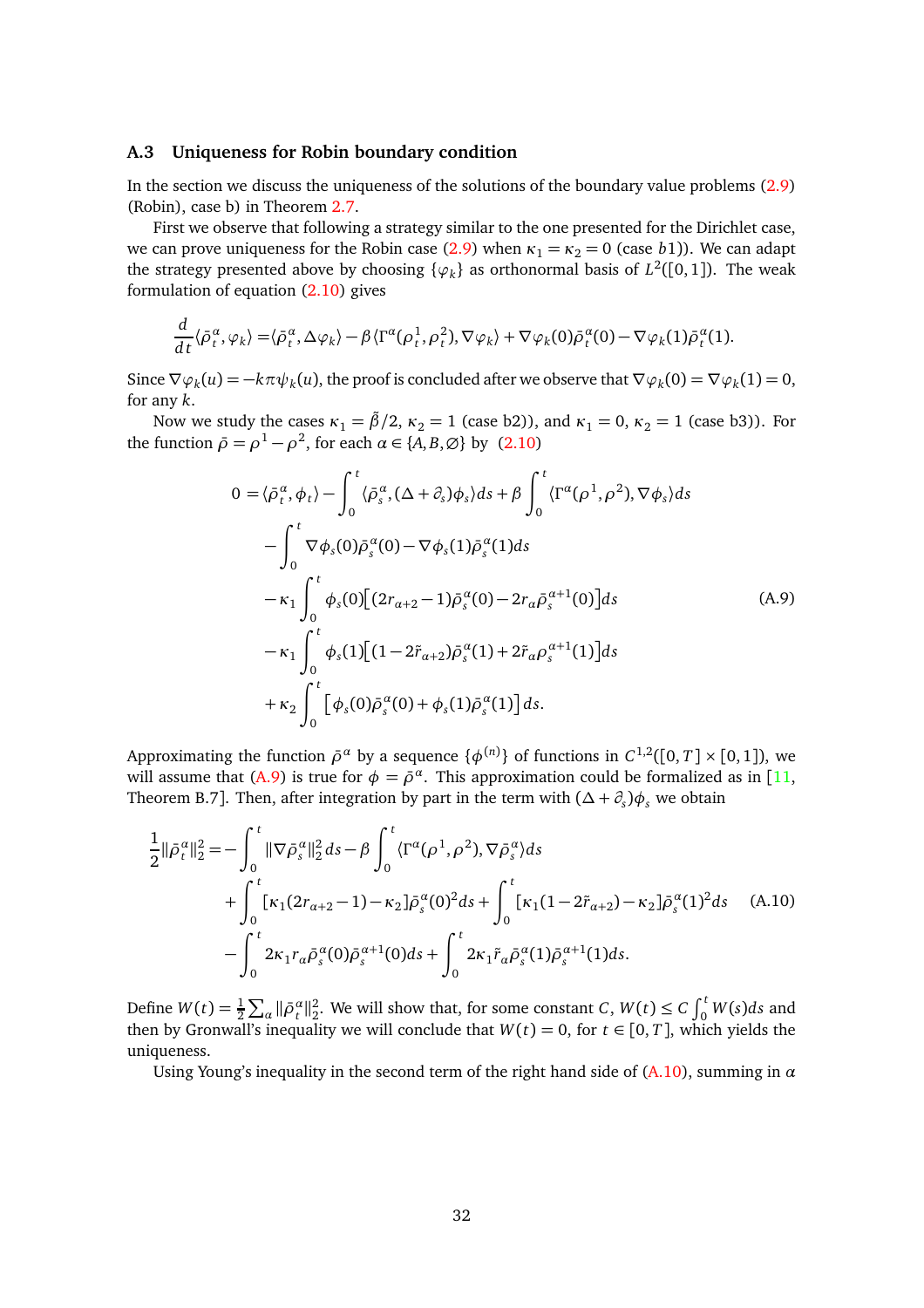and using [\(A.8\)](#page-30-2) we obtain

<span id="page-32-3"></span>
$$
W(t) \le 9A\beta \int_0^t W(s) \, ds + \left(\frac{\beta}{2A} - 1\right) \int_0^t \sum_{\alpha} ||\nabla \bar{\rho}_s^{\alpha}||_2^2 \, ds
$$
  
+ 
$$
\sum_{\alpha} \int_0^t [\kappa_1(2r_{\alpha+2} - 1) - \kappa_2] \bar{\rho}_s^{\alpha}(0)^2 \, ds + \sum_{\alpha} \int_0^t [\kappa_1(1 - 2\tilde{r}_{\alpha+2}) - \kappa_2] \bar{\rho}_s^{\alpha}(1)^2 \, ds
$$
  
- 
$$
\sum_{\alpha} \int_0^t 2\kappa_1 r_{\alpha} \bar{\rho}_s^{\alpha}(0) \bar{\rho}_s^{\alpha+1}(0) \, ds + \sum_{\alpha} \int_0^t 2\kappa_1 \tilde{r}_{\alpha} \bar{\rho}_s^{\alpha}(1) \bar{\rho}_s^{\alpha+1}(1) \, ds.
$$
\n(A.11)

Note that, in the case  $\kappa_1 = 0$  and  $\kappa_2 = 1$  (case b3)) the terms in the second line are negative and the terms in the last line disappear. So, taking  $A > \beta/2$  we get  $W(t) \le 9A\beta \int_0^t W(s)ds$ . Now let us consider the case  $\kappa_1 = \tilde{\beta}/2$  and  $k_2 = 1$  (case b2))). To conclude the proof it remains to show that the sum of last two lines in  $(A.11)$  is negative. Remember that, under the conditions of case b2),  $\theta = \delta$  and the process is well defined only if  $\beta < 2$ . We will conclude the uniqueness under the condition  $\tilde{\beta}$  < 4/3. By Young's inequality, for *D* > 0

$$
-2\bar{\rho}_s^{\alpha}(0)\bar{\rho}_s^{\alpha+1}(0) \le D\bar{\rho}_s^{\alpha}(0)^2 + \frac{1}{D}\bar{\rho}_s^{\alpha+1}(0)^2
$$
  

$$
2\bar{\rho}_s^{\alpha}(1)\bar{\rho}_s^{\alpha+1}(1) \le \frac{1}{D}\bar{\rho}_s^{\alpha}(1)^2 + D\bar{\rho}_s^{\alpha+1}(1)^2.
$$

Taking  $D = 2$ , we get that the sum of the last two lines in  $(A.11)$  is bounded above by

$$
\sum_{\alpha} \int_0^t \left[ \frac{\tilde{\beta}}{2} \left( 2(r_\alpha + r_{\alpha+2}) - 1 + \frac{r_{\alpha+2}}{2} \right) - 1 \right] \bar{\rho}_s^{\alpha}(0)^2 ds + \sum_{\alpha} \int_0^t \left[ \frac{\tilde{\beta}}{2} \left( 1 + \frac{\tilde{r}_\alpha}{2} \right) - 1 \right] \bar{\rho}_s^{\alpha}(1)^2 ds.
$$

Using the bounds  $r_a + r_{a+2} \leq 1$  and  $\tilde{r}_a \leq 1$  we see that the terms in the brackets above are negative when  $\tilde{\beta}$  < 4/3, and this concludes the proof in this case.

**Acknowledgements:** P.G. thanks FCT/Portugal for financial support through the project UID/MAT/04459/2013. This project has received funding from the European Research Council (ERC) under the European Union's Horizon 2020 research and innovative programme (grant agreement n. 715734). The work of A. Occelli was supported in part by ERC-2019-ADG Project 884584 LDRam and by ERC-2016-STG Project 715734, and was partially developed while A.O. was a postdoctoral fellow at MSRI during the Program "Universality and Integrability in Random Matrix Theory and Interacting Particle Systems". The authors are grateful to Gunter Schütz, Milton Jara, Rodrigo Marinho, Cédric Bernardin, Leonardo De Carlo and Dan Betea for various discussions about the model.

# <span id="page-32-0"></span>**References**

- [1] Ayyer, A., Carlen, E. A., Lebowitz, J.L., Mohanty, P.K., Mukamel, D., Speer, E.R., *Phase diagram of the ABC model on an interval*. J Stat. Phys. **137**, 1166–1204 (2009).
- <span id="page-32-1"></span>[2] Baldasso, R., Menezes, O., Neumann, A., Souza, R., *Exclusion Process with Slow Boundary*, Journal of Statistical Physics, vol. 167, 1112–1142 (2017).
- <span id="page-32-2"></span>[3] Bernardin, C., Gonçalves, P., Jimenez-Oviedo, O., *Slow to Fast Infinitely Extended Reservoirs for the Symmetric Exclusion Process with Long Jumps*, Markov Process. Relat. Fields., vol. 25 (2): 217–274 (2019).